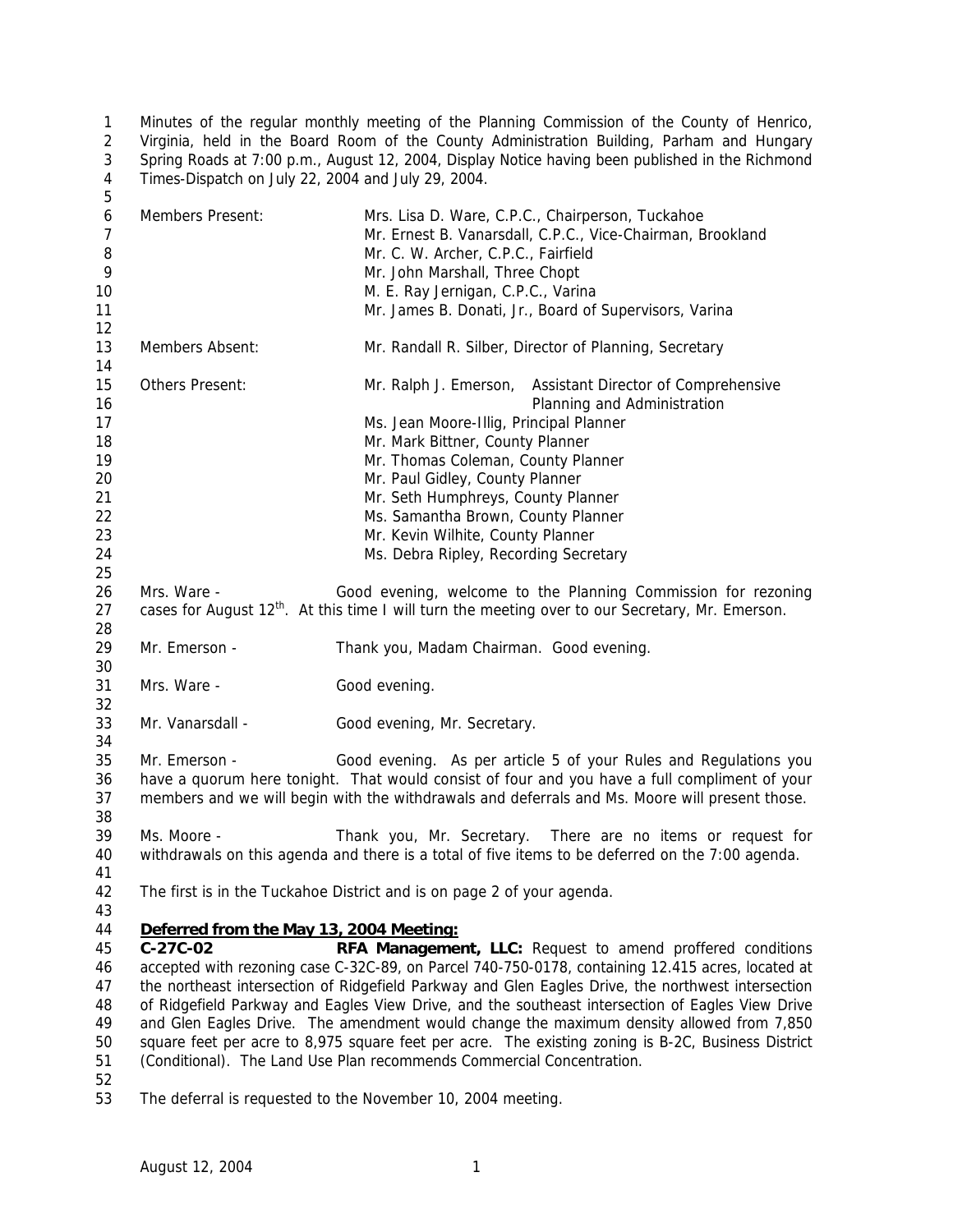request.

Mr. Vanarsdall - Second.

 favor, aye. All opposed. The motion passes. At the applicant's request, the Planning Commission deferred C-27C-02, RFA Management, LLC, to its meeting on November 10, 2004. Mrs. Ware - The second request is on page 3 of your agenda and also in the Tuckahoe District. *Deferred from the July 15, 2004 Meeting:* **C-35C-04 Gaskins Centre, L.C.:** Request to conditionally rezone from R-3C One Family Residence District (Conditional), R-5C General Residence District (Conditional), and RTHC Residential Townhouse District (Conditional) to RTHC Residential Townhouse District (Conditional), Parcels 745-740-9892, 746-741-3665 and part of Parcel 745-741-0907, containing 54.589 acres, located at the southeast intersection of N. Gaskins Road and Patterson Avenue (State Route 6). The applicant proposes a mixed-residential development with no more than two hundred twenty (220) dwelling units. The maximum density in the RTH District is 9 units per acre. The Land Use Plan recommends Suburban Residential 1, 1.0 to 2.4 units net density per acre. The deferral is requested to the September 9, 2004 Meeting. 84 Mrs. Ware - Is there any opposition to the deferral of C-35C-04, Gaskins Centre, LC in the Tuckahoe District? Since there is no opposition to the deferral I move that C-35C-04, Gaskins Centre, LC be deferred to the September  $9<sup>th</sup>$  meeting at the applicants request. 88 Mr. Vanarsdall - Second. Mrs. Ware - Motion made by Mrs. Ware, seconded by Mr. Vanarsdall. All in favor, aye. All opposed. The motion passes. At the applicant's request, the Planning Commission deferred C-35C-04, Gaskins Centre, LC, to its meeting on September 9, 2004. Ms. Moore - The next item is in the Tuckahoe District and is on page 3 of your agenda. **C-36C-04 The Episcopal Diocese of Virginia:** Request to conditionally rezone from O-3C Office District (Conditional) to R-0C One Family Residence District (Conditional), Parcel 737-750-7485 and part of Parcel 737-751-4601, containing 7.577 acres, located at the northwest intersection of Ridgefield Green Drive and Ridgefield Parkway. A church is proposed. The use will be controlled by zoning ordinance regulations and proffered conditions. The R-0 District requires three acres for a church. The Land Use Plan recommends Urban Residential, 3.4 to 6.8 units net density per acre, and Office. 

 Mrs. Ware - Is there any opposition to the deferral of C-27C-02, RFA Management, LLC in the Tuckahoe District? Since there is no opposition to this deferral I move 57 that C-27C-02, RFA Management be deferred to the November  $10<sup>th</sup>$  meeting at the applicants

Mrs. Ware - Motion made by Mrs. Ware, seconded by Mr. Vanarsdall. All in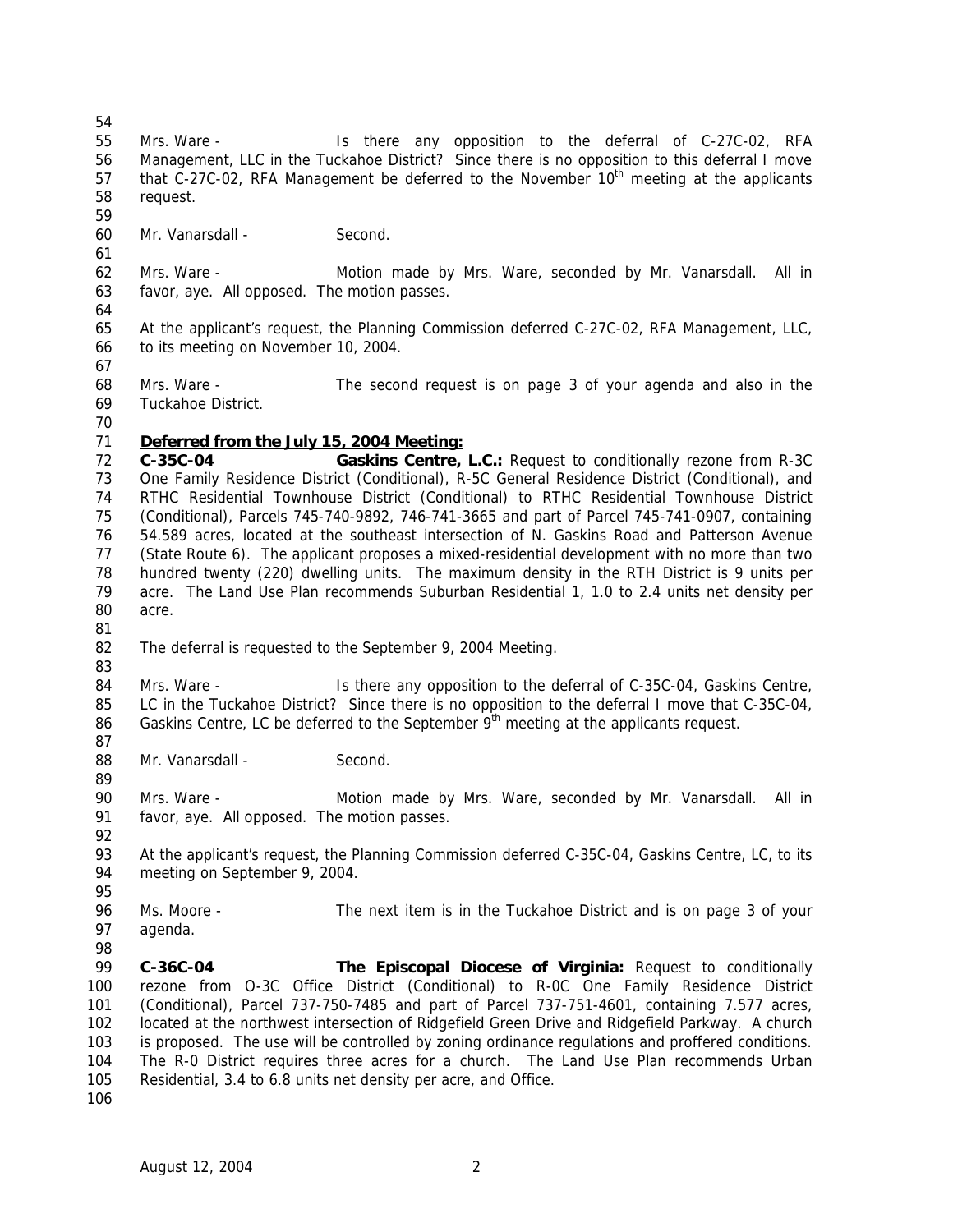The deferral is requested to the October 14, 2004 Meeting.

 Mrs. Ware - Is there any opposition to the deferral of C-36C-04, The Episcopal Diocese of Virginia in the Tuckahoe District? Since there is no opposition to the deferral I move 111 that C-36C-04, The Episcopal Diocese of Virginia be deferred to the October  $14<sup>th</sup>$  meeting at the applicants request.

114 Mr. Vanarsdall - Second.

 Mrs. Ware - Motion made by Mrs. Ware, seconded by Mr. Vanarsdall. All in favor, aye. All opposed. The motion passes.

- At the applicant's request, the Planning Commission deferred C-36C-03, The Episcopal Diocese of Virginia, to its meeting on October 14, 2004.
- Mrs. Moore The next item is in the Varina District and it is located on page 4 of your agenda.
- 

## *Deferred from the July 15, 2004 Meeting:*

 **P-8-04 Omnipoint Communications CAP Operations LLC:** Request for a Provisional Use Permit under Sections 24-95(a) and 24-122.1 of Chapter 24 of the County Code in order to construct a 140-foot wireless telecommunications tower, on part of Parcel 833-716- 9203, containing 2,500 square feet, located between I-64 and Old Williamsburg Road, 2,000 feet west of Drybridge Road. The existing zoning is M-1C Light Industrial District (Conditional). The Land Use Plan recommends Planned Industry. The site is in the Airport Safety Overlay District. 

- The deferral is requested to the September 9, 2004 Meeting.
- Mrs. Ware Is there any opposition to the deferral of P-8-04, Omnipoint Communications in the Varina District?
- Mr. Jernigan Madam Chairman, I move for deferral of P-8-04, Omnipoint Communications to September 9, 2004 by request of the applicant.
- 141 Mr. Vanarsdall Second.
- Mrs. Ware Motion made by Mr. Jernigan, seconded by Mr. Vanarsdall. All in favor, aye. All opposed. The motion passes.
- At the applicant's request, the Planning Commission deferred, P-8-04, Omnipoint Communications CAP Operations, LLC, to its meeting on September 9, 2004.
- Mrs. Moore The next on your request for deferral is in the Brookland District.
- **C-40C-04 RER Properties, LLC:** Request to amend proffered conditions accepted with Rezoning Case C-73C-85, on part of Parcel 760-755-5474, containing 1.644 acres, located on the north side of W. Broad Street (U. S. Route 250) approximately 220 feet west of N. Skipwith Road. The amendments would permit vehicle repair and service as a use, and also regulate building location from the northern property line. The existing zoning is B-3C Business District (Conditional). The Land Use Plan recommends Commercial Arterial.
- 
- The deferral is requested to the September 9, 2004 Planning Commission Meeting.
-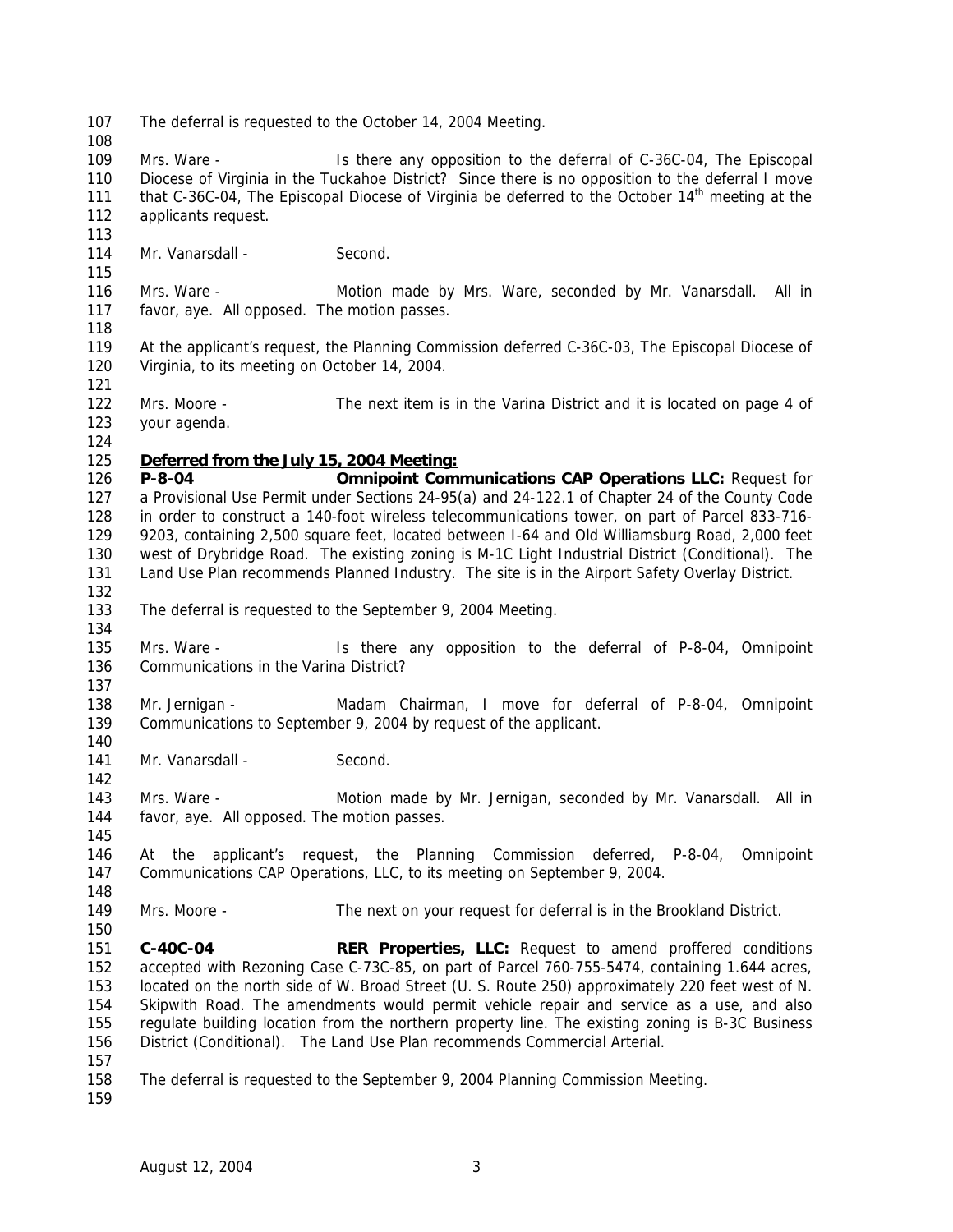Mrs. Ware - Is there any opposition to the deferral of C-40C-04, RER Properties in the Brookland District? No opposition. Mr. Vanarsdall - Madam Chairman, I recommend C-40C-04 be deferred at the applicants request to September 9, 2004. Mr. Marshall - Second. Mrs. Ware - Motion made by Mr. Vanarsdall, seconded by Mr. Marshall. All in favor, aye. All opposed. The motion passes. At the applicant's request, the Planning Commission deferred C-40C-04, RER Properties, LLC, to its meeting on September 9, 2004. 174 Ms. Moore - I believe there maybe one... 176 Mr. Jernigan - Is that it? 178 Ms. Moore - Yes. Mr. Jernigan - Madam Chairman, I have a deferral in the Varina District. *Deferred from the July 15, 2004 Meeting:* **C-56C-03 WWLP Development, LLC:** Request to conditionally rezone from A-1 Agricultural District to R-2AC One Family Residence District (Conditional), Parcel 802-696- 9269 and part of Parcel 803-696-6866, containing 41.76 acres, located on the east line of Osborne Turnpike .41 mile north of Tree Ridge Road. A single-family residential subdivision is proposed. The R-2A District allows a minimum lot size of 13,500 square feet. The Land Use Plan recommends Suburban Residential 1, 1.0 to 2.4 units net density per acre. Mrs. Ware - Is there any opposition to the deferral of C-56C-03, WWLP, in the 191 Varina District? No opposition. Mr. Jernigan - Madam Chairman, I move to defer case C-56C-03, WWLP Development, to the October 14, 2004 meeting by request of the Commission. 196 Mr. Vanarsdall - Second. Mrs. Ware - Motion made by Mr. Jernigan, seconded by Mr. Vanarsdall. All in favor, aye. All opposed. The motion passes. The Planning Commission deferred Case C-56C-03, WWLP Development, LLC, to its meeting on October 14, 2004. Mr. Emerson - Madam Chairman, the next section of your agenda deals with expedited items. An expedited review agenda is allowed by your Rules and Regulations for rezoning, provisional uses and related plans in order to make most efficient use of the Planning Commissions time and reduce unnecessary waiting by the public and development community. In order to quality for an expedited hearing the staff must be recommending approval of the applicants request, subject to any conditions or recommendations. The applicant must submit a letter stating its agreement with the staffs recommendations no later than 4:00 p.m. on Tuesday 211 prior to the meeting and there should be no known opposition to the approval of the request. If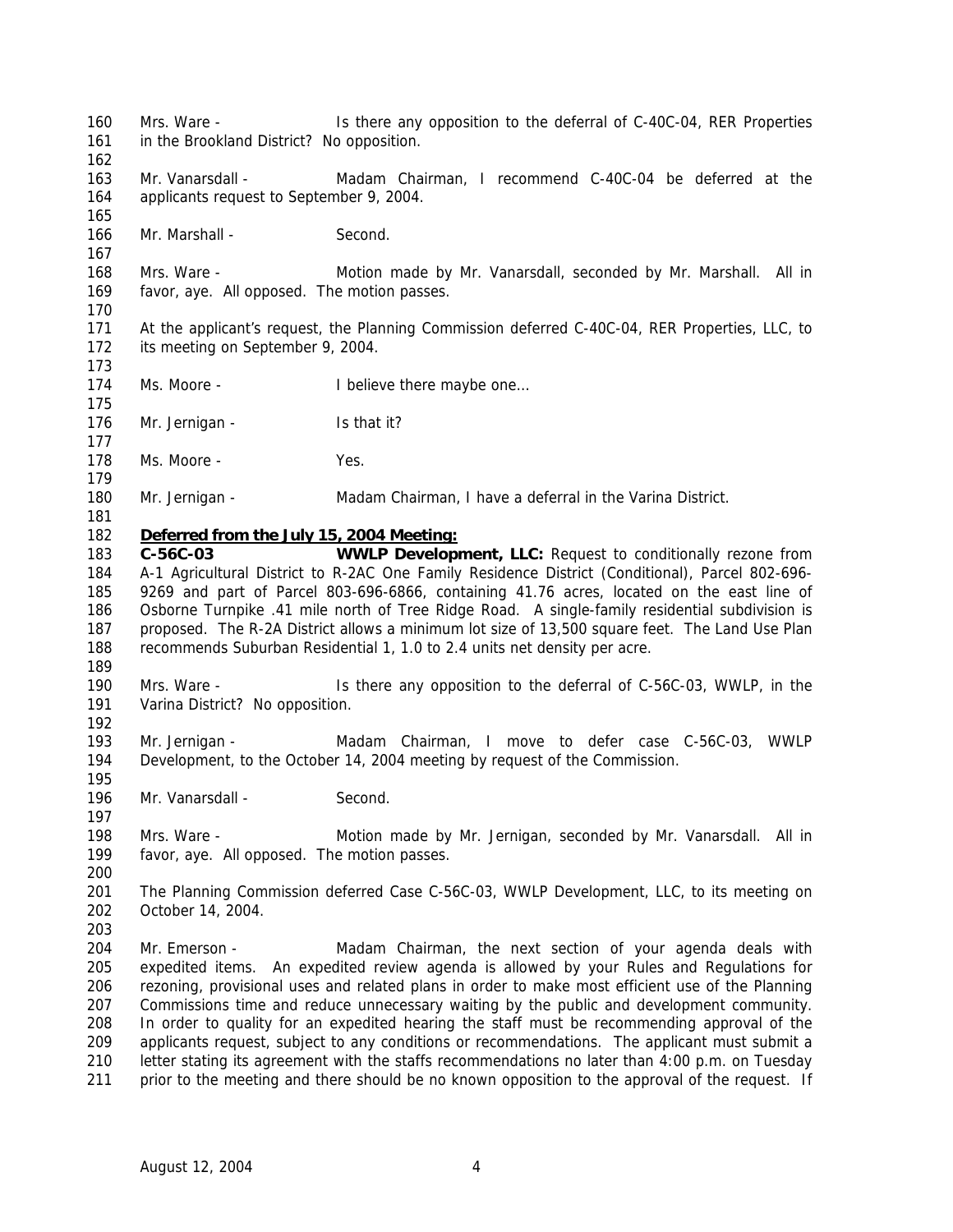there is any known opposition to the approval of the request the item shall be removed from the expedited agenda. Ms. Moore…

 Ms. Moore - This request is in the Tuckahoe District and is on page 3 of your agenda.

 **C-37C-04 Wayne & Dorothy Booze:** Request to amend proffered conditions accepted with Rezoning Case C-72C-89, on Parcel 744-739-5871, containing approximately 0.5 acre, located at the northwest intersection of Gaslight Drive and Gaslight Place in the Gaslight subdivision. The amendment pertains to roofing materials. The existing zoning is R-2C. The Land Use Plan recommends Suburban Residential 1, 1.0 to 2.4 units net density per acre. 

 Mrs. Ware - Is there any opposition to hearing C-37C-04, Wayne & Dorothy Booze on the expedited agenda in the Tuckahoe District? There is no opposition. Therefore I move that C-37C-04 be recommended to the Board of Supervisors for approval.

228 Mr. Vanarsdall - Second.

230 Mrs. Ware - Motion made by Mrs. Ware, seconded by Mr. Vanarsdall. All in favor, aye. All opposed. The motion passes.

 **REASON:** Acting on a motion by Mrs. Ware, seconded by Mr. Vanarsdall, the Planning Commission voted 5-0 (one abstention) to recommend that the Board of Supervisors **grant** the request because the change does not reduce the original intended purpose of the proffers and the proffered roofing material continue to be of high quality in keeping with the neighborhood.

 Ms. Moore - The second request is also in the Tuckahoe District. It is on page 3 of your agenda.

 **P-10-04 J. Phillip Cornett:** Request for a Provisional Use Permit under Sections 24-58.2(d) and 24-122.1 of Chapter 24 of the County Code in order to allow a 588 square foot outside dining for Max and Erma's restaurant, on part of Parcel 737-751-3748, located on the west line of the John Rolfe Parkway right-of-way opposite Ridgefield Green Drive. The existing zoning is B-2C Business District (Conditional). The Land Use Plan recommends Commercial Concentration.

 Mrs. Ware - Is there any opposition to hearing P-10-04, J. Phillip Cornett in the Tuckahoe District on the expedited agenda? No opposition. Since there is no opposition I move that P-10-04, J. Phillip Cornett be recommended to the Board of Supervisors with a recommendation of approval.

253 Mr. Vanarsdall - Second.

 Mrs. Ware - Motion made by Mrs. Ware, seconded by Mr. Vanarsdall. All in favor, aye. All opposed. The motion passes.

 **REASON:** Acting on a motion by Mrs. Ware, seconded by Mr. Vanarsdall, the Planning Commission voted 5-0 (one abstention) to recommend that the Board of Supervisors **grant** the request because it is reasonable in light of the surrounding commercial uses and as conditioned, would not be expected to adversely affect public safety, health or general welfare.

 Ms. Moore - This concludes the request for the expedited agenda. We do have two requests for deferrals at the 8:00 agenda.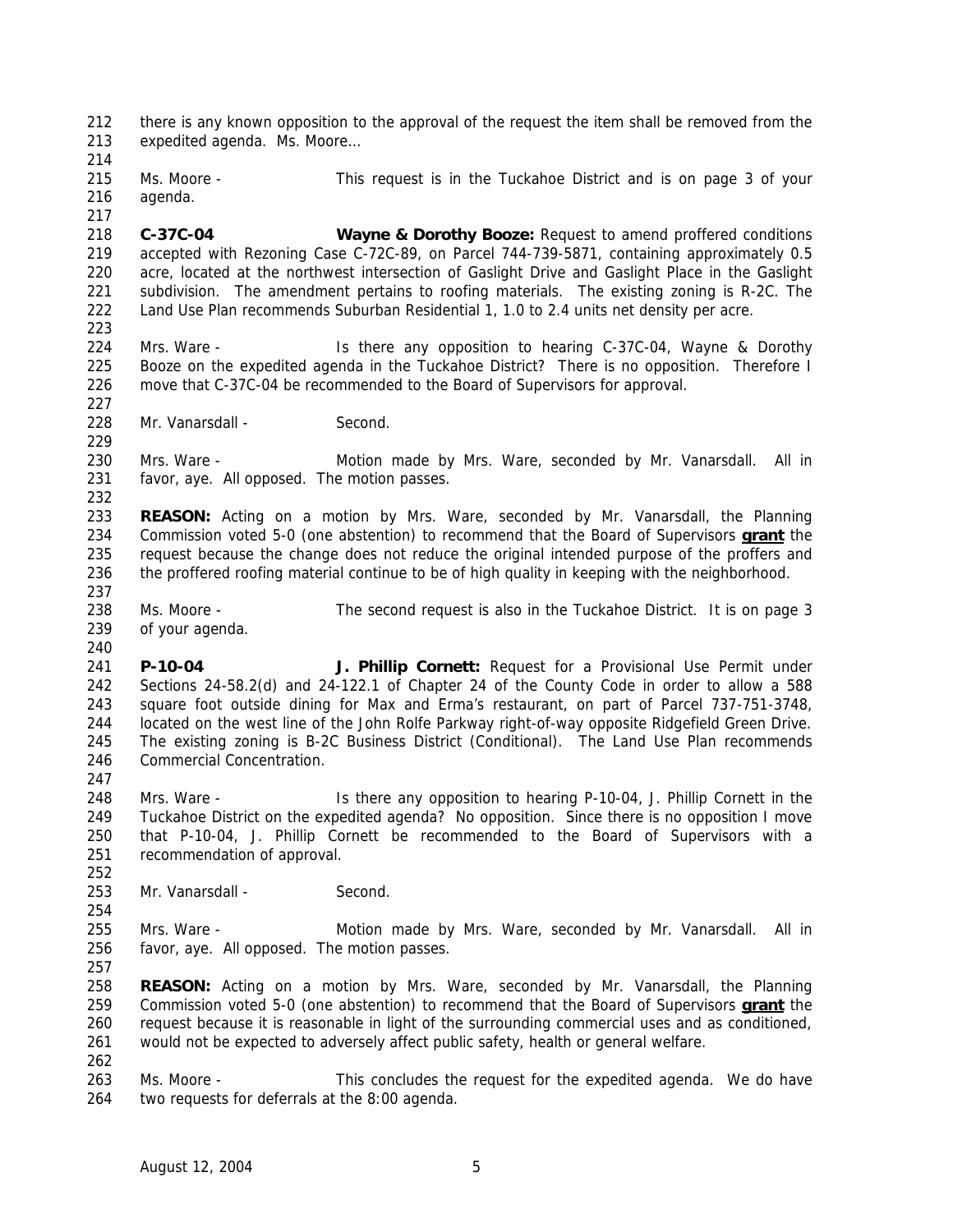| 265                                                                                                   |                                                                                                                                                                                                                                                                                                                                                                                                                                                                                                                                                                                                                                                                                                                                                                                                                                                                                                                                                                                                                                                                                                                                                                                                                                                                                                                           |                                                                                                                                                                                                                                                                                                                                                                                                                                                                                                                                                   |  |
|-------------------------------------------------------------------------------------------------------|---------------------------------------------------------------------------------------------------------------------------------------------------------------------------------------------------------------------------------------------------------------------------------------------------------------------------------------------------------------------------------------------------------------------------------------------------------------------------------------------------------------------------------------------------------------------------------------------------------------------------------------------------------------------------------------------------------------------------------------------------------------------------------------------------------------------------------------------------------------------------------------------------------------------------------------------------------------------------------------------------------------------------------------------------------------------------------------------------------------------------------------------------------------------------------------------------------------------------------------------------------------------------------------------------------------------------|---------------------------------------------------------------------------------------------------------------------------------------------------------------------------------------------------------------------------------------------------------------------------------------------------------------------------------------------------------------------------------------------------------------------------------------------------------------------------------------------------------------------------------------------------|--|
| 266<br>267                                                                                            | Mrs. Ware -                                                                                                                                                                                                                                                                                                                                                                                                                                                                                                                                                                                                                                                                                                                                                                                                                                                                                                                                                                                                                                                                                                                                                                                                                                                                                                               | Thank you.                                                                                                                                                                                                                                                                                                                                                                                                                                                                                                                                        |  |
| 268<br>269                                                                                            | Ms. Moore -                                                                                                                                                                                                                                                                                                                                                                                                                                                                                                                                                                                                                                                                                                                                                                                                                                                                                                                                                                                                                                                                                                                                                                                                                                                                                                               | Thank you.                                                                                                                                                                                                                                                                                                                                                                                                                                                                                                                                        |  |
| 270<br>271<br>272                                                                                     | Mr. Emerson -<br>hearing is:                                                                                                                                                                                                                                                                                                                                                                                                                                                                                                                                                                                                                                                                                                                                                                                                                                                                                                                                                                                                                                                                                                                                                                                                                                                                                              | Madam Chairman, the first item on your agenda tonight for a public                                                                                                                                                                                                                                                                                                                                                                                                                                                                                |  |
| 273<br>274                                                                                            | PLAN OF DEVELOPMENT (Deferred from the July 28, 2004, Meeting)                                                                                                                                                                                                                                                                                                                                                                                                                                                                                                                                                                                                                                                                                                                                                                                                                                                                                                                                                                                                                                                                                                                                                                                                                                                            |                                                                                                                                                                                                                                                                                                                                                                                                                                                                                                                                                   |  |
|                                                                                                       | POD-57-04<br>Staples Mill Car Wash                                                                                                                                                                                                                                                                                                                                                                                                                                                                                                                                                                                                                                                                                                                                                                                                                                                                                                                                                                                                                                                                                                                                                                                                                                                                                        | Koontz-Bryant for Joseph M. Coleman, Roger Bouchard and<br><b>Champe Granger:</b> Request for approval of a plan of development, as<br>required by Chapter 24, Section 24-106 of the Henrico County Code,<br>to construct a one-story, 2,072 square foot car wash. The 0.44-acre<br>site is located along the east line of Staples Mill Road (U.S. Route 33),<br>approximately 75 feet north of Heisler Avenue on parcel 770-753-<br>The zoning is M-1C, Light Industrial District (Conditional).<br>9193.<br>County water and sewer. (Brookland) |  |
| 275<br>276                                                                                            | Mrs. Ware -                                                                                                                                                                                                                                                                                                                                                                                                                                                                                                                                                                                                                                                                                                                                                                                                                                                                                                                                                                                                                                                                                                                                                                                                                                                                                                               | Is there any opposition to POD-57-04, Staples Mill Car Wash?                                                                                                                                                                                                                                                                                                                                                                                                                                                                                      |  |
| 277<br>278<br>279                                                                                     | Mr. Kevin Wilhite -                                                                                                                                                                                                                                                                                                                                                                                                                                                                                                                                                                                                                                                                                                                                                                                                                                                                                                                                                                                                                                                                                                                                                                                                                                                                                                       | Thank you, good evening.                                                                                                                                                                                                                                                                                                                                                                                                                                                                                                                          |  |
| 280<br>281                                                                                            | Mr. Jernigan -                                                                                                                                                                                                                                                                                                                                                                                                                                                                                                                                                                                                                                                                                                                                                                                                                                                                                                                                                                                                                                                                                                                                                                                                                                                                                                            | Good evening.                                                                                                                                                                                                                                                                                                                                                                                                                                                                                                                                     |  |
| 282<br>283                                                                                            | Mr. Marshall -                                                                                                                                                                                                                                                                                                                                                                                                                                                                                                                                                                                                                                                                                                                                                                                                                                                                                                                                                                                                                                                                                                                                                                                                                                                                                                            | Good evening.                                                                                                                                                                                                                                                                                                                                                                                                                                                                                                                                     |  |
| 284<br>285                                                                                            | Mr. Vanarsdall -                                                                                                                                                                                                                                                                                                                                                                                                                                                                                                                                                                                                                                                                                                                                                                                                                                                                                                                                                                                                                                                                                                                                                                                                                                                                                                          | Hello, Kevin.                                                                                                                                                                                                                                                                                                                                                                                                                                                                                                                                     |  |
| 286<br>287<br>288<br>289<br>290<br>291                                                                | Mr. Wilhite -<br>You have just been handed out a packet that includes a revised<br>cover map, revised site plan as well, and one added condition that staff is recommending. The<br>revised site plan was just received yesterday, so the Planning Commission will need to waive the<br>time limits in order to act on it. Staff has spent quite a bit of time trying to work on this revised<br>plan since this was deferred on July 28 <sup>th</sup> .                                                                                                                                                                                                                                                                                                                                                                                                                                                                                                                                                                                                                                                                                                                                                                                                                                                                  |                                                                                                                                                                                                                                                                                                                                                                                                                                                                                                                                                   |  |
| 292<br>293<br>294<br>295<br>296<br>297<br>298<br>299<br>300<br>301<br>302<br>303<br>304<br>305<br>306 | What is being proposed here is an automatic car wash, one bay with three self-service bays. The<br>major changes to the site plan involve turning the building 90 degrees counter clockwise so the<br>bays are no longer facing Staples Mill Road, but are facing the side property lines. This will allow<br>the bays to load from left to right as shown on the site plan in your packet. Also, the entrance to<br>the site has been shifted from the middle of the site to the eastern property line to improve<br>traffic circulation on site. Additional green space was provided straight from the property line to<br>the building, 35 feet. This was accomplished by eliminating the one-way drive aisle on the front<br>of the building and changing the drive aisle on the back to 24 feet. Due to this we were able to<br>get more green space on this site. 50/10 storm water management is required on this site. This<br>facility will be located underground. The condition in your packet, which is, listed as number 35<br>addresses this requirement, that all storm water management facilities on the site will be located<br>underground and in the paved areas. Also with the change, of the location of one fire hydrant<br>has been shifted to the eastern entrance as shown on the revised plan. |                                                                                                                                                                                                                                                                                                                                                                                                                                                                                                                                                   |  |
| 307<br>308                                                                                            |                                                                                                                                                                                                                                                                                                                                                                                                                                                                                                                                                                                                                                                                                                                                                                                                                                                                                                                                                                                                                                                                                                                                                                                                                                                                                                                           | As well as the site plan there was changes to the architectural plans. We, however, were not<br>able to get revised architectural plans for this meeting, however, I believe we can accomplish the<br>changes with annotations to the plan that you have in your packet.                                                                                                                                                                                                                                                                          |  |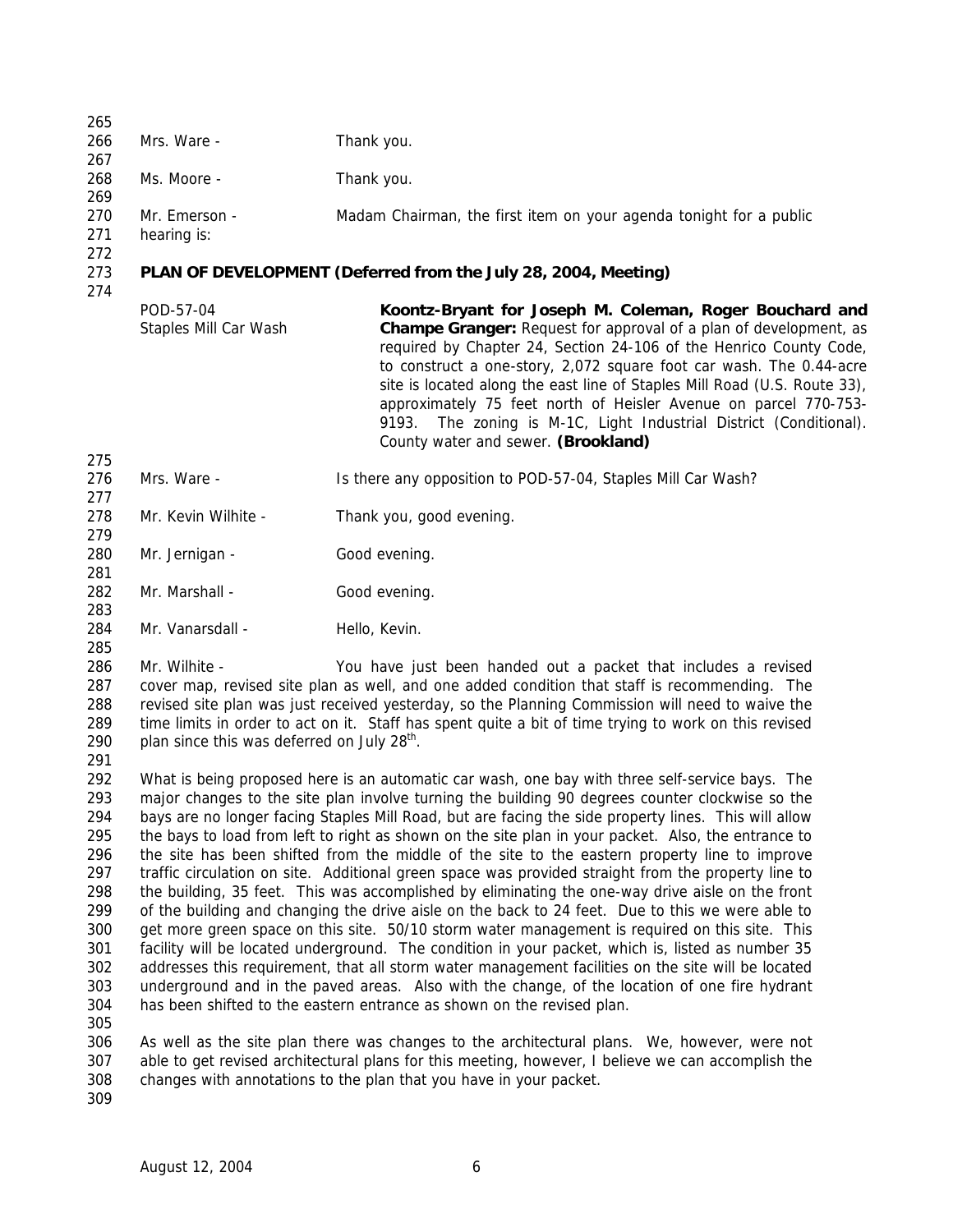block finish. The proffers for this case require that split face block be provided and the alternative material will have to be specifically approved by the Planning Commission. The applicant has since agreed to provide a thin brick treatment on the panels similar to the car wash that has already been constructed for Sheetz on West Broad Street. Also, there were some slight changes to the parapet design. They have agreed to provide a raised parapet on the side facing Staples Mill Road and would extend that parapet the full depth of the automatic car wash bay on the front. Also the A-frame design feature that shows up on the elevation that you have there would be moved to the front along Staples Mill Road as well. I need to also point out that the thin brick treatment will be on all four sides of this building. With that staff is in position to recommend approval of the revised site plan with the standard conditions for developments of this type and the annotations on the plans and additional conditions 23 through 35, with 35 being in your packet. Mrs. Ware - Thank you, Mr. Wilhite. Are there any questions for Mr. Wilhite from the Commission? No questions. Mr. Vanarsdall - Thank you, Kevin. Mrs. Ware - Would you like to hear from the applicant, Mr. Vanarsdall? 336 Mr. Vanarsdall - No. Mrs. Ware - Okay. Mr. Vanarsdall - Thank you. Before I make a motion I want to thank Roger Bouchard 341 and Champe Granger and I know Don Blake had something to do with it, in the background. I want to thank you for trying so hard to get this…and I want to thank Kevin for all his help and patience and so forth and they brought along a realtor to make sure that everything would go right. With that I make a motion to waive the time limits on the plans and the condition 35. Mr. Archer - Second. Mrs. Ware - Motion made by Mr. Vanarsdall, seconded by Mr. Archer. All in favor, aye. All opposed. The motion passes. The Planning Commission voted to waive the time limits on the plans on POD-57-04, Staples Mill Car Wash. Mr. Vanarsdall - Now I move that POD-57-04, Staples Mill Car Wash be approved with the annotations on the plan and the standard conditions of this condition and conditions 23 through 34 and number 35 on the addendum. The 35 reads, "Any storm water management facilities required for this development shall be located underground and in the paved areas of the site." Mr. Marshall - Second.

Originally the applicant was proposing a pre-fab cement panel building with a faux split- face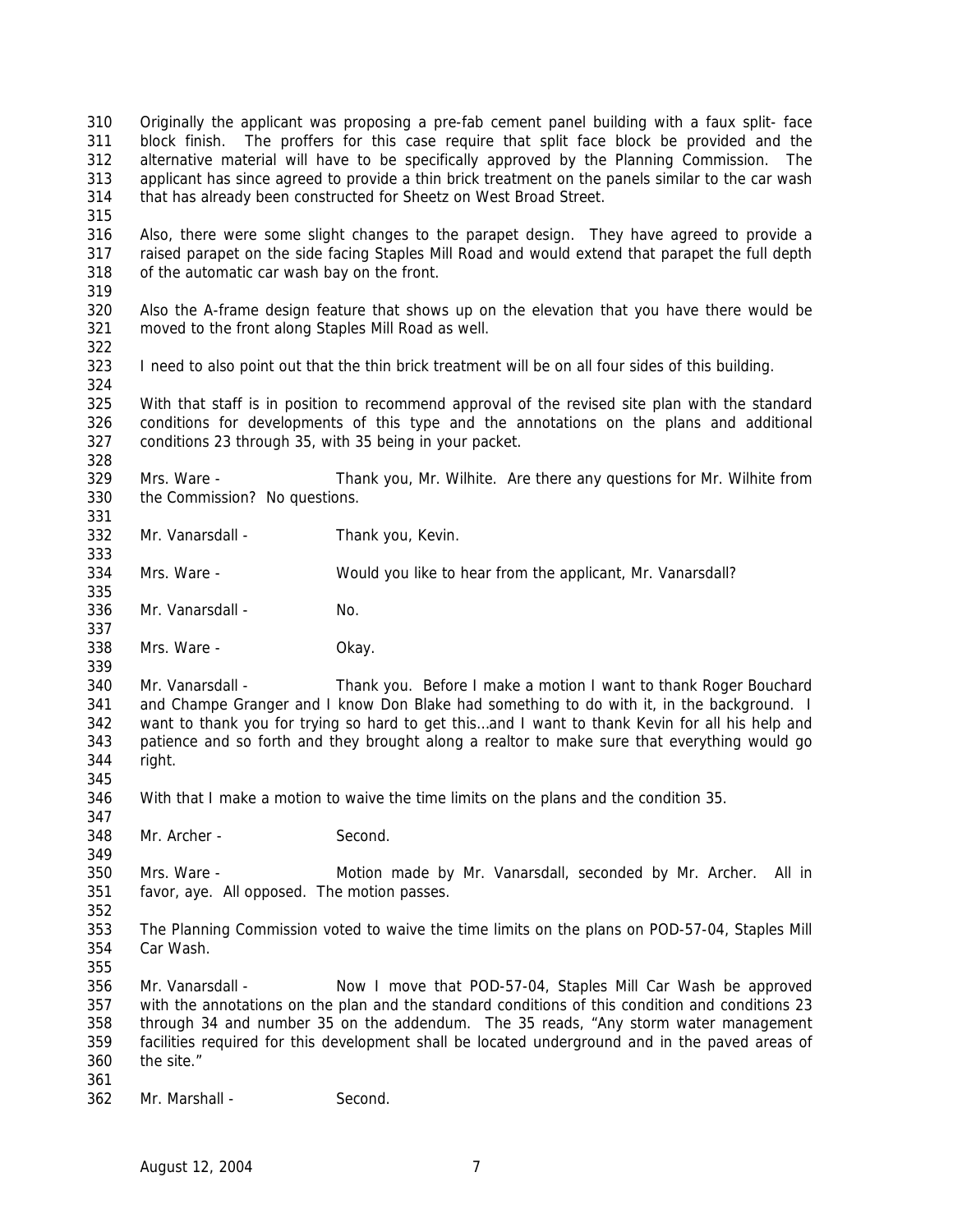Mrs. Ware - Motion made by Mr. Vanarsdall, seconded by Mr. Marshall. All in favor, aye. All opposed. The motion passes.

- The Planning Commission approved POD-57-04, Staples Mill Car Wash, subject to the annotations on the plans, the standard conditions for developments of this type and the following additional conditions:
- 23. The easements for drainage and utilities as shown on approved plans shall be granted to the County in a form acceptable to the County Attorney prior to any occupancy permits being issued. The easement plats and any other required information shall be submitted to the County Real Property Agent at least sixty (60) days prior to requesting occupancy permits.
- 24. The entrances and drainage facilities on Staples Mill Road (U.S. Route 33) shall be approved by the Virginia Department of Transportation and the County.
- 25. A notice of completion form, certifying that the requirements of the Virginia Department of Transportation entrances permit have been completed, shall be submitted to the Department of Planning prior to any occupancy permits being issued.
- 26. The developer shall provide fire hydrants as required by the Department of Public Utilities and Division of Fire.
- 27. Outside storage shall not be permitted.
- 28. The proffers approved as a part of zoning case C-52C-02 shall be incorporated in this approval.
- 29. Any necessary off-site drainage and/or water and sewer easements must be obtained in a form acceptable to the County Attorney prior to final approval of the construction plans.
- 30. Deviations from County standards for pavement, curb or curb and gutter design shall be approved by the County Engineer prior to final approval of the construction plans by the Department of Public Works.
- 31. Insurance Services Office (ISO) calculations must be included with the plans and contracts and must be approved by the Department of Public Utilities prior to the issuance of a building permit.
- 32. Approval of the construction plans by the Department of Public Works does not establish the curb and gutter elevations along the Virginia Department of Transportation maintained right-of-way. The elevations will be set by the contractor and approved by the Virginia Department of Transportation.
- 33. The owner or manager on duty shall be responsible for temporarily closing the car wash facility when the on-site stacking space is inadequate to serve customer demand to prevent a backup of vehicles onto the public right-of-way. The owner shall arrange with the Traffic Engineer to provide standard traffic control signs to notify customers that stopping or standing on the public right-of-way shall not be permitted near the entrances to the car wash facility.
- 34. The location of all existing and proposed utility and mechanical equipment (including HVAC units, electric meters, junction and accessory boxes, transformers, and generators) shall be identified on the landscape plans. All equipment shall be screened by such measures as determined appropriate by the Director of Planning or the Planning Commission at the time of plan approval**.**
- 35. Any storm water management facilities (i.e. 50/10 basins and BMPs) required for this development shall be located underground and in the paved areas of the site.
- Mr. Vanarsdall You all let us know when it is open, so everybody can get down there and get there car washed.
-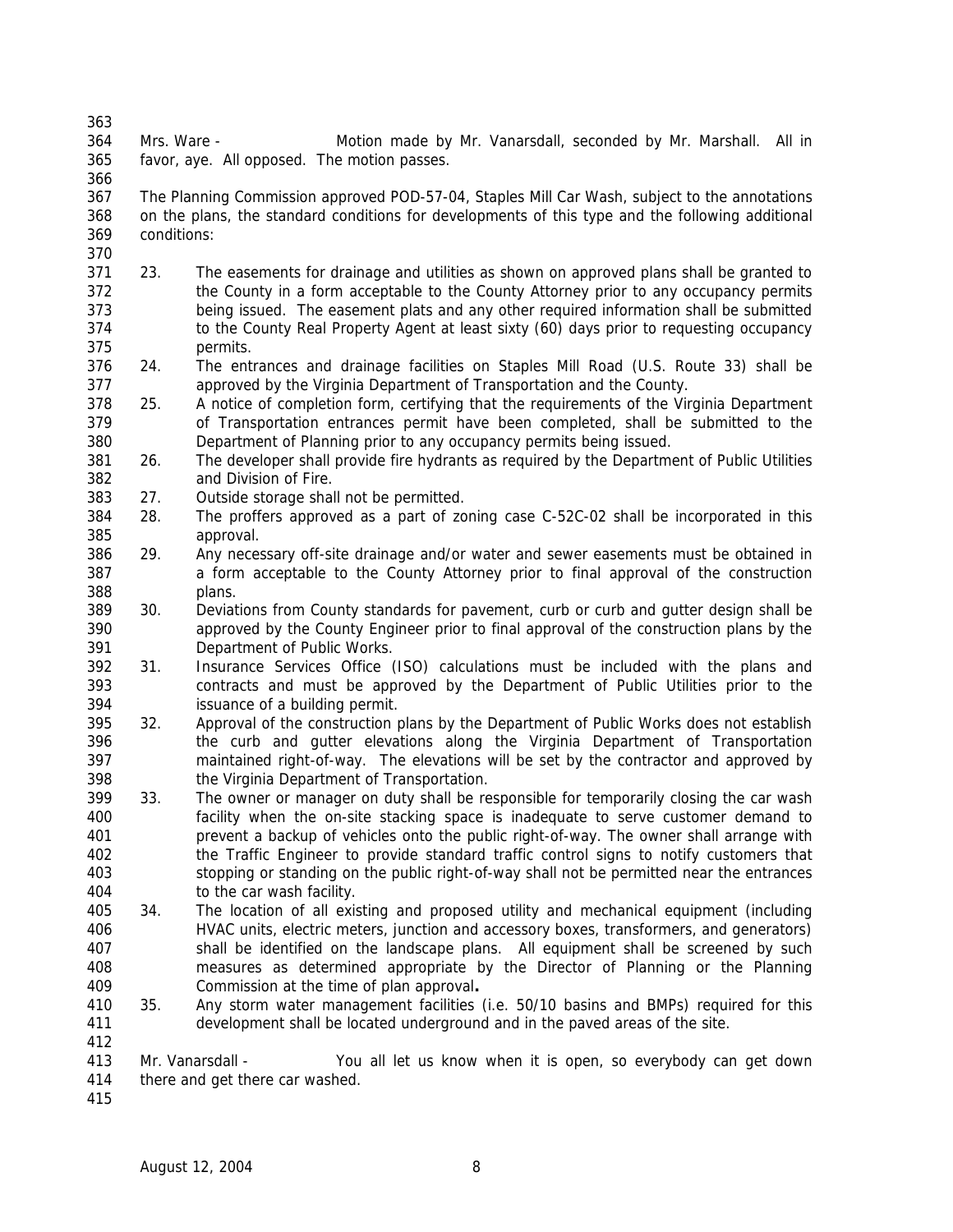Mr. Emerson - Madam Chairman, just briefly before we start further into the agenda I will go over the Commissions procedures for public hearings. I apologize; I should have done it prior to our first case. Following staff presentation, the applicant or its representative shall be allowed ten minutes to present testimony. A portion of the time can be saved for rebuttal of opposition statements. Following the applicant's presentation the opposition will be allowed ten minutes to present testimony. Time to answer questions of the Commission shall not 422 be included within the applicants or the opponents allotted time. Limits may be announced before the commencement of the testimony and the Commission may extend the time limits for each side at its discretion.

With that your next case is on page 3 of your agenda. It is in the Tuckahoe District.

 **C-38C-04 Pocoshock Commons, LLC:** Request to amend proffered conditions accepted with Rezoning Case C-63C-03, on Parcel 741-751-7865, containing 2.02 acres, located at the northeast intersection of Pump Road and Ridgefield Parkway. The amendment pertains to exterior materials and the conceptual plan. The existing zoning is O-2C Office District (Conditional). The Land Use Plan recommends Suburban Residential 2, 2.4 to 3.4 units net density per acre.

 Mrs. Ware - Is there any opposition to C-38C-04, Pocoshock Commons in the Tuckahoe District. No opposition. Hello, Ms. Moore-Illig.

Ms. Moore-Illig - Good evening. Thank you, Madam Chairman.

 Rezoning case C-63C-03 rezoned the property to O-2C to allow the development of a small office complex with three one-story buildings and ample setbacks along Pump Road and Ridgefield Parkway. The proffers accepted with this case included a detailed conceptual layout and building elevations.

 This request would allow the development of Primrose School, a childcare facility with approximately 75 children. Although, childcare centers are permitted on this property under the O-2C zoning, the prospective tenant has programmatic needs, which would require a deviation of the proffered conceptual layout and elevations as shown.

 Therefore, the applicant proposes to amend the proffers to allow a submission of an alternate layout and elevations for this tenant. The applicant submitted a revision to the proffers, which we received August 5. However modifications to the conceptual have been received tonight and because it is attached with the proffers it is recommended that the time limits be waived.

 All of the existing proffers for the development of the office complex would remain intact. This amendment would include new proffers stating that if the Primrose School is developed on this site it shall conform to the Site Plan, as shown, and the elevations labeled as exhibit C:

 The proposed site design for Primrose School increases the opportunity for buffer areas and the applicant has increased the buffers along this development scenario. This would include along Pump Road and Ridgefield Parkway. In addition, the 6' high masonry wall proffered along Crown Grant subdivision would wrap the corner and proceed south 25' along King's Grant Drive.

 The proposed amendments are consistent with the zoning on the property and would permit an alternative but less intensive development with the same high quality standards attached with rezoning case C-63C-03. Staff only had one unresolved issue which has been remedied tonight and that was to include additional landscaping within the interior parking lot of the Primrose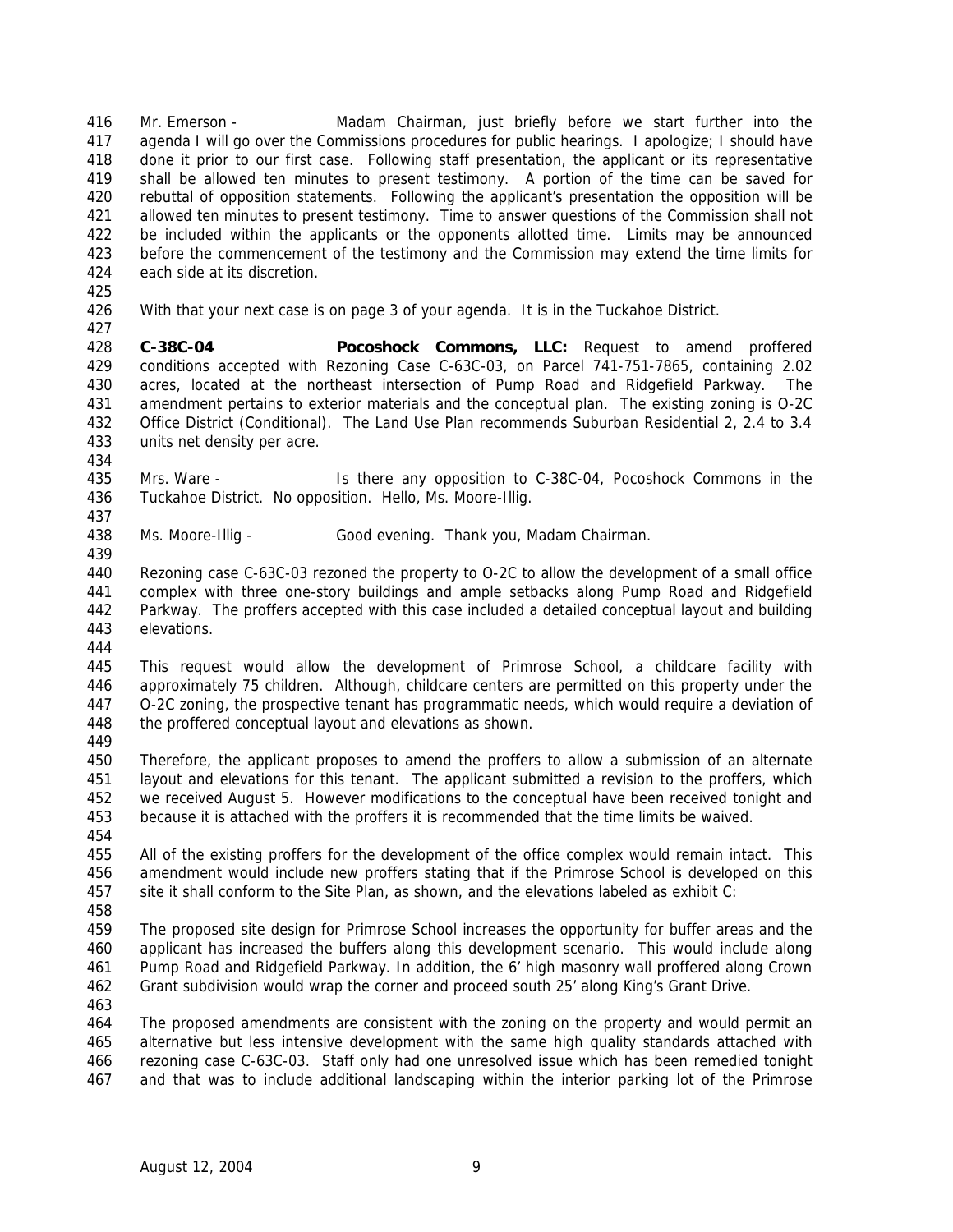Schools, which is shown. That is shown on the handouts that you just received. Based on this change staff supports this request. 471 This concludes my presentation. I would be happy to try to answer any questions you may have. Mrs. Ware - Are there any questions for Ms. Moore-Illig from the Commission? Mr. Marshall - Ms. Illig, how many parking spaces is on this site? Ms. Moore-Illig - This site has 35 spaces provided. Daycares provide two spaces per classroom, plus (unintelligible) for 250 for office use. Mr. Marshall - The reason why I asked is because the plan shows 10 and 10 in the main island, but it is 9 and 9. But the 35 adds up even though those numbers are wrong. Ms. Moore-Illig - And that is on the conceptual that you just received? Mr. Marshall - Yes. They say 10 and 10, but it is really 9 and 9. Mrs. Ware - 10 and 9. Ms. Moore-Illig - We can see if the applicant can rectify this. Mr. Marshall, you are correct and we'll ask the applicant to correct this before it proceeds, if it moves forward. Mrs. Ware - Thank you. Hello, Mr. Condlin. Mr. Andrew Condlin - Madam Chairman, Andy Condlin from Williams Mullen. I would be happy to take that landscaped island out if you would like to… 497 Mrs. Ware - No. Mr. Condlin - No, okay, I'll change the parking space number before the Board of Supervisors. Mrs. Ware - Thank you. Mr. Marshall - I know you are lawyer, so math is not your strong suit. Mr. Condlin - I'm not sure what my strong point is as of this time. The only comment I would add is based on the neighborhood meeting that you attend that one of the neighbors had raised the question along Kings Grant Drive because of the mature oaks that are out there whether at the time of landscape plan approval if appropriate, if the Planning Commission deems appropriate, that we may do away with the berm to retain those mature trees. We all agree that the proffers read that we would put in the 3' berm and that is where it stands now and if the neighbors are adamant towards keeping those that they will come out and so stay during the landscape plan. They asked me to mention that in a phone telephone conversation I had a couple of days ago. We are willing to do whatever the Planning Commission desires with respect to that and we proffered of course the berm and the landscaping in that area. 518 Mrs. Ware - All right. Mr. Condlin - We will change the plan to get the right number.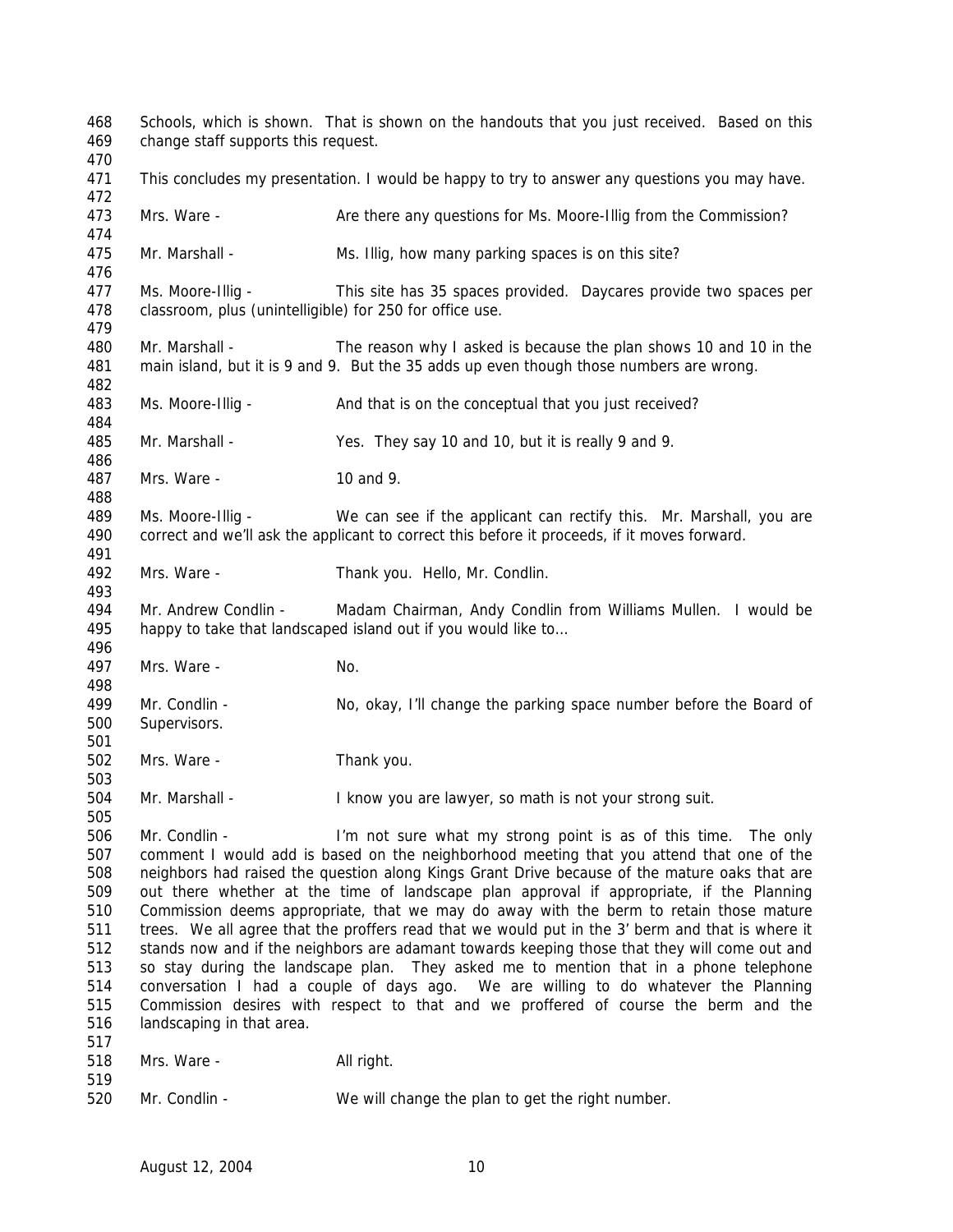522 Mrs. Ware - Are there any questions for Mr. Condlin from the Commission? Mr. Condlin - Thanks. Mrs. Ware - Thank you. Then I will move to recommend to the Board for approval C-38C-04, Pocoshock Commons, LLC. 529 Mr. Jernigan - Second. Mrs. Ware - Motion made by Mrs. Ware, seconded by Mr. Jernigan. All in favor, aye. All opposed. The motion passes. **REASON:** Acting on a motion by Mrs. Ware, seconded by Mr. Jernigan, the Planning Commission voted 5-0 (one abstention) to recommend that the Board of Supervisors **grant** the request because the proffered site plan and elevations for the proposed Primrose School continue to assure a quality form of development with maximum protection afforded to the adjacent properties. 540 Mr. Emerson - Madam Chairman, did you need to waive the time limits? Mrs. Ware - Oh, yes I do. I move that the time limits on C-38C-04, Pocoshock Commons be waived. 545 Mr. Jernigan - Second. Mrs. Ware - Motion made by Mrs. Ware, seconded by Mr. Jernigan. All in favor, aye. All opposed. The motion passes. The Planning Commission voted to waive the time limits on Case C-38C-04, Pocoshock Commons, LLC. *Deferred from the July 15, 2004 Meeting:* **C-6C-04 Ray Perkins:** Request to conditionally rezone from A-1 Agricultural District and C-1 Conservation District to R-2C (82.1 acres) R-2AC (89.8 acres); R-5AC (26.6 acres) General Residence District (Conditional), and RTHC (40.728 acres) Residential Townhouse District (Conditional), and C-1C (21.6 acres) Conservation District (Conditional), Parcels 816-729- 1884, 814-731-5764 and part of Parcel 817-731-6470, containing 260.828 acres, located at the northern terminus of Westover Avenue, extending northward to Creighton Road. The applicant proposes a residential community of no more than five hundred ninety-seven (597) units (320 one family lots, 79 villa lots, 96 townhouses, 102 condominiums). The R-2 District allows a minimum lot size of 18,000 square feet; the R-2A District allows a minimum lot size of 13,500 square feet; the R-5A District allows a minimum lot size of 5,625 square feet; and the maximum density in the RTH District is nine (9) units per acre. The Land Use Plan recommends Suburban Residential 1, 1.0 to 2.4 units net density per acre, Office/Service, Light Industry, and Environmental Protection Area. The site is in the Airport Safety Overlay District. Mrs. Ware - Is there any opposition to C-6C-04, Ray Perkins in the Varina District? We have opposition. So noted, thank you, sir. Ms. Moore-Illig - Thank you, Madam Chairman. I'll go through this as quickly as I can, but I'm not going to rush through it, it is a large development.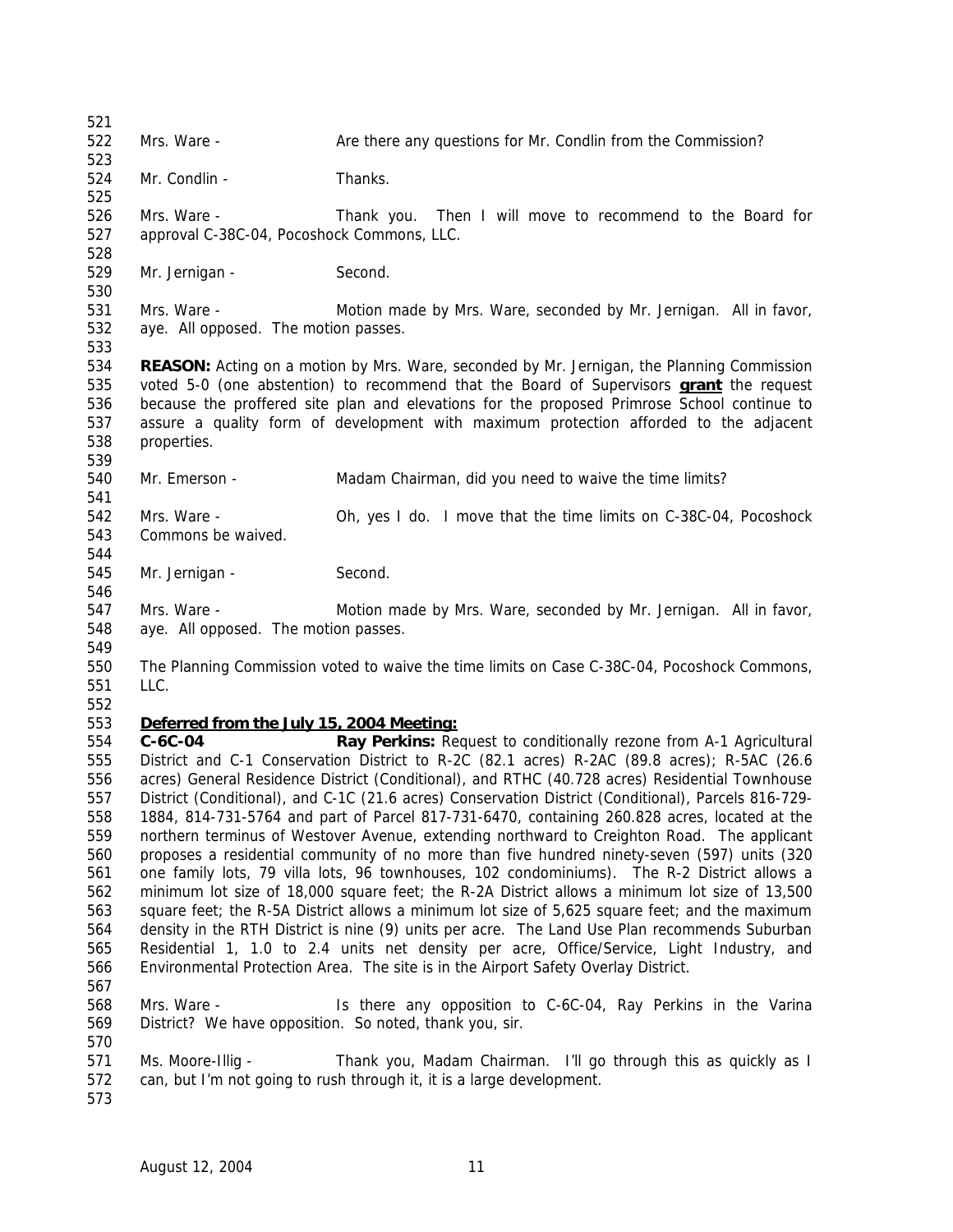The proffers you just received, we did receive today, so therefore the time limits would have to be waived in order to take any action this evening.

 As Mr. Emerson mentioned this request would permit a mixed residential development with a total of 597 units. The applicant is proposing 5 zoning district classifications for this development: R-2C; R-2AC; R-5AC; RTHC; and C-1.

 The zoning map before you gives you an overview of the development. Together, the single- family districts including the R-5AC would comprise of 192.8 acres and up to 399 single-family homes are proposed within these districts. There are two RTHC districts proposed. The RTHC District fronting Creighton Road at the northwest section of the property is approximately 16.5 acres and would contain 96 townhomes. The RTHC District located behind St. Paul's Baptist Church is 24.3 acres and would contain 102 attached carriage and quad homes. This simply means that the attached homes in some series would have four units in one building. The proposed C-1 District would rezone areas adjacent to an 100-year flood plain located on the eastern portion of the site.

 The applicant has proffered a conceptual plan that generally outlines the proposed districts and the interior road network.

 Two boulevard entrances are proposed on Creighton Road. Another point of access would be provided at Wren Road leading into Tiffany Meadows to the south. No other connections are proposed.

 The applicant has submitted proffers that are applicable to the entire development as well as each of the proposed zoning classification. Proffers pertaining to the entire development include: 

- The boulevard entrances would resemble the two proffered exhibits, which is Exhibit C and Exhibit I.
- Structures would be setback 70' from Creighton Road.
- A 25' landscape and berm buffer is proposed along Creighton Road
- In addition, a 10' landscaped buffer would be provided for portions of the RTHC districts adjacent to St. Paul's Baptist Church.
- All single-family homes would be constructed on crawl foundations and finished in brick or stone. The townhomes, carriage, and quad homes would have the appearance of a brick or stone foundation.
- Interior roads would contain 6-inch curb and gutter. Four-foot sidewalks would be provided on one side of interior streets and along the portion of Creighton Road. Sidewalks would be separated from parking lots and interior streets by a 2 foot wide grass strip.
- In conjunction with sidewalks, pedestrian trails would be provided throughout the development.
- Four acres adjacent to the historic Enerdale home, which is located in the northern portion of this site, where the hand is (referring to slide) would be reserved for recreational use and would include a swimming pool. The Enerdale house will be renovated to serve as a community center.
- The exterior finishes of all units would consist of brick, stone, hardiplank or a premium grade vinyl.
- All front stoops would be constructed of brick, stone or concrete with brick or stone steps. Country porches would be at least 6 feet deep and would be constructed on brick piers or brick or stone foundations.
- Each residential lot would have foundation plantings along the front elevations.
- Each single family lot would have a minimum of 2 trees in the front yard and 2 trees within side yards on corner lots.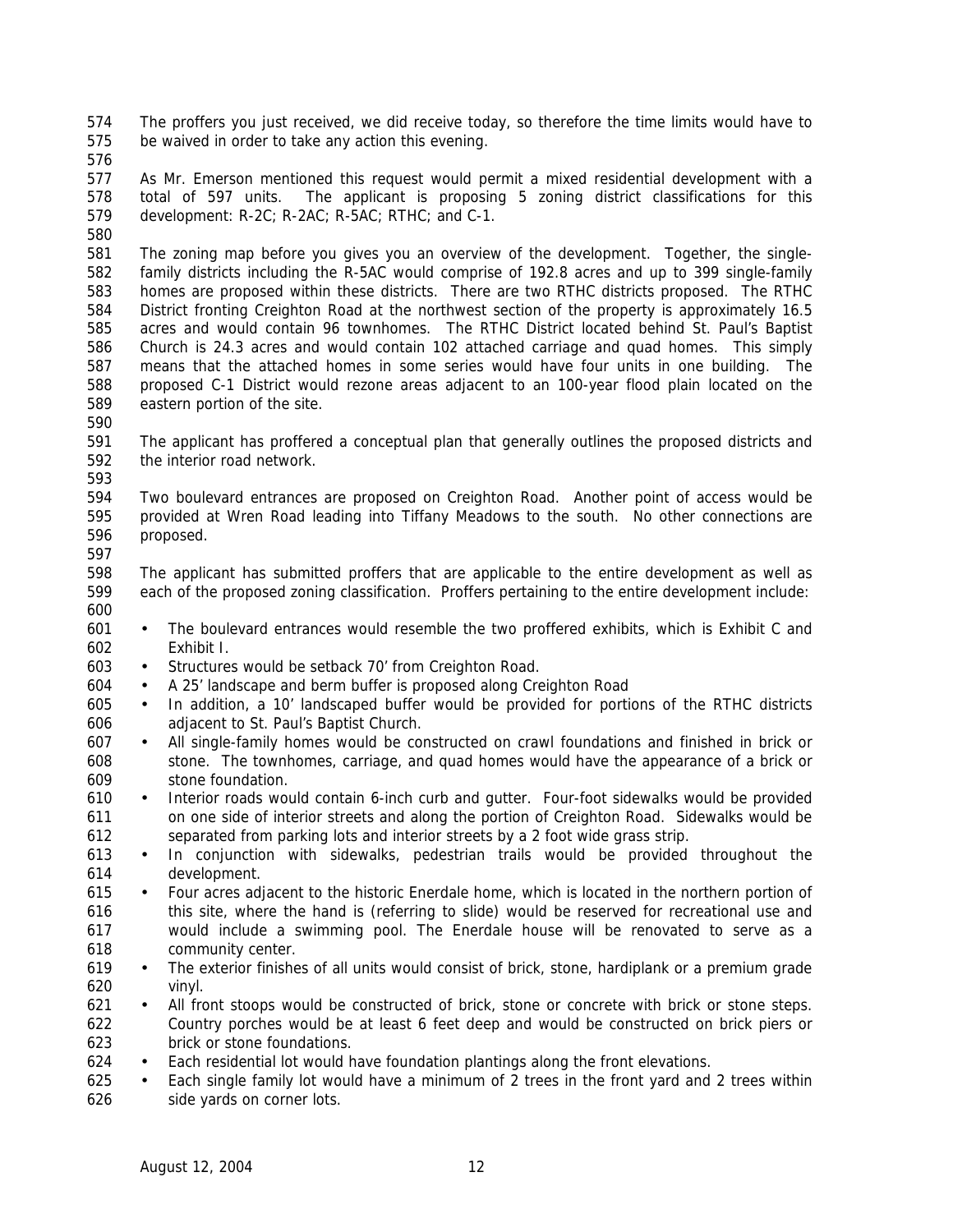As mentioned, the applicant also submitted proffers for each of the 5 residential districts. I will briefly walk through each starting with the R-2C District.

 • Up to 100 single-family homes with a minimum finished floor area of 2,200 square feet would be constructed in substantial conformance to the elevations shown before you.

- Each home would have a 2-car garage. 75% of the homes would have side or rear loading garages. The remaining could be front loading; however, no garage can protrude beyond the front line elevation and at least half of the front loading garages would be recessed at least 5' from the front building line.
- A minimum of 25% of the homes would have all brick or stone front elevations.
- There are two Civil War redoubts or fortifications on the R-2C tract. The redoubts would be preserved and protected by a fence or bollards with a chain.
- 

Proffers pertaining to the R-2AC District include:

- Up to 220 single-family homes with a minimum finished floor area of 1,850 square feet. However, 67% of the homes would be a minimum of 2,000 square feet.
- The homes would be designed to be in conformance with the elevations shown.
- 50% of the homes would have a minimum 50% brick or stone front elevations.
- The minimum lot width for the R-2A District is 80'. The applicant proposes that 50% of all lots would be a least 90' in width.
- Each home would have a 2-car garage of which 50% would be side or rear loading.
- The homes within the R-5AC, labeled as "Villa Lots" in the proffers, would be constructed similar to the elevations shown.
- A maximum of 79 villa homes are proposed with a minimum finished floor of 1,600 square feet.
- 25% of the homes would be two-stories and one-third of the homes would have all brick or stone front elevations.
- Minimum lot widths for each lot would be 65' and
- One garage would be provided for each home.
- 
- Up to 102 Carriage and Quad homes would be constructed in substantial conformance to the elevations shown.
- This development would contain architectural features (capstones, shutters, decorative windows) similar to the exhibit labeled "Church Square Smithfield Virginia". This is not proffering the exact mass elevation, it is only to show the architectural features that would be included.
- Each unit would be a minimum of 1,400 square feet in finished floor area for age qualified. Non-age qualified would be a minimum of 1,550 square feet.
- Each unit would have a one-car garage. 65% would have a two-car garage, at least 14 feet in width. All garages would be rear or side loaded.
- 
- The proposed townhomes would consist of up to 96 units with no more then 6 attached units in one building and would be constructed on the site similar to the site plan shown as Exhibit J.
- The exterior materials and design would be substantially similar to the elevations shown.
- The minimum finished floor area would be 1,550 for 2 bedrooms and 1,750 for 3-bedroom units.
- Each townhome would have an attached one-car garage.
- Elevations of the first four townhomes visible from Creighton Road will be finished in brick or stone and brick or stone finishes would be incorporated in the majority of the remaining buildings.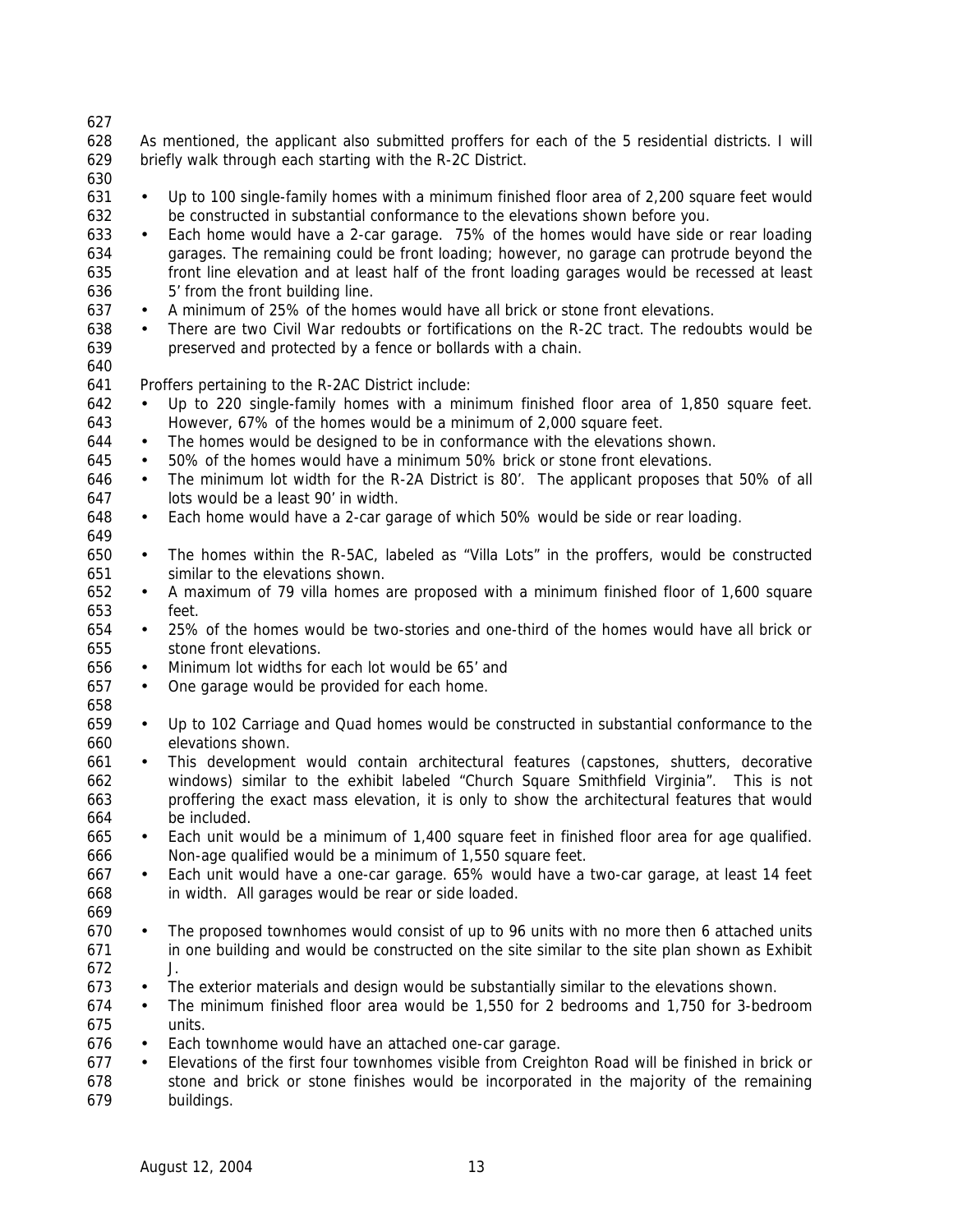The Land Use Plan recommends Office/Service, Light Industrial, Suburban Residential, and Environmental Protection Area for the property. The majority of the subject property is also identified as a Prime Economic Development site within the Creighton Road Corridor Special Strategy Area. A residential community may be appropriate for the area given the recent residential developments in the immediate area and the presence of St. Paul's Baptist Church. However, the magnitude of this development will significantly alter the character and needs in this area.

 Staff believes the submission of a more detailed conceptual plan is warranted to address the potential development impacts on the surrounding area as well as the interior of the proposed development. This would also allow staff and the developer to ascertain the possible implementation of features which would improve the development, including:

- Have a minimum 5' wide sidewalks with a minimum 5' grass median;
- The traffic circles shown on the conceptual plan, which would be an enhancement to the development; however, the true implementation of these is unknown for the lack of detail.
- 90' wide lots for the majority if not all of the lots in the proposed R-2AC District. The original proffers stated 65% of these lots would be 90'. This has been reduced to 50% with the revised proffers.
- Increasing the number of rear and side loading garages to a minimum of 60% in the R-2AC District.
- 702 Delineation for tree save areas
- Delineation of pedestrian walkways interlinked with protection of star fort sites and
- Including additional tree canopy coverage in common areas located in the RTHC District which staff is recommending.
- 

 In addition, staff encourages the applicant to address the recommendations of the Traffic Engineering Division, which are listed in the staff report. There is also concern how a right turn lane into the easternmost entrance would be installed if additional dedication of right-of-way were necessary since the property is not included in this request. Consideration should also be given to providing a stub road to address potential development of the Roseneath property to the southeast.

- 
- To ensure immediate usage of proposed amenities within this development, the applicant should also consider specifying a time frame when the community center and swimming pool would be completed.
- The applicant should also clarify the intent of the age-restricted units proposed for the Quad and Carriage homes. The applicant intends to market this product to age qualifying persons, however, there is no assurance of this intent.
- 

 It should also be noted the Planning Office for Schools states Highland Springs High School could not accommodate the students from this request. Capacity relief will be needed which may include a new high school in this area of the county.

- 
- If the applicant could address these issues, staff may be more supportive of this request.
- 

 This concludes my presentation. I would be happy to try to answer any questions you may have. 

- 730 Mrs. Ware Are there any questions for Ms. Moore-Illig from the Commission?
-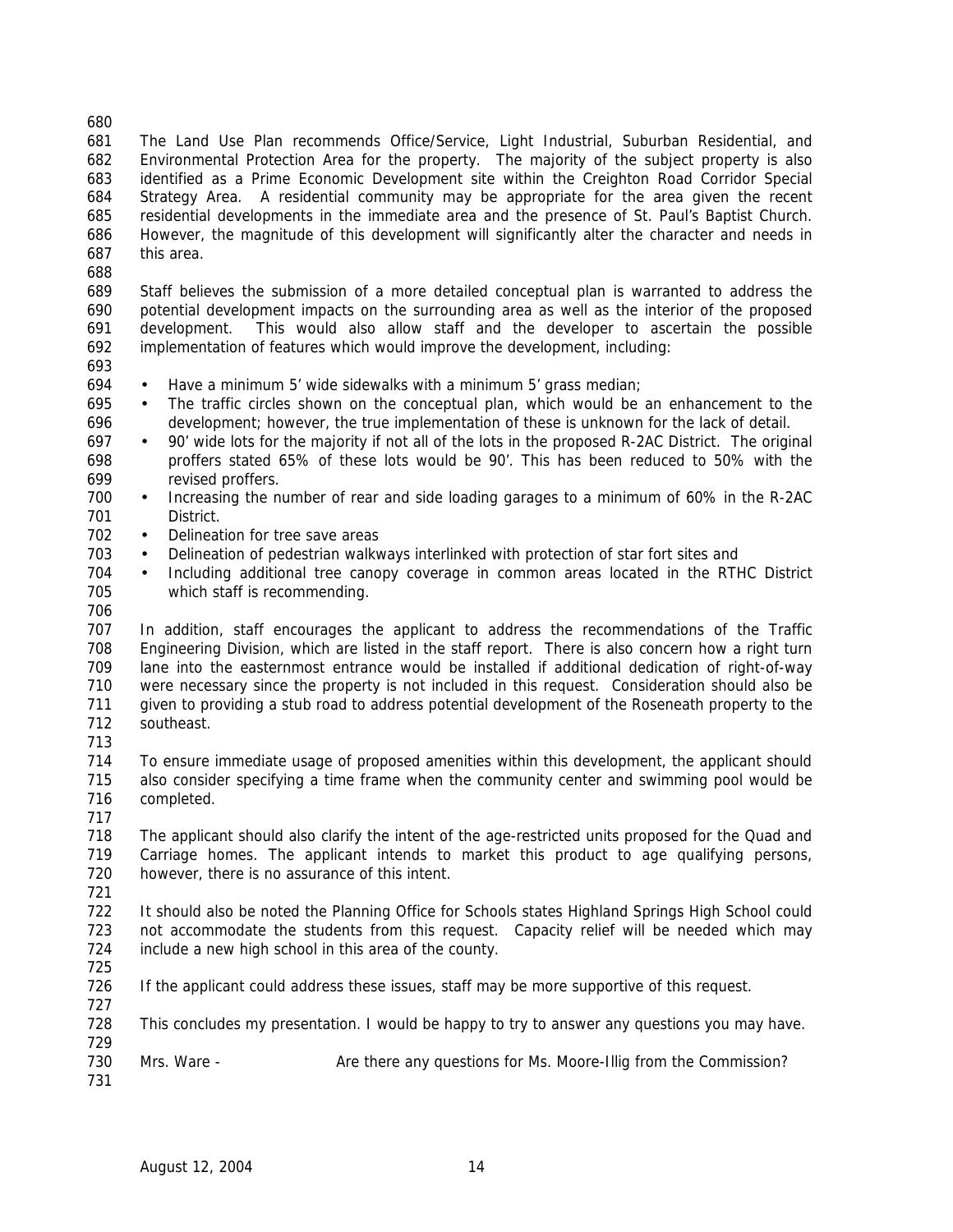Mr. Jernigan - First off I want to say, Jean you put a lot of work and I think we have got about 8 or 9 months in this project and you've done a great job on it. It has been good working with you. I want to make a correction on the R-2C, where you said 25% of the homes would have brick fronts. 25% of them are all brick. That is proffer number 9 on R-2C. Ms. Moore-Illig - Yes, sir. Okay. We will note that, thank you. Mr. Jernigan - You said…, but it is all brick. The minimum house size in the R-2A, 2000 square feet, is 67%. 744 Ms. Moore-Illig - Yes, that is correct. 746 Mr. Jernigan - You said, 67. You didn't put the percent on it. 748 Ms. Moore-Illig - Okay. Mr. Jernigan - I wanted to make sure everybody knew where we were. The reason on the R-2AC on the 50% of side loaded, the other on the front loaded, because we did recess some of those and that, I felt, gave it a little different character. So that is the reason we don't have that at 65%. I know that we do not have a conceptual drawing and I know that is one of the things that you don't like about this case. Let me ask you this, does every zoning case that come through have a conceptual plan? Ms. Moore-Illig - I would say that given the trends that we've had and the recent development that has been asked and certainly with a case this large that will be continued to be ask on this project. Mr. Jernigan - We will have a conceptual plan, but we've discussed before why that it is not is because the lot yield could go down as low as 540 and it is around 580 right now, but the lot has been engineered. There was a significant amount of opposition to this and the developer at this time didn't want to spend probably \$150,000 to \$200,000 additional if this case may get turned down. Now, he is going to do the conceptual plan, but he did as I instructed when you showed the colored section of it. It is broke down into the different zoning districts. 770 Let me ask, "Were you here Tuesday night?" 772 Ms. Moore-Illig - For the beginning of it, yes, sir. For the zoning portion, yes, sir. Mr. Jernigan - There were two cases that come through with no conceptual plan. 776 Mrs. Ware - Were they this large? 778 Mr. Jernigan - Well, I don't know. They were two companion cases. 780 Mr. Marshall - They were mine. 782 Mr. Jernigan - They were yours. Well, what I want people to know is that we are going to get a conceptual plan on this, but its not that everyone that has come through has had 784 the conceptual plan with it.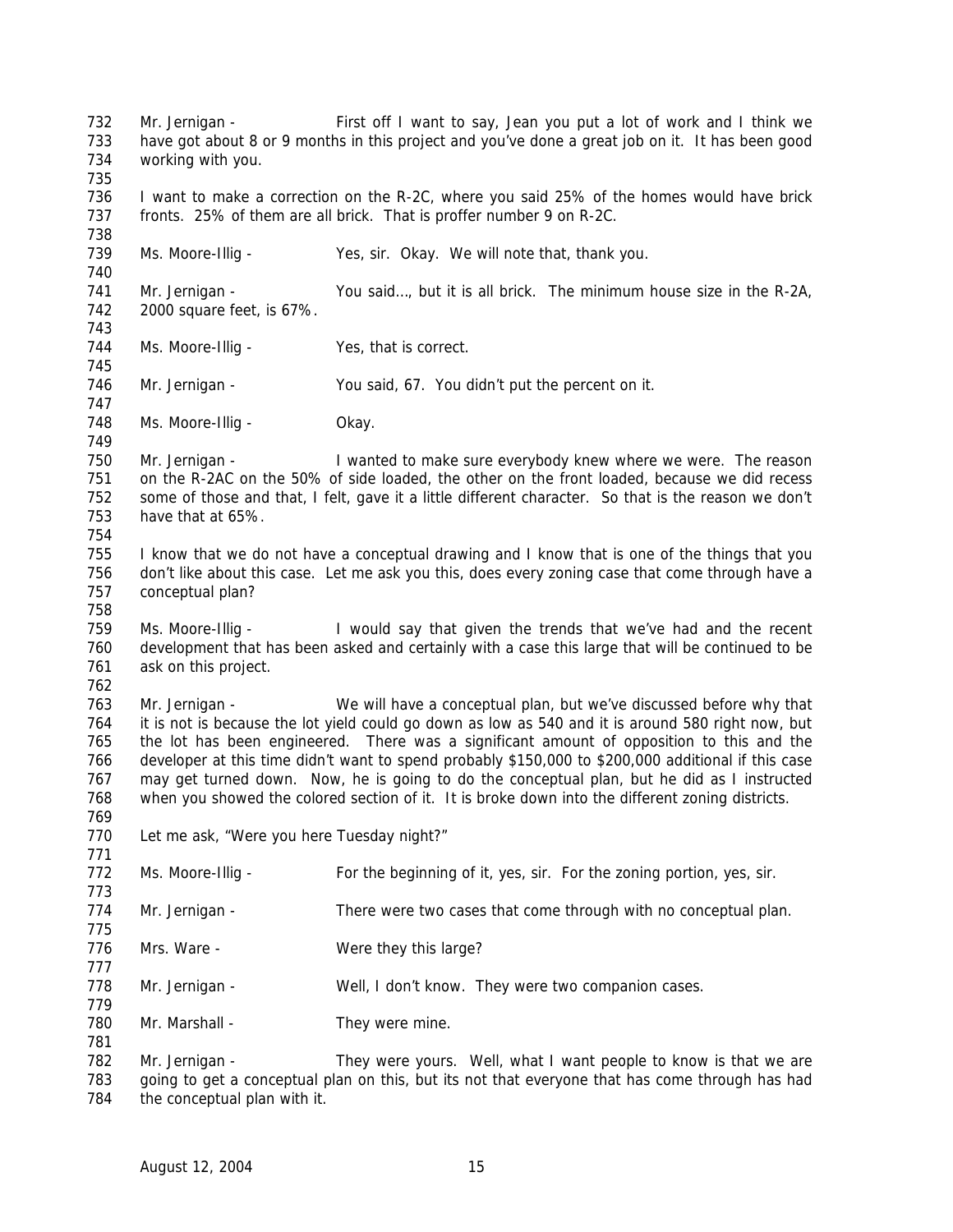Mrs. Ware - I have a question. When do you expect the conceptual plan to be submitted? Would it be before this case goes to the Board of Supervisors for their consideration? 789 Mr. Jernigan - No. Mrs. Ware - So there would not be a proffered conceptual plan. 793 Mr. Jernigan - No. Mrs. Ware - Okay. Mr. Jernigan - Well, like I said the engineering, I mean, what happened before was this particular developer was in another case that he inherited that had an conceptual plan and that is what a plan is, conceptual. There seemed to be a lot of plans when it came it changing the lots. I'll say another thing, I started out with a Jean Moore and I ended up with a Jean Illig, she had gotten married on me in the middle of this project. Anyway, Jean, I thank you again. 803 Ms. Moore-Illig - Thank you. Mr. Emerson - Jean, before you set down, one question. A lot of the renderings indicate active adult. Are there any proffers in the case that actually age restrict the project? Ms. Moore-Illig - We do have one proffer that speaks to the quad homes that specifies if they were marketed to a non-age they would be a certain size, but it is a may language, so there is no specific language proffering that those would definitely be aged restricted. 813 Mr. Emerson - Thank you. 815 Ms. Moore-Illig - You are welcome. Mr. Jernigan - Madam Chairman, I would like to hear from the applicant. 819 Mrs. Ware - Good evening. Ms. Gloria Freye - Good evening, Madam Chairman, Members of the Commission, my 822 name is Gloria Freye and I am... Mrs. Ware - You have ten minutes. Do you want to save some time for rebuttal. Ms. Freye - Yes ma'am, two minutes. My name is Gloria Freye, I am an attorney here on behalf of the applicant and also here representing Atlantic Homes this evening is Ray Perkins along with the engineer, Janet Bowers and there traffic engineer, Scott Dunn. As Ms. Moore-Illig said this is a large case. You can tell by the size of my notebook how big this case is. A lot of time and work has gone into this over the many months we've worked on it. The vision here is to create a planned community called Enerdale that has a variety of neighborhoods that are compatible with the rural location around it, but that provides a number of different home styles. All of the highest quality available in this area that will attract home buyers in different stages of their lives, which in turn will create a diverse and inclusive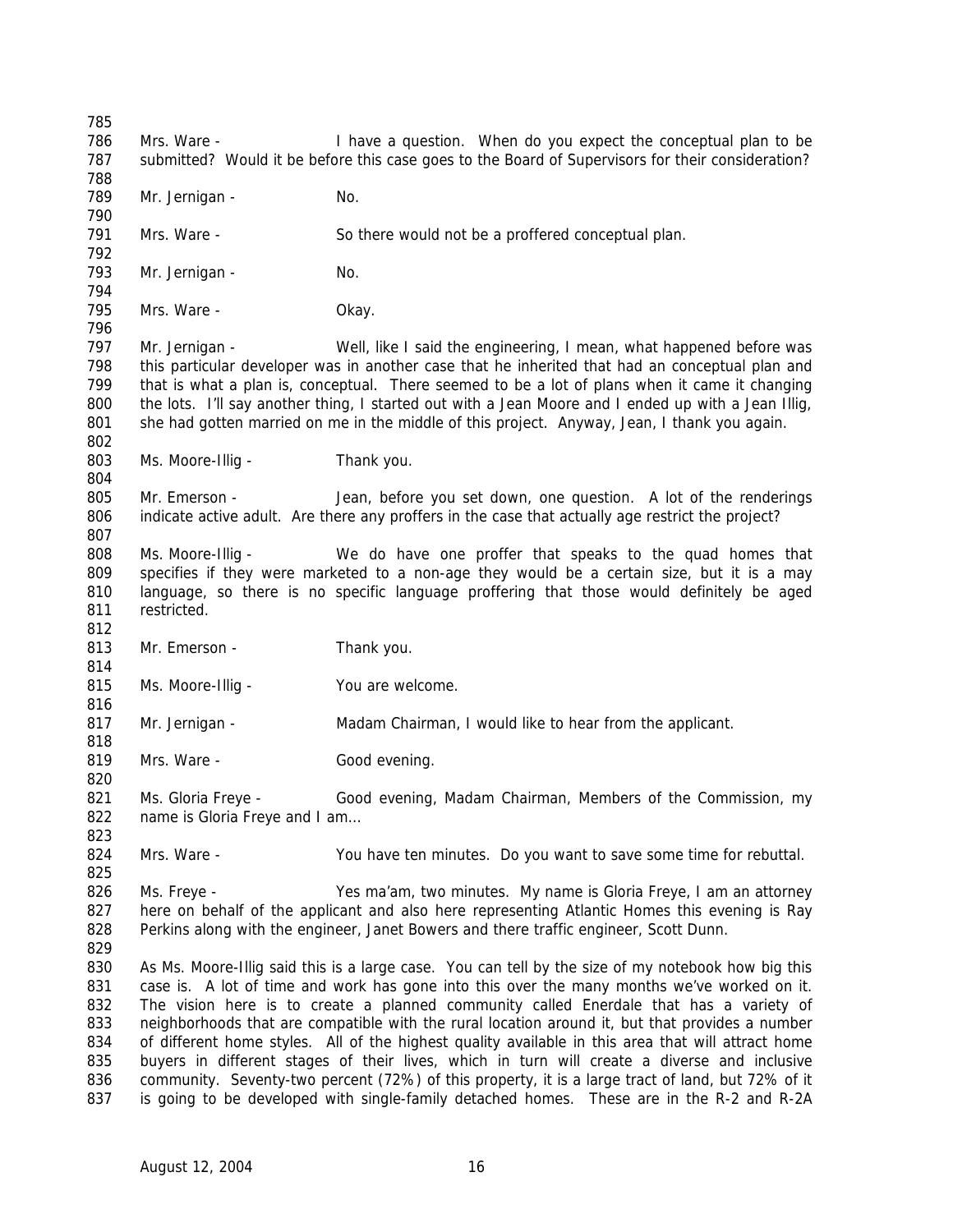districts and traditional type rural style subdivisions, like those around it and in the R-5A with the villa homes on the zero lot lines. The other residential townhouse district is shown on two tracts with the carriage homes and the quad homes on tract 5 and then on tract 6 being designed for 841 traditional style townhouses. This part of the property covers about 40 acres which is only 16% 842 of this property. The townhouses, I want to emphasis, are all for sale properties. The home owners of the town homes will own their townhouses and their lots, whereas the owners of the carriage homes and the quad homes will own their units but the property around their homes will 845 be owned commonly with their neighbors.

 The community is planned for all types of home owners, singles, young professionals, young couples, young families, more established families, empty nesters, active adults and seniors and an emphasis is being placed on creating homes that are constructed with high grade quality materials and that are low maintenance. They are going to look good ten years from the time that they are developed. This planned community will be the flag ship of residential development for this area. It will transform Creighton Road corridor and it will set a new threshold for quality housing in this corridor. This plan community not only matches the quality of housing that you find in the west end, it often exceeds it in certain incidences. There are 64 proffers presented with this case. Everyone of them designed to insure that this will be a quality development.

857 The work on this case started last August, a year ago. A lot of work went into it before the case was even filed, which was not until December. Throughout that time we have addressed every zoning issue imaginable. We feel that the case before you tonight with the proffers that are being presented is the one that addresses every zoning issue and one that you can be proud to support.

863 This case has had special concerns from the very beginning. The first of the one being the historical nature of this property. Very special attention is being provided to the Enerdale house so that the house, the historic house is being preserved and it is going to be used along with the surrounding four acres as a community center for the residences. The two civil war readouts on 867 the property have been proffered to be preserved, protected, and interpretative historical marker or signs will be provided for them.

 As always traffic is a concern. When you are talking about over 500 new residents it is of a particular concern. So right off the bat the developer commissioned a traffic study that was done 872 and it was done considering not only the traffic that would be generated from this development but also the development proposed on the north side of Creighton. The study has been reviewed by the county staff and have found that the developer will have to make improvements to Creighton Road. Creighton Road will need to be widened and a left turn installed at the eastern most entrance into this property. That is where Creighton Road narrows to two lanes and that is needed so that people making a left turn into this property will not hold up thru traffic. Traffic 878 will be able to move on and not be held up. The developer also proposes to install right turn lanes to both entrances. The traffic engineers found that with these improvements, along with those that are being proposed by other developers in the area, and along with the plan improvements that the county will make to Cedar Fork Road, that the road network will function 882 at acceptable levels of service.

 Amenities was another concerned that was raised by folks in the community. When you have this many residents you want them to have recreational outlets. The community center that is being provided is going to be available for social gatherings. The four acre site is going to be improved with a swimming pool for the residents. The community also offers 20 acres of 888 undeveloped C-1 land that will be available for passive recreational use. Sidewalks and trails are being provided throughout the neighborhood for the residents. Also in this area there is Meadowview Park. The county has recently dedicated funds to improve that park with basketball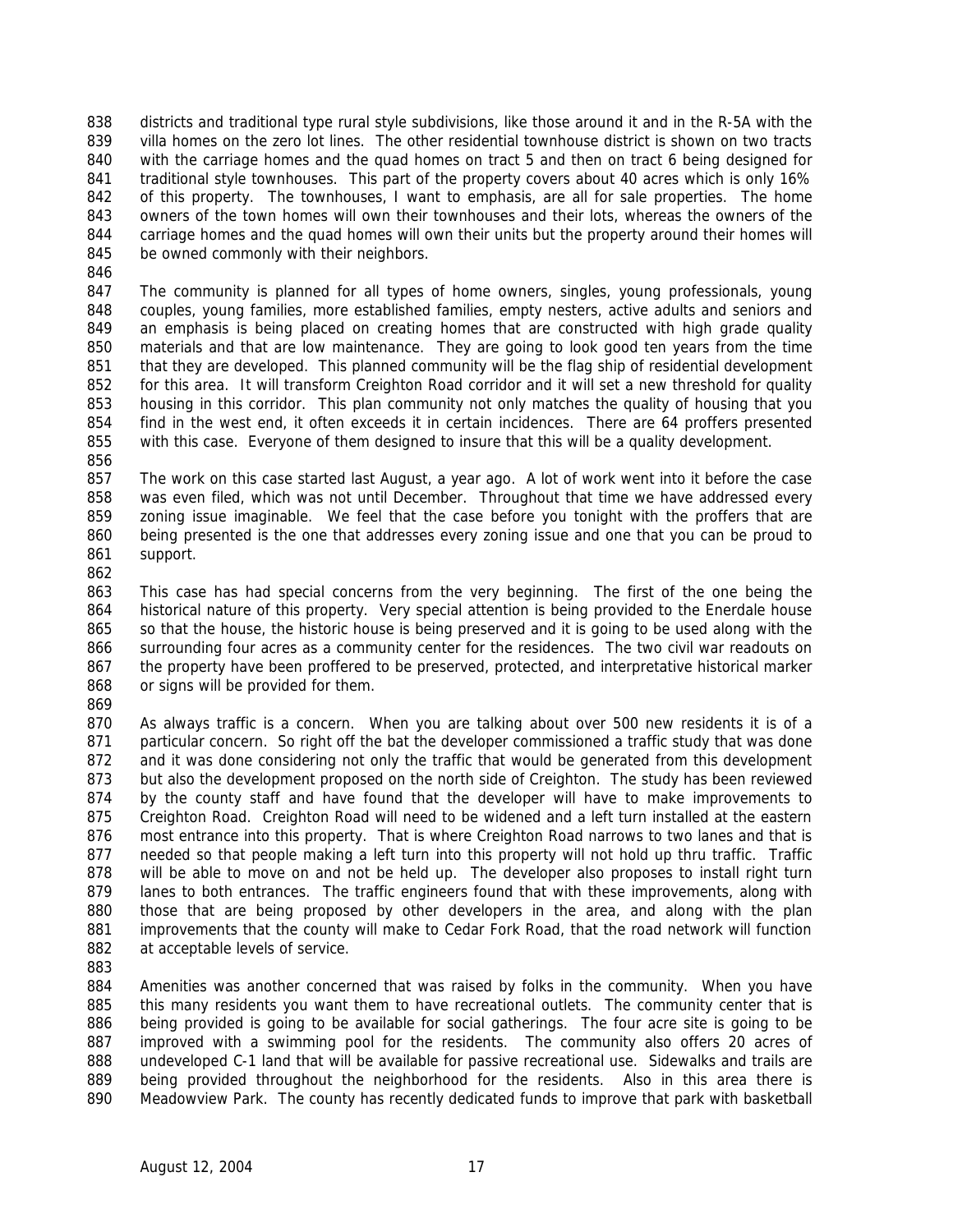courts, tennis courts, picnic areas, and biking paths all that are very near to this site, less than two miles away.

894 Last, the concern about the schools. It was determined and reported by the schools that the students potentially generated from this development could not be accommodated at the high school. That was considering a worse case scenario, but in any event it is recognized as a concern and a problem. To address this the applicant has proffered to acquire and dedicate approximately 58 acres and to dedicate that to the county for a new school. The site would be dedicated to the county free of charge and would be done prior to getting any building permit. When that proffer was drafted and submitted to you today there has been further discussion on 901 that. We would like to amend that proffer to delete the word high school and just refer to it as school. We would also like to extend the time period from ten years to fifteen years.

 We believe that the quality issues have been very well addressed. A lot of detail has been provided. The conceptual layout that has been provided does address the general layout of the townhomes, how they would be arranged. It does address the access. It does address the recreational areas. It addresses how the streets would connect the different neighborhoods. We feel that the conceptual that we have provided addresses every zoning issue that needs to be addressed at this point and time. The only difference with providing a lot layout are to address 910 issues that legitimately should be addressed at by the Planning Commission at the time of subdivision and at POD when the site has been engineered and when decisions can be made with 912 the information that you need to make them.

914 We believe that the case before you, with all the work that has been done on it, is more than 915 ready to be considered. We hope that you will consider all the statements that have been made this evening and that you will recommend approval to the Board and we will be glad to answer any questions.

- 919 Mrs. Ware Are there any questions for Ms. Freye from the Commission?
- Mr. Jernigan - I'll give you a minute to catch your breath.
- 923 Mrs. Freye I was talking fast.
- 925 Mrs. Ware You just made it too.
- 927 Ms. Freye Iknow.
- 929 Mr. Jernigan Ms. Freye, two things: one thing that I do want on the RTH; with 930 the sound suppression we have proffered a 54...
- 932 Ms. Freye Yes, sir.
- 934 Mr. Jernigan ...at some point in time before even, before we go to final 935 construction I would like to see a cross section.
- 937 Ms. Freye **Of how that is going to be accomplished.**
- 939 Mr. Jernigan Fifty-four (54) sound suppression so our inspectors will know...
- 941 Mrs. Freye How to judge that.
- 943 Mr. Jernigan - what they are looking for at that point.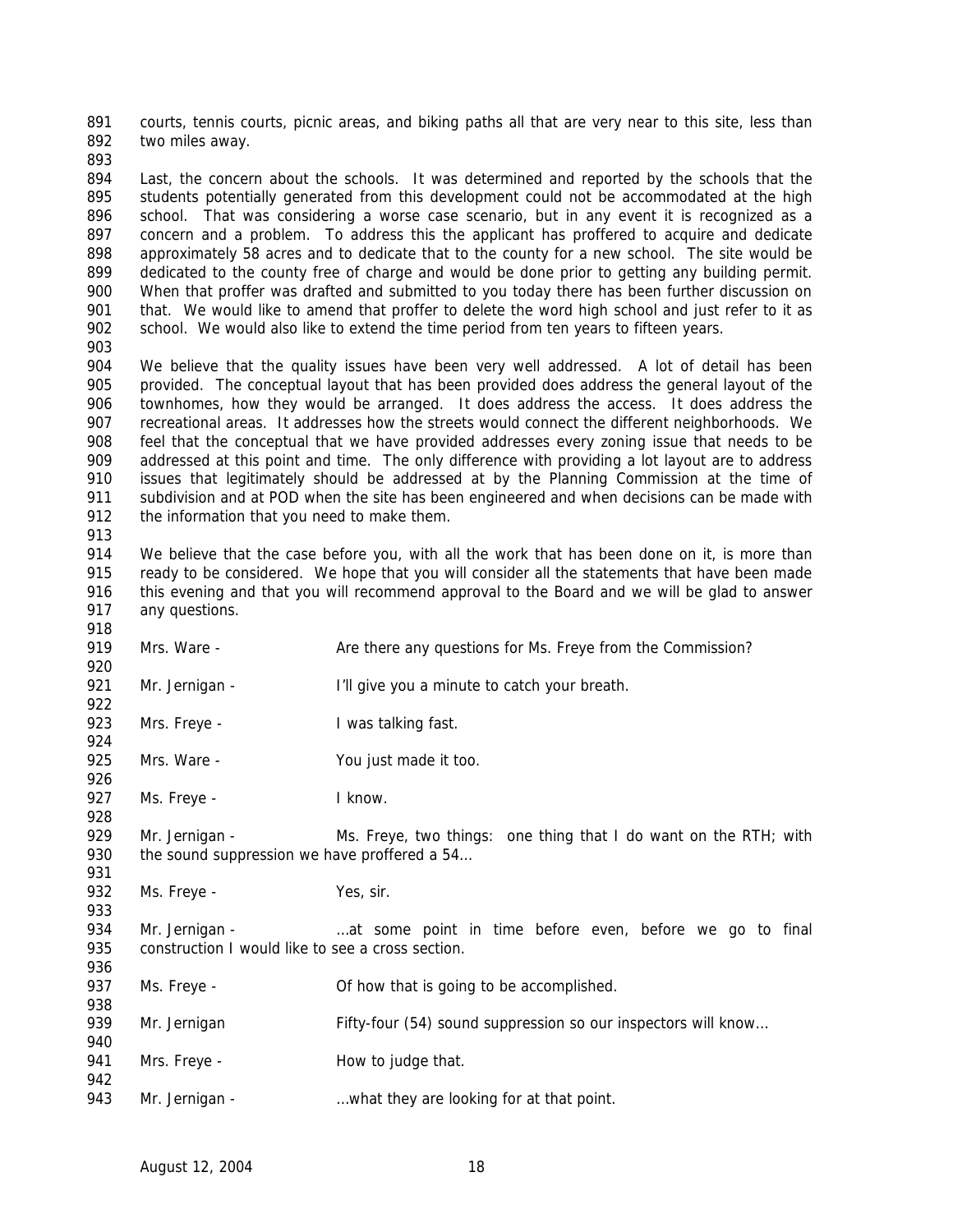945 Ms. Freye - Yes, sir. 947 Mr. Jernigan - Ms. Freye, if this should get passed tonight do you think we can get

some type of conceptual plan?

 Ms. Freye - Mr. Jernigan, for the very reasons that you stated this site has not been engineered. When we came forward with this, of course, you are going to try to plan for the worst case scenario. What are the absolute largest number of homes you could possibly get on this site? And we came up with 597 and so we addressed our issues based on that worst case scenario. As we have refined this case, and the more and more details are worked out, we've got down to 580. Now we are down even lower than that, more like 540. When that is constantly changing and when the site hasn't even been engineered, it would be impossible to say where the lot lines are going to be. What we have shown is the districts, we've shown how those districts would be connected or those neighborhoods would be connected. We know what has to fit within there. Whatever number of lots are going to be able to be supported and be defined by the engineers and still met the guidelines that the county has. The time to do that is at subdivision and POD.

 963 Mr. Jernigan - Okay. Ms. Freye, I want to say I think it has been a long case. We've had quite a few conversations, but I think we have covered all the bases.

966 Mr. Marshall - Ms. Freye, I have a questions.

968 Ms. Freye - Yes, sir.

 Mr. Marshall - You mentioned as the staff report does about the adding of a lane 971 on Creighton Road at the eastern most end... 

973 Ms. Freye - Yes, sir.

 Mr. Marshall - …and providing the separate left and right turn lanes approaching Creighton Road.

978 Ms. Freye - Yes, sir.

980 Mr. Marshall - I didn't see those in your proffers.

 Ms. Freye - If you will notice that is the primary entrance into this property, the R-2 section. That boulevard entrance comes across A-1 zoned land. That land is not part of this 984 case. The zoning does permit the access to serve the residential development, so the zoning is not necessary. The arrangement that the developer has with the landowner is to have that right- of-way and have the right of first refusal and to have the land available that is available that is needed to make any road improvements to serve this development.

989 The property is currently in land use and zoning would disturb that, so when it was determined that zoning wasn't necessary for the access the land could stay in land use. We still had every opportunity and every right to develop the road improvements that we need. That is way it was structured that way. 

994 Mr. Marshall - Can't you still put it in your proffers, that you are proffering with the case to widen Creighton Road at the eastern most end to put the left turn lane and also to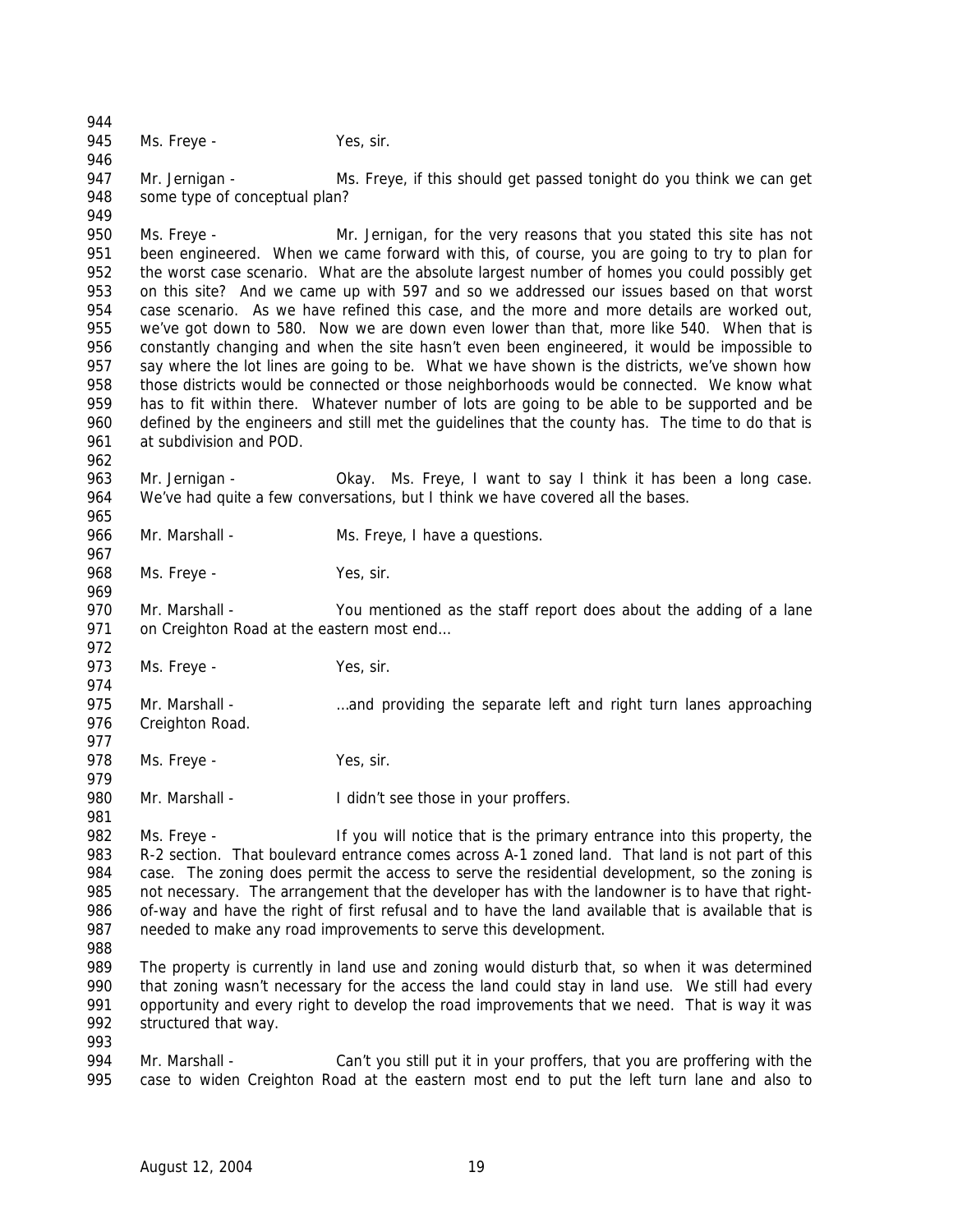provide those turn lanes into the development? Without zoning the property you can put it in the proffers, right? 999 Ms. Freye - Well, one of the things that I wanted to explore with the County Attorney is that typically you cannot put proffers on land that is not subject to the zoning case. Mr. Marshall - Well, I understand that, but I mean that is…what I'm saying is that is a proffer that you are putting in your case to say we are going to do that when we do this development. 1006 Ms. Freye - We are going to... Mr. Marshall - Then after the fact it is up to you how you get it done. Ms. Freye - Well, I think, we are willing to make that a proffered condition if it would be acceptable and approved by the County Attorney to do it that way. 1013 Mr. Emerson - Could you not submit a proffer that said something along the lines that you would make all improvements as required by the Traffic Engineer and is recommended 1015 by the Traffic Impact Study, therefore avoiding the specific off site...? Ms. Freye - I think that we probably could do that. 1019 Mr. Emerson - I think that will probably clear it up. Ms. Freye - Yes, because we fully intend to do what is recommended by the Traffic Engineer. Mr. Emerson - I think it would probably be appropriate to have that proffer addressing that as long as it is worded in a way that… Ms. Freye - That it doesn't look like an offsite. Yes, sir I understand. We can work on that between now and the Board. 1030 Mr. Emerson - Okay. Ms. Freye - Thank you. 1034 Mr. Archer - Ms. Freye. 1036 Ms. Freye - Yes, sir. Mr. Archer - I have a couple of questions. Is this entire project subject to phasing? Ms. Freye - Excuse me. No, sir we have not phased it. Mr. Archer - Okay. The other thing was you mentioned that the condo part of this would have common area, which means you will have to have a condominium association. 1046 Ms. Freye - Yes, sir.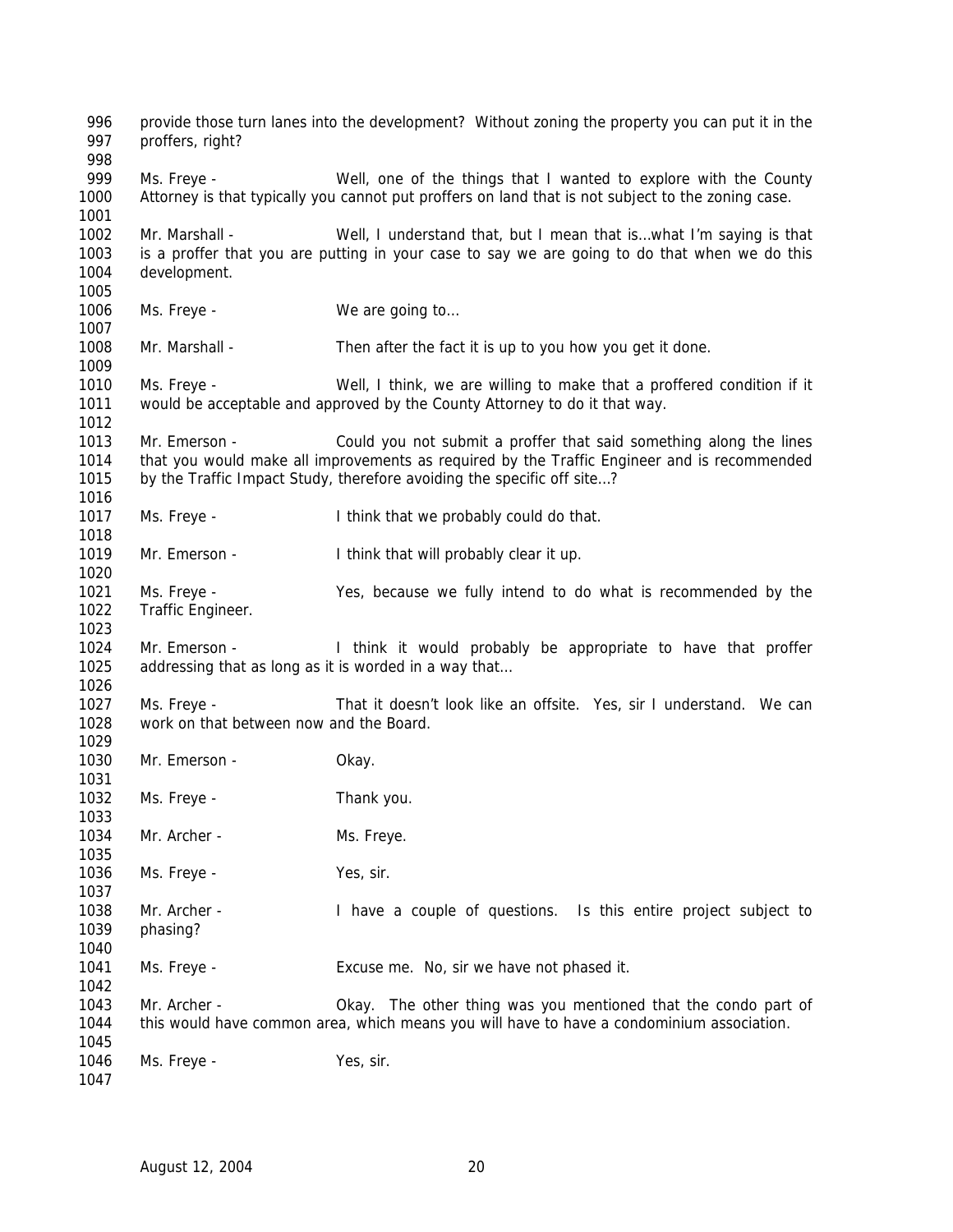Mr. Archer - Would the association be separate and apart from the rest of the development? Ms. Freye - It really depends, Mr. Archer, on how this does get set up as to whether… Mr. Archer - You understand why I'm asking, don't you? Ms. Freye - Yes, sir I do because you are going to have homeowners associations of different neighborhoods and then condominiums. I'm not really sure how that is 1058 going to be arranged, but that is an issue for us to consider. Mr. Archer - I just wanted to be sure you had thought about it. 1062 Ms. Freye - Yes, sir. 1064 Mr. Archer - One final question. In proffer 17... 1066 Ms. Freye - Yes, sir. 1068 Mr. Archer - match metal metal concerning the 58 acres... 1070 Ms. Freye - 58 acres, yes, sir. Mr. Archer - …you changed, the two things you changed, high school to school and ten years to fifteen years. 1075 Ms. Freye - Yes, sir. 1077 Mr. Archer - The end sentence said, "That the land shall be conveyed back to the developer." Ms. Freye - In the event that the county does not use it. The state code requires that if there is a dedication, a cash payment or dedication of land, their needs to be some provision to dispose of the property in some event that it is not used by the county. Mr. Archer - I understand that. I guess what my questions is if it conveyed back to the developer. Would it be done at no fee? Would it be sold back? How exactly would it be done? 1088 Ms. Freye - I would hope that if it was given that it would be given back. Mr. Archer - Okay. That is all I had. Thank you. 1092 Mrs. Ware - Are there any more questions? Thank you, Ms. Freye. Ms. Freye - Thank you. 1096 Mr. Jernigan - Thank you. Mrs. Ware - Would like to hear from the opposition, sir. Is there anyone else who would like to speak in opposition to this case? Did you want to speak ma'am? I just need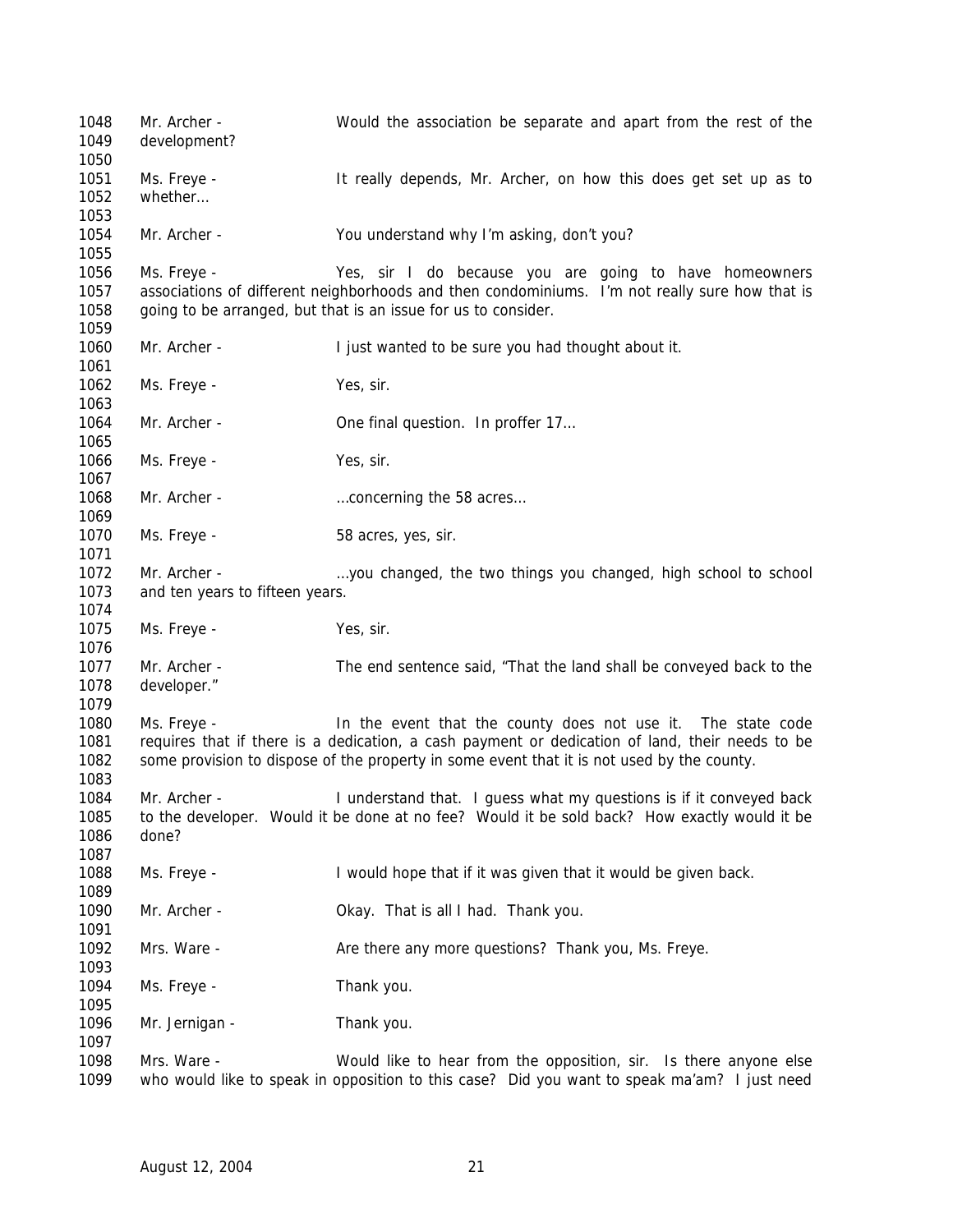to know how many people, no sir you may go ahead. I just need to know how many people so I 1101 can set the time.

- Ms. Betty L. Walters - I wasn't speaking in opposition. 1105 Mr. Jernigan - She is the property owner. Ms. Walters - I was concerned about the property they don't own that is next to the entrance.
- Mrs. Ware Okay. We'll go ahead and hear from this gentlemen right now and we'll get back to you. Go ahead, sir. Can you please give us your name and address for the record?
- Mr. Jay Shurley I'm Jay Shurley, I live at 4508 Creighton Road. It looks like there is still some issues that need to be resolved here. They mentioned two entrances, but they are showing three, one in Tiffany Meadows and two on Creighton Road and the one at the eastern part of Creighton Road appears to be FEMA floodplain. I don't know that they are going to be able to put that entrance in for one. Also, I think we need to look at all of the development as a whole, not just this one. There is a lot of extra development going on Creighton Road and Laburnum Avenue that are going to severely impact the traffic and the schools as well as what this (unintelligible) project is going to put on there. Obviously traffic, schools are my biggest issues. You mentioned conceptual drawing, if they can get away with that I might get away with slapping my wife, doesn't mean its right to slap my kids. I think everything should be in order and spelled out before this goes through. What they are doing, where this road is going, how they are going to widen it, where these school are going to go? I know the concern I would have and I don't know if you all thought about it, is how emergency medical people are going to handle all of this new development going in there. Is that going to create an issue? When I was in school I remember running track and a fellow runner collapsing, it took an hour to get medical people there. With this and all the extra development on Creighton Road and Laburnum that should be a serious thought process on, if there is indeed enough fire and rescue squad personal available for this. That is going to be impacted by, obviously accidents in the home, but also collisions on the road. Unfortunately, I didn't bring a pen to write all of my thoughts down as I was hearing them, but I guess those are my greatest concerns.

 Mrs. Ware - Are they any questions for Mr. Shurley from the Commission? 

 Mr. Jernigan - Jay, I appreciate you coming tonight. We've had quite a few phone conversations and I will have to say you are one neighbor that has really hung in with everything. You are really kept abreast of everything that is going on.

 On the conceptual plan, and I'm not going to go into detail, but along with another conceptual plan on another piece of property is where he had problems. This was discussed with staff and I and some other members and that is the reason that we are doing what we are doing. We are going to get…everything will…at the POD process everything has to be spelled out and everything has to be passed by staff before any movement can be made.

 On medical…you have a Fire House right up there on Laburnum Avenue that is within probably three minutes. 

1150 Mr. Shurley - But, with all of this...not just this one, but with all the others, what happens if you have two emergencies, possibly three, which is conceivable with all the extra traffic and the people in these other neighborhoods. I understand what you are saying.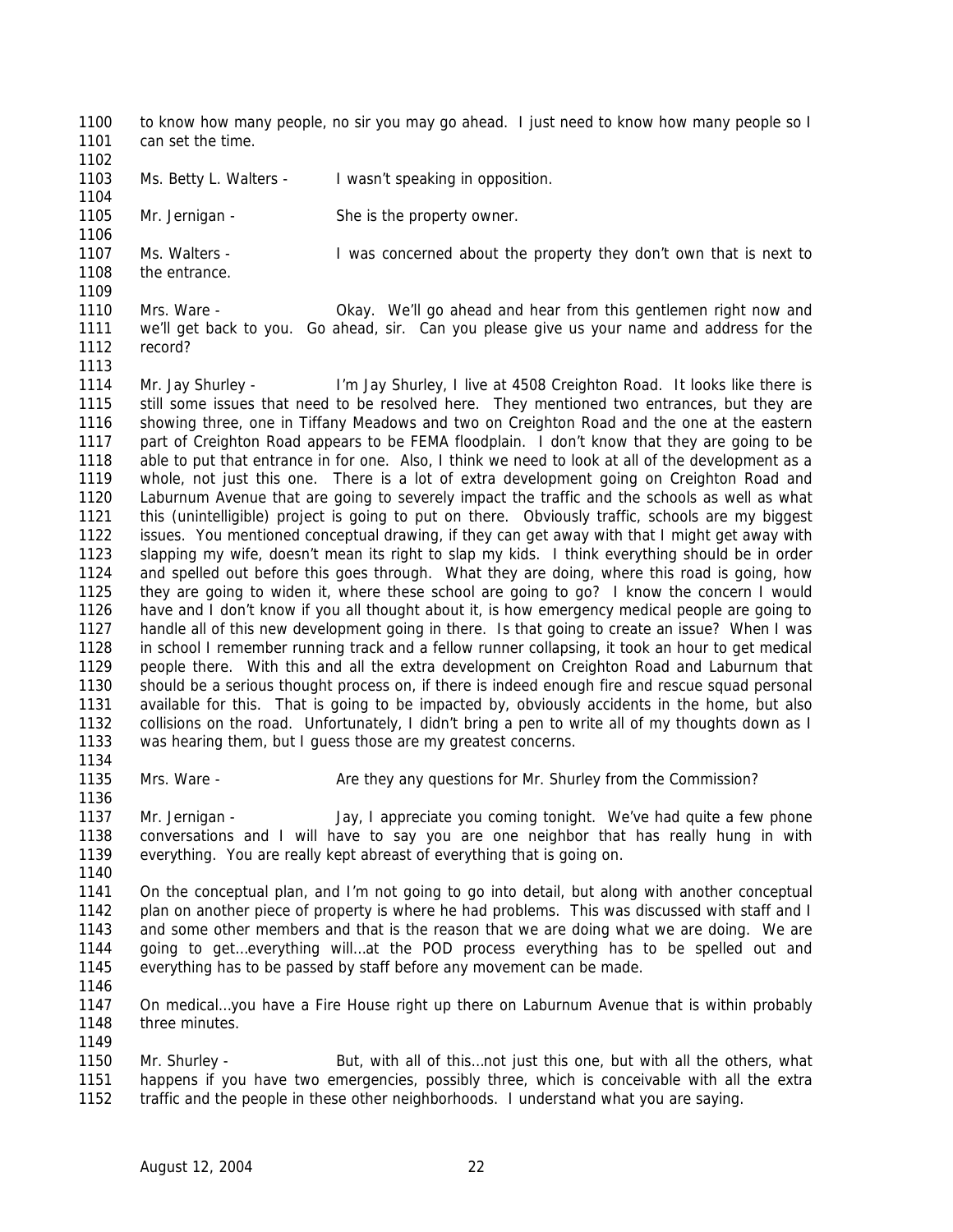Mr. Jernigan - Jay, that is true everywhere because in the west end it is the same 1155 thing. I mean, if you have a group of accidents, Engine Company #6, that is down on Laburnum Avenue close to…right across from VIA Systems, I guess they would have to respond. 1158 Mr. Donati - Number 7 is closer on Laburnum. 1160 Mr. Jernigan - Number 7. 1162 Mr. Donati - Number 7 is the one up near Mechanicsville on the pike. Mr. Jernigan - He is saying if that was busy, you know, number 6 would have to respond. What other concerns did you have? I mean, overall we have tried to…the one reason this project has taken as long as it has is to bring the quality up and that is one thing that I did want to do for this neighborhood is make sure that we had quality. At this point I feel we have it. Mr. Shurley - Most of my concerns I have already spoken with you over the phone and communicated most of them before hand. Mr. Jernigan - I don't have any more questions. I do appreciate you coming up tonight. Thank you. 1176 Mrs. Ware - Thank you. 1178 Mr. Jernigan - Ms. Walters, did you want to say something? How are you this 1179 evening? evening? Ms. Betty L. Walters - Pretty well, thank you. I'm Betty Walters, 4211 Creighton Road and I live at Enerdale. I own the property that you have just been discussing that has not been sold. It was not my intent originally to sell it at this time. I felt that after it was developed, that would be worth more, but I hear that you are speaking of a right hand turn into that road that leads out to Creighton. If there is a right hand turn there you have taken all of my frontage on Creighton. I'll have no access to Creighton Road and I'm not willing to do that. If the developer is interested in talking to me about buying that tract then that would be different, but as far as saying you can just have a right-of-way to make a turn there I just don't see how you can hope to take my access to the highway and that is what it would do. That is all. I don't have any other opposition to anything that has been said. 1192 Mr. Jernigan - All right, Ms. Freye. Ms. Walters - What is done about that? Ms. Freye - Yes, sir. Thank you, Ms. Walters. What we would like to do is have an engineering done to show what existing right-of-way is there. Exactly what the length of the turn lane would need to be. These are the kind of detailed issues that get done when you do subdivision and the plan of development. As Ms. Walters knows we have the contract with her about the right-of-way that is necessary, she just hasn't had the opportunity to see the details of what they are because they haven't been determined yet. It is one of those development issues as opposed to one of the zoning issues. I don't think it would prevent us from committing to the County to make the road improvements necessary to serve this development, but I know that Ms. Walters is not going to feel comfortable with that until she can see the engineer drawings about just what that means. We can show her what right-of-way is available and how long the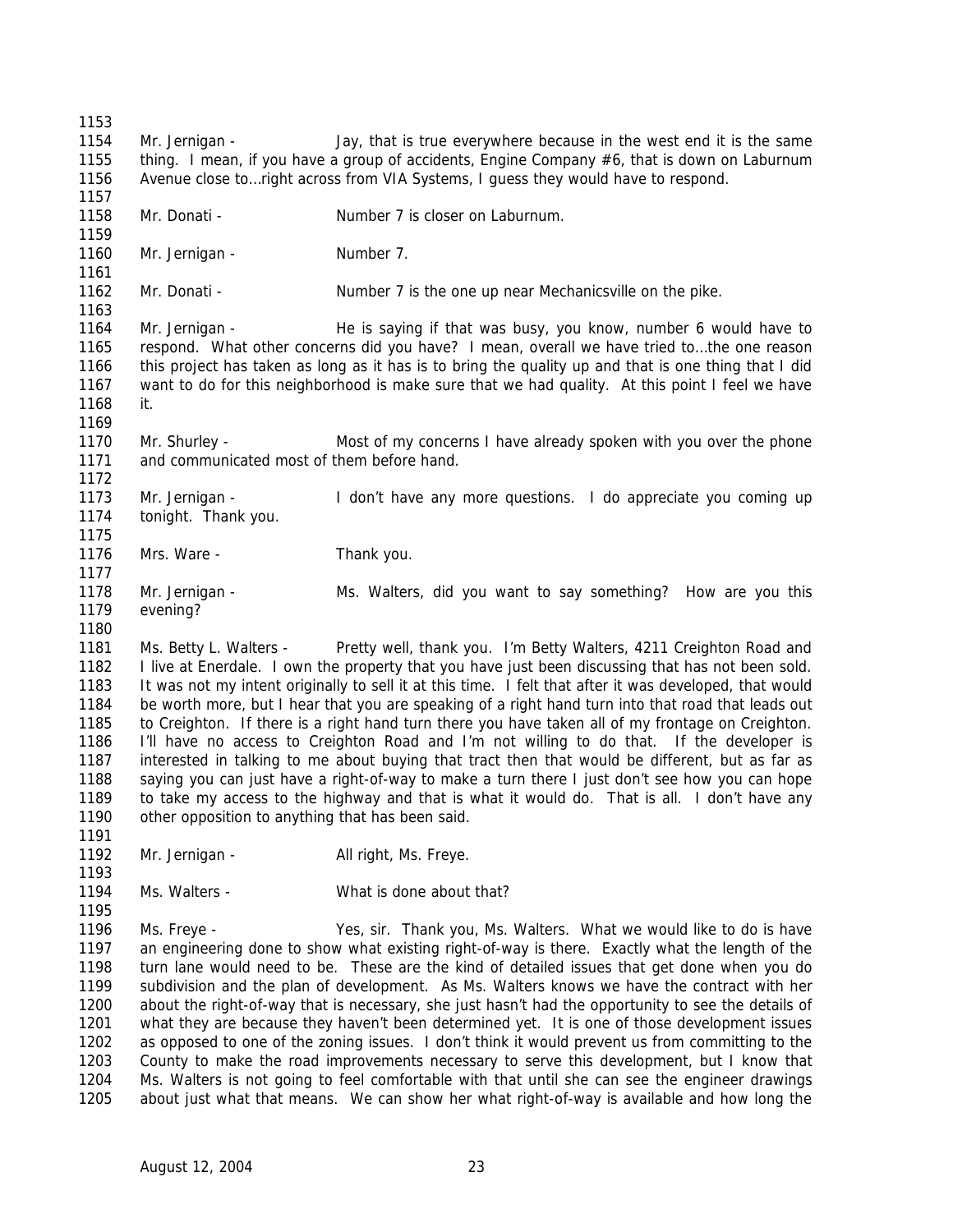turn lane is going to be and exactly where it is going to be which also addresses what Mr. Shurley raised is about, you know, just where that access is going to be in conjunction with the floodplain or the C-1 line. You know that has to be engineered too. This is totally conceptual and it hasn't been engineered, so until that gets done we can't exactly say where that entrance is going to be and what the road improvements have to be to it. That is something that will have 1211 to be worked out in detail.

 Mr. Jernigan - In your contract with Ms. Walters is there a provision in there for a right-of-way on that property for a turn lane?

1216 Ms. Walters - No.

 Ms. Freye - Well, first of all the contract does provide a right of first refusal to buy that entire property. It does say that the right-of-way is deemed necessary and approved by Henrico County in accordance with the location of the layout that was discussed. That is an approximate location and that the ability to rezone it if necessary, but we determined that that wasn't necessary because the A-1 land would let the right-of-way be shown there and that the meets and bounds with that location would have to be worked out at a later date. We believe that it does cover it, but we would be glad to talk about that with Ms. Walters in more detail. 

 Ms. Walters - Nothing was said about a right-of-way. There is nothing about a right-of-way in my copy.

1229 Mr. Jernigan - We have got to clear this up. Ms. Freye - Well, I agree because there seems to be a misunderstanding.

 Mr. Jernigan - We can't move forward until…because we have to have on this two major entrances.

Ms. Freye - Yes, sir we've always planned on that.

1238 Mrs. Ware - And the turn lanes.

1240 Mr. Jernigan - And the turn lanes, yeah, but I mean...we need to make sure that in 1241 the contract this is covered before I can move this case forward.

 Ms. Freye - What I would like to do then is get with the engineer and see if we can come up with a drawing and set down with Ms. Walters and get all that worked out. I don't know if we can do that in two weeks. We think that we would be able to get that done in two weeks, if you would like to defer it. 

 Mrs. Ware - We don't have a POD meeting. Mr. Jernigan - We don't have a POD meeting at all in August. 1252 Ms. Freye -  $\blacksquare$  Oh, that is right, this is August. So that would mean September  $9<sup>th</sup>$ . Mrs. Ware - Correct. 1256 Mr. Emerson - That is correct. 1258 Mr. Jernigan - Gloria, you need to ask for a deferral until September  $9<sup>th</sup>$ .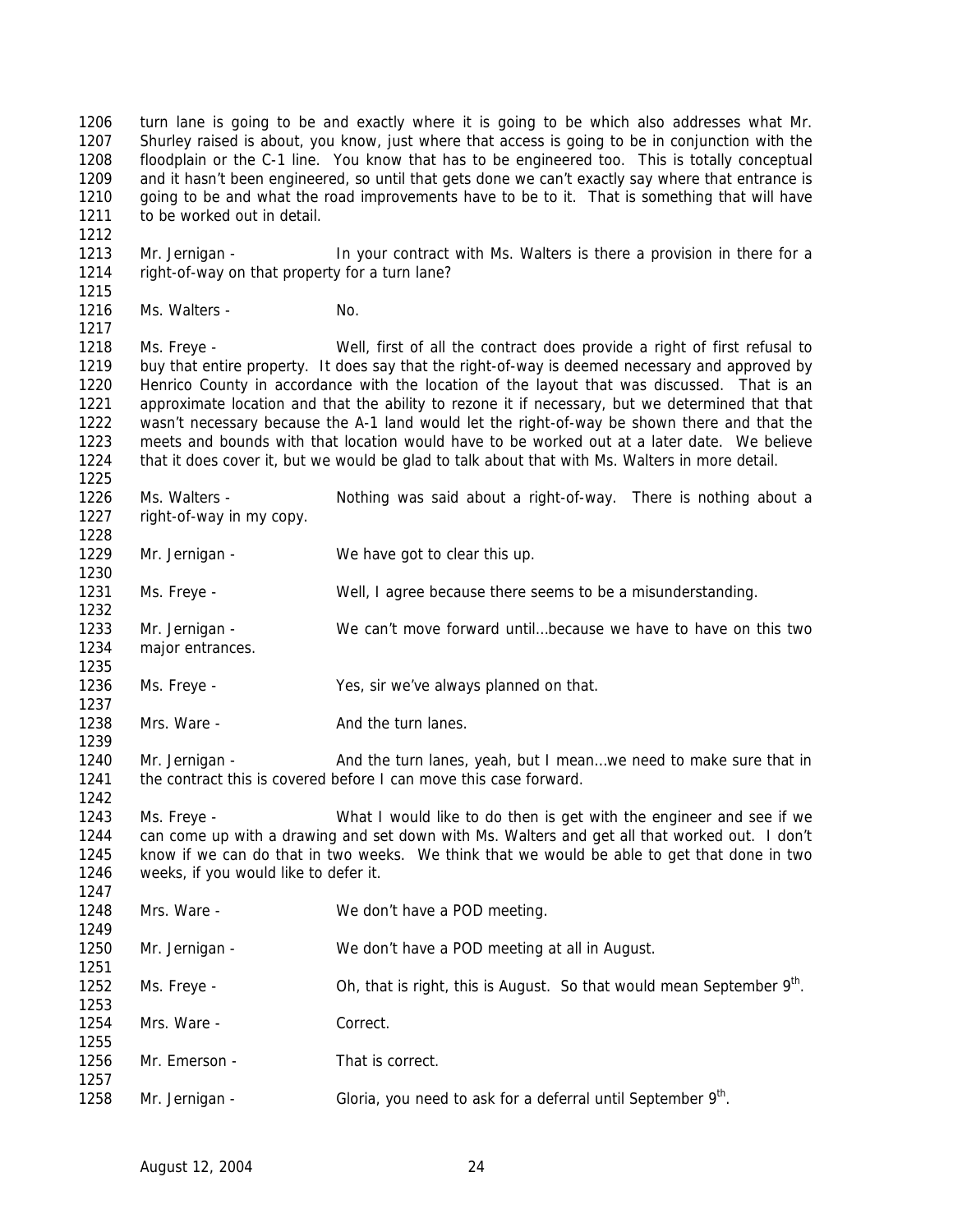| 1259                         |                                                                |                                                                                                                                                                                                                                                |
|------------------------------|----------------------------------------------------------------|------------------------------------------------------------------------------------------------------------------------------------------------------------------------------------------------------------------------------------------------|
| 1260<br>1261                 | Ms. Freye -<br>issue?                                          | Are you agreeable to a deferral until September $9th$ to work on this                                                                                                                                                                          |
| 1262<br>1263<br>1264         | Mr. Ray Perkins -                                              | Can we have one minute?                                                                                                                                                                                                                        |
| 1265<br>1266                 | Mr. Jernigan -                                                 | Yes, sir.                                                                                                                                                                                                                                      |
| 1267<br>1268<br>1269         | Mrs. Ware -<br>come back to this?                              | We need to we can't stop the meeting like this. Do we want to                                                                                                                                                                                  |
| 1270<br>1271<br>1272         | Mr. Jernigan -<br>case.                                        | Yes. Why don't ya'll go out and talk and we're going to hear another                                                                                                                                                                           |
| 1273<br>1274                 | Ms. Freye -                                                    | Okay.                                                                                                                                                                                                                                          |
| 1275<br>1276<br>1277<br>1278 | Mr. Emerson<br>that time.                                      | What we need to dowe do have an 8:00 agenda, which we are at<br>8:00go through our deferrals for 8:00. We do have two of those, we can do that and allow you                                                                                   |
| 1279<br>1280<br>1281         | Mr. Jernigan -<br>out in the hall and talk this over.          | Yeah, that is going to take us a few minutes. Why don't you all go                                                                                                                                                                             |
| 1282<br>1283                 | Mrs. Ware -                                                    | Out in the lobby.                                                                                                                                                                                                                              |
| 1284<br>1285                 | Ms. Freye -                                                    | Thank you, for the recess.                                                                                                                                                                                                                     |
| 1286<br>1287                 | Mr. Jernigan -                                                 | That is okay.                                                                                                                                                                                                                                  |
| 1288<br>1289                 | Mrs. Ware -                                                    | Then we want to go forward with the deferrals for 8:00 at this time.                                                                                                                                                                           |
| 1290<br>1291<br>1292<br>1293 | Mr. Emerson -                                                  | Yes, Madam Chairman at this time we do have an 8:00 agenda. We<br>do have two deferrals that are on the 8:00 portion of the agenda. Since we have reached the<br>8:00 time we can move forward with those. Ms. Moore-Illig will present those. |
| 1294<br>1295<br>1296         | Ms. Moore-Illig -<br>District. It is on page 6 of your agenda. | Thank you, Mr. Secretary. The first item is in the Three Chopt                                                                                                                                                                                 |
| 1297                         | Deferred from the July 15, 2004 Meeting:                       |                                                                                                                                                                                                                                                |
| 1298                         | $C-16C-04$                                                     | Colson & Colson Construction Co.: Request to conditionally                                                                                                                                                                                     |
| 1299                         |                                                                | rezone from A-1 Agricultural District and R-6C General Residence District (Conditional) to R-6C                                                                                                                                                |
| 1300                         |                                                                | General Residence District (Conditional), Parcels 749-755-4576, 749-755-9136 and 749-755-                                                                                                                                                      |
| 1301                         |                                                                | 8188, containing approximately 10.80 aces, located on the north line of Three Chopt Road and                                                                                                                                                   |
| 1302                         |                                                                | the southwest corner of the I-64/Gaskins Road Interchange, approximately 500 feet west of                                                                                                                                                      |
| 1303<br>1304                 |                                                                | Gaskins Road. The applicant proposes a 118-suite unit retirement residence for seniors with                                                                                                                                                    |
| 1305<br>1306                 |                                                                | associated uses. The R-6 District allows a density up to 19.80 units per acre. The Land Use Plan<br>recommends Office and Environmental Protection Area.                                                                                       |
| 1307<br>1308                 |                                                                | The deferral is requested to the October 14, 2004 Planning Commission Meeting.                                                                                                                                                                 |
| 1309                         | Mrs. Ware -                                                    | Is there any opposition to the deferral of C-16C-04, Colson & Colson                                                                                                                                                                           |
| 1310<br>1311                 |                                                                | Construction Co. in the Three Chopt District? No opposition, Mr. Marshall.                                                                                                                                                                     |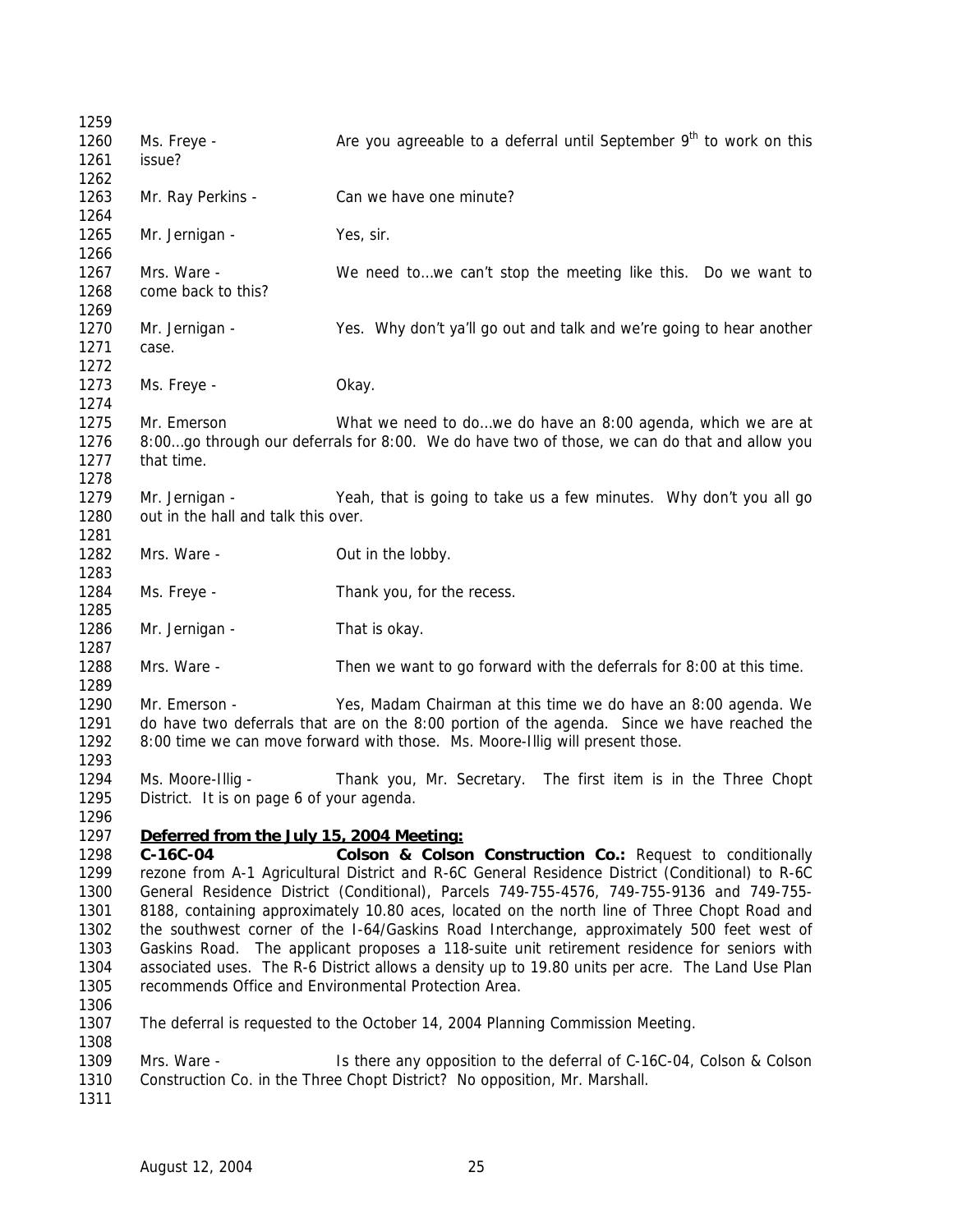Mr. Marshall - Madam Chairman, I move that case C-16C-04, Colson & Colson be 1313 deferred to the October  $14<sup>th</sup>$  meeting at the request of the applicant.

1315 Mr. Vanarsdall - Second.

 Mrs. Ware - Motion made by Mr. Marshall, seconded by Mr. Vanarsdall. All in favor, aye. All opposed. The motion passes.

 At the applicant's request, the Planning Commission deferred C-16C-04, Colson & Colson Construction Co., to its meeting on October 14, 2004. 

 Ms. Moore-Illig - The next request is on page 6 of your agenda. It is also in the Three Chopt District.

## *Deferred from the May 13, 2004 Meeting:*

 **C-22C-04 Reynolds Development, LLC:** Request to conditionally rezone from O-3C Office District (Conditional), B-3 Business District and M-1 Light Industrial District to O-3C Office District (Conditional) and B-3C Business District (Conditional), Parcels 767-744-9052, 767-744-6325, 765-744-6557, 766-745-8230 and 767-745-5402, containing 71.028 acres (31.192 ac. – O-3C; 39.836 ac – B-3C), located along the southeast intersection of I-64 and Glenside Drive and the southwest intersection of I-64 and W. Broad Street (U. S. Route 250). An office, hotel and retail development is proposed. The use will be controlled by proffered conditions and zoning ordinance regulations. The Land Use Plan recommends Planned Industry and Government. The site is in the Henrico County Enterprise Zone. 

The deferral is requested to the September 9, 2004 Planning Commission Meeting.

 Mrs. Ware - Is there any opposition to the deferral of C-22C-04, Reynolds Development, LLC in the Three Chopt District? No opposition. 

1342 Mr. Marshall - Madam Chairman, I move that case C-22C-04. Revnolds 1343 Development LLC be deferred to the September  $9<sup>th</sup>$  meeting at the request of the applicant. 

1345 Mr. Vanarsdall - Second.

 Mrs. Ware - Motion made by Mr. Marshall, seconded by Mr. Vanarsdall. All in favor, aye. All opposed. The motion passes.

 At the applicant's request, the Planning Commission deferred C-22C-04, Reynolds Development, LLC, to its meeting on September 9, 2004.

Ms. Moore-Illig - That concludes the deferrals for the 8:00 agenda.

 Mr. Emerson - If you move to the next case I would suggest you come back to this case at the end of your agenda.

1358 Mrs. Ware - All right.

1360 Mr. Emerson - If you want to move forward.

1362 Mr. Archer - Let's move on.

## **THE COMMISSION TOOK A 10-MINUTE RECESS.**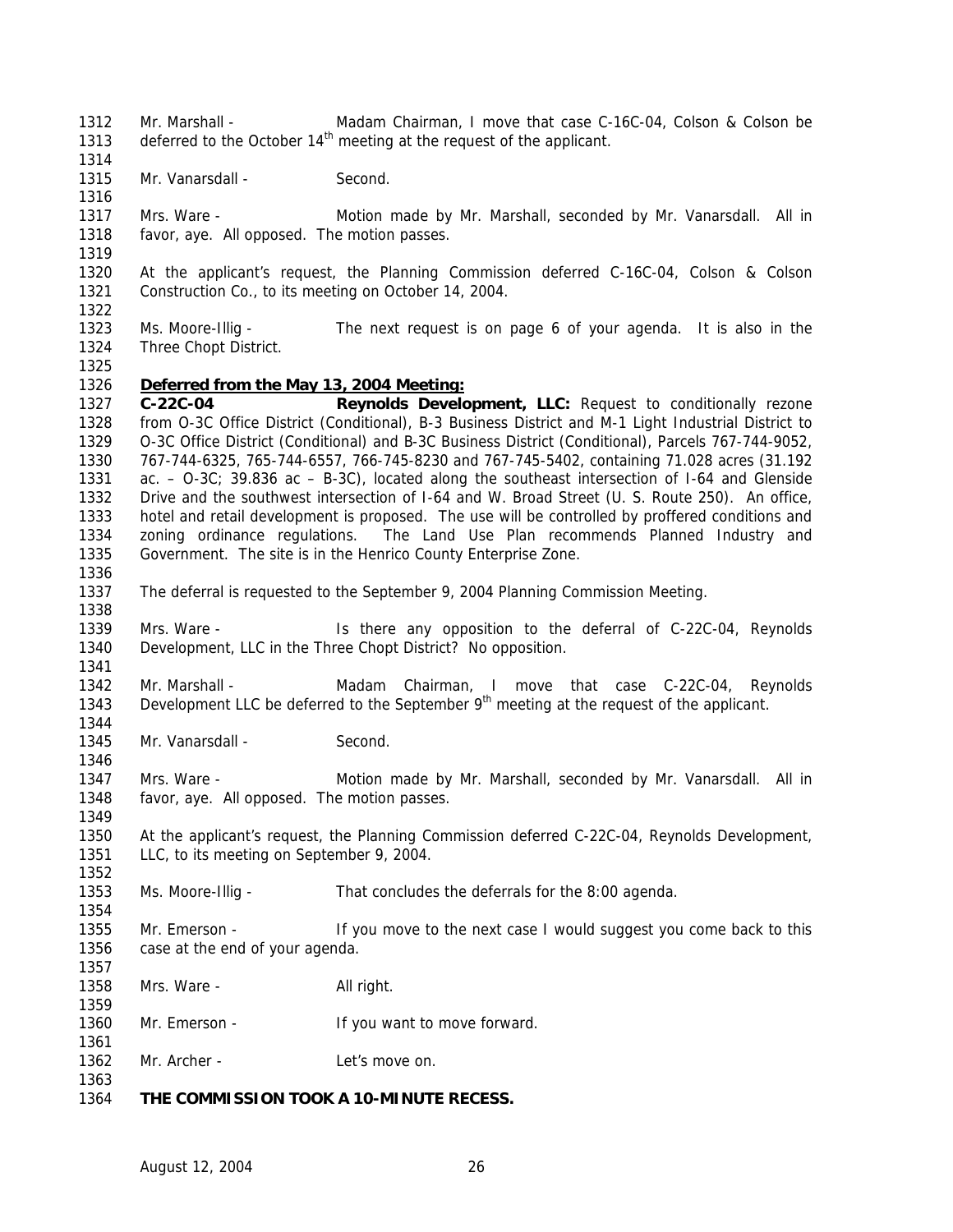**THE COMMISSION RECONVEYED.**  Mrs. Ware - We'll bring the meeting back to order again. And I believe what we will do at this time is the case that we were hearing, Ray Perkins, C-6C-04, we will save to the end of the meeting. 1372 Mr. Jernigan - Yep. Mrs. Ware - Okay. And we will move onto the next case. Mr. Emerson - Madam Chairman, the next case on your agenda is on page 4. *Deferred from the July 15, 2004 Meeting:* **C-13C-04 Mike Fleetwood:** Request to conditionally rezone from A-1 Agricultural District, M-1 Light Industrial District and M-2 General Industrial District to M-2C General Industrial District (Conditional), Parcels 819-704-9284, 820-705-3941, 820-705-5372, 820-706-5002, 820-705-6725 and 819-703-7057, containing 105.164 acres, located at the southwest intersection of Monahan and Charles City Roads and the C&O Railroad. Light Industrial manufacturing with possible hotel/retail uses are proposed. The use will be controlled by proffered conditions and zoning ordinance regulations. The Land Use Plan recommends Planned Industry. The site is in the Airport Safety Overlay District. Mrs. Ware - Is there any opposition to C-13C-04, Mike Fleetwood in the Varina District? No opposition, Ms. Moore-Illig. Ms. Moore-Illig - Thank you, Madam Chairman. The intent of this request is to provide a more cohesive industrial development, which is in keeping with the 2010 Land Use Plan's designation for Planned Industrial for this site. The majority of the property is zoned M-2 and M-1 unconditional. Approximately 26 acres of the A-1 zoned property to the south would be incorporated within this request to accomplish a more unified development. The applicant has submitted proffers including language addressing: 1399 • Architectural materials 1400 • Uses to limit most of the intensive or heavy industrial uses 1401 • Signage, which would be limited to 10' in height. The proffers would also provide a: • 25' landscape and/or natural greenbelt along Seven Hills Boulevard and a 75' building setback along Seven Hills Boulevard. • In addition, a 60' right-of-way would be dedicated to allow the extension of Seven Hills Boulevard, which is slated on the Major Thoroughfare Plan to cross through the property to Monahan Road. Overall, staff supports the concept of a planned industrial development. However, there are several unresolved issues pertaining to this request. The applicant has submitted but not proffered two master plans. It is important that the applicant considers proffering the conceptual layouts to ensure adequate roadway connections are made and a cohesive development.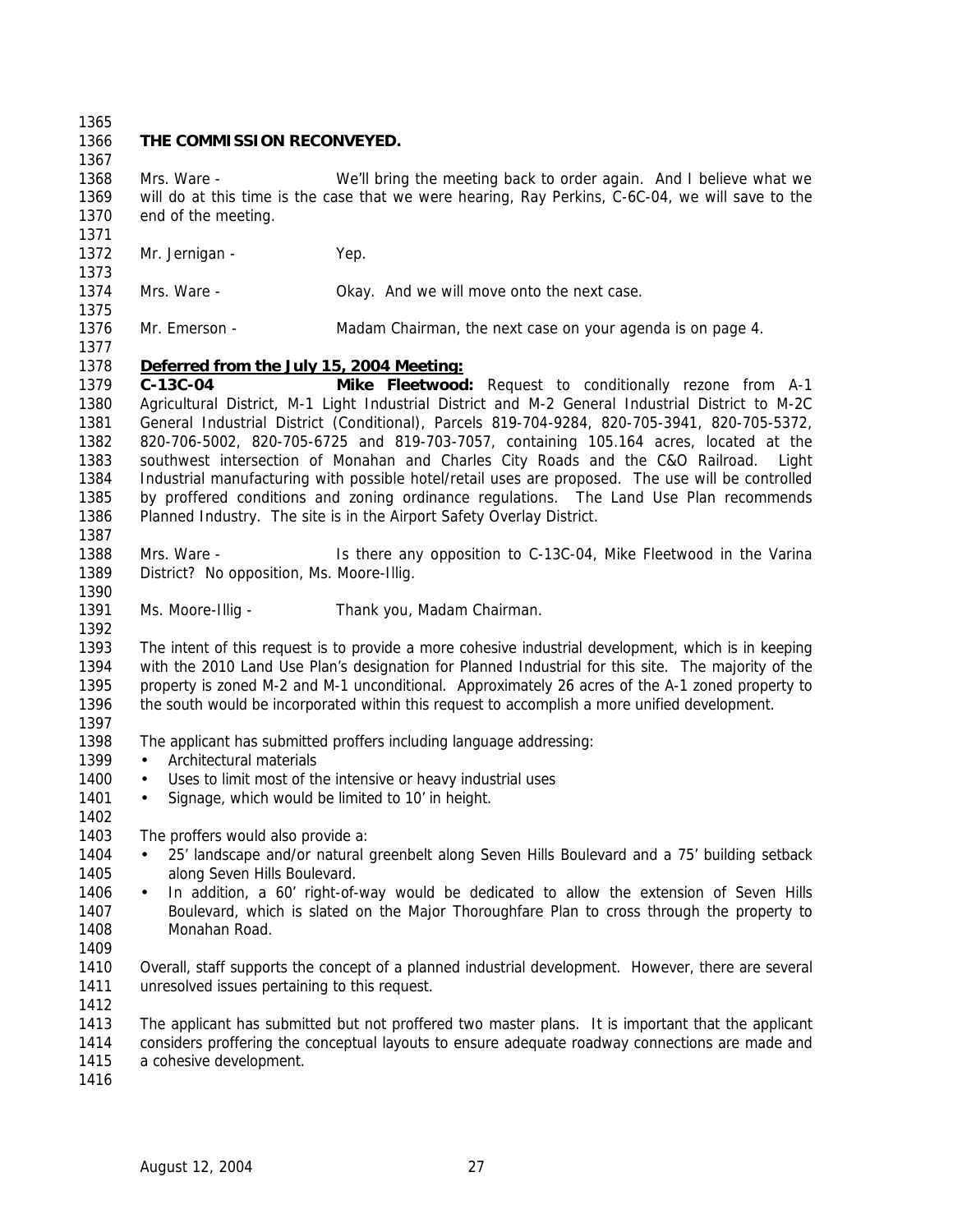The applicant should also specify that Seven Hills Boulevard would be constructed with development of this property.

 The M-2 District permits all uses permitted in M-1 and as proffered all business uses would be permitted on this site. The applicant has indicated a hotel or service station may be developed. While these uses may be appropriate, a shopping center and other similar retail uses may not be as acceptable. We encourage the applicant to examine and prohibit retail with this development.

 In addition, County staff maintains that a traffic impact analysis be conducted at the time of rezoning. The applicant has indicated they would prefer to conduct a traffic impact analysis at the time of Plan of Development, when users of the site are known. At a minimum, the applicant should include language to ensure a traffic impact analysis would be conducted at time of POD.

 If the applicant could sufficiently address all of the concerns outlined, staff could be more 1431 supportive of this request.

This concludes my presentation. I would be happy to try to answer any questions you may have.

- Mrs. Ware Are there any questions for Ms. Moore-Illig from the Commission?
- 1437 Mr. Jernigan Not at this point.
- 1439 Ms. Moore-Illig Thank you.
- 1441 Mrs. Ware The applicant.
- Mr. Jernigan Yes ma'am, I would like to hear from him, please.
- Mrs. Ware Good evening. Would you please state your name and address for the record?
- Mr. Kevin Humphrey My name is Kevin Humphrey, 5147 Dorin Hill Court. I represent Michael Fleetwood who is out of the country.
- 1451 Mr. Jernigan Kevin, we can't hear you.

 Mr. Humphrey - I'm sorry. My name is Kevin Humphrey. My address is 5147 Dorin Hill Court. I represent Michael Fleetwood who is the applicant and is out of the country. We've had a couple of meetings during this meeting and we've agreed, the applicant agrees to proffer the traffic study be done at POD. It should have been done with this package and will be done 1457 prior to Board approval. They also, he also will proffer the master plans that were referenced and we will immediately start looking at the business uses and start looking at and working with 1459 staff on those objections, all proposed before the Board approval.

- Mr. Jernigan So you are saying you will proffer one of the master plans and the 1462 traffic study.
- Mr. Humphrey - Well, we would like to proffer… With the extension of Seven Hills and the new interchange, the feeder of the Airport, this piece can develop several different ways and a lot of it springs off the design and access elements off of Seven Hills. So we've developed two plans. Now those two plans didn't incorporate retail elements.
- 1469 Mr. Jernigan Did not?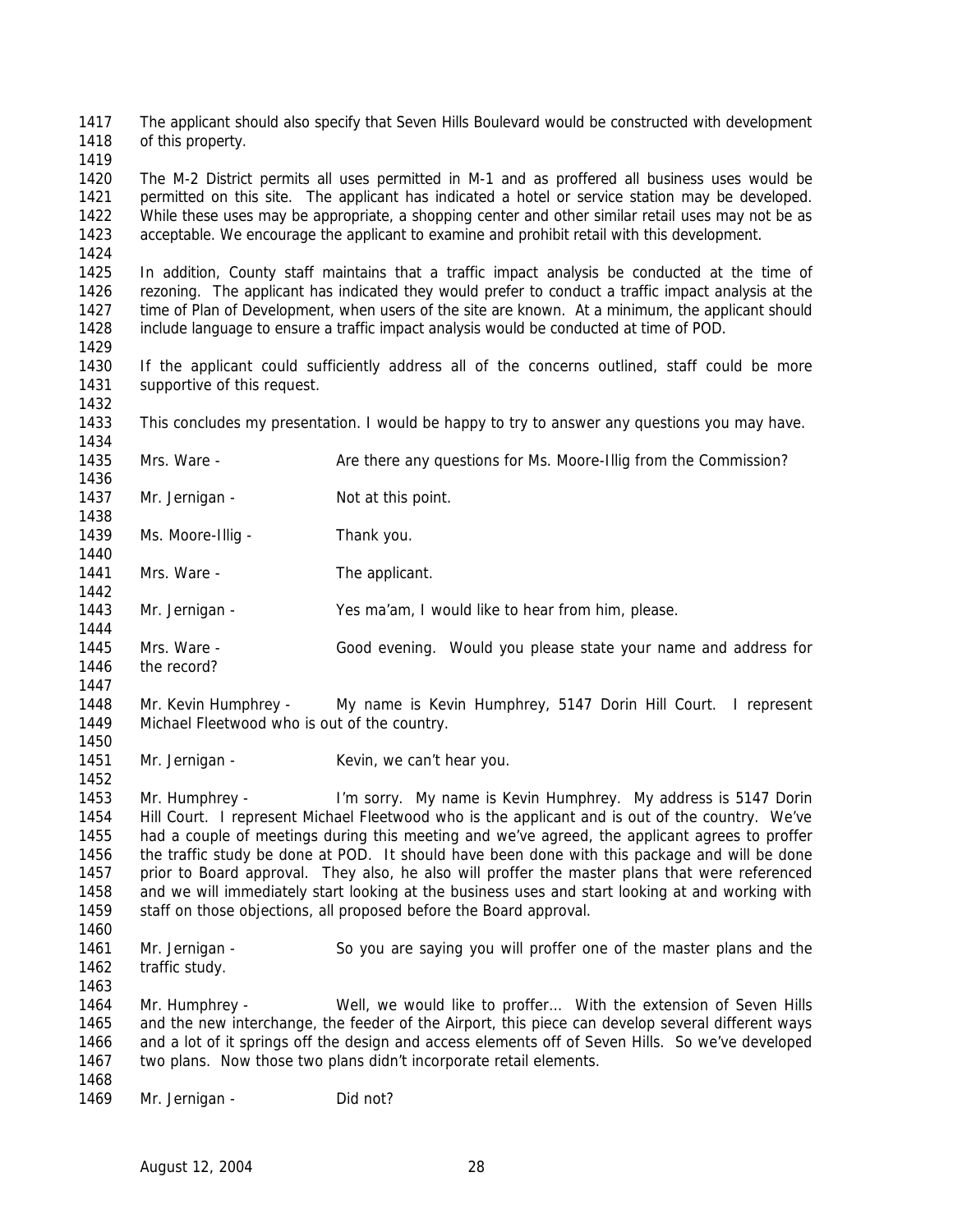Mr. Humphrey - Did not, but I know that the applicant wishes…he would like to include some retail elements, by right, by use. This is going to be a transition piece and we know, the applicant does not want a grocery store, some more objectionable elements that would create traffic problems, but he would like to reserve the right for the hotels, for the gas stations. All of which will be identified at POD and incorporated into the traffic study. We will go through the business uses and eliminate those that are defiantly not going to be utilized. 1478 Mrs. Ware - But, the concern is having business there are all. Correct? I mean not if, or maybe, or kind of sort of. 1481 Mr. Jernigan - Well, let me tell you where we stand on this. They can put any kind of business they want to there right now because 75% of the property is already zoned M-1 and M-2. There was only 25 acres that had to be rezoned to finish this parcel. What we did, we asked the applicant if he would rezone all of the property to bring quality to where we could put conditions on. So, knowing that the situation we are in right now, they can do pretty much whatever they want to. Mrs. Ware - What about the proffered conceptual plans? We haven't seen those or… 1491 Mr. Jernigan - No. We have two plans, but they are not... 1493 Mrs. Ware - In here. Mr. Jernigan - …well yeah, they are in the package also. 1497 Mr. Humphrey - Madam Chairman, they are in there. 1499 Mr. Jernigan - But they have not been proffered. Mr. Humphrey - They are just not officially proffered. We will officially proffer them. Mrs. Ware - They are the ones that are in here. Mr. Humphrey - Yes. Mr. Jernigan - What has happened, Seven Hills Boulevard gets extended and goes through this property. They are going to dedicate the right-of-way for that, but it hasn't been engineered yet. Along with that the 895 connector comes from north to south through this property also and that is conceptual. So we have two roads that are coming through here which haven't been engineered yet. We won't say the County proffers them, but they are not the final design. Now, Kevin you realize that on Seven Hills Boulevard if you'll decide to use that before the county builds it that you will have to build it. Mr. Humphrey - Yes. 1517 Mr. Jernigan - Okay. 1519 Mrs. Ware - So its RZ1 and RZ2. 1521 Mr. Jernigan - Yes.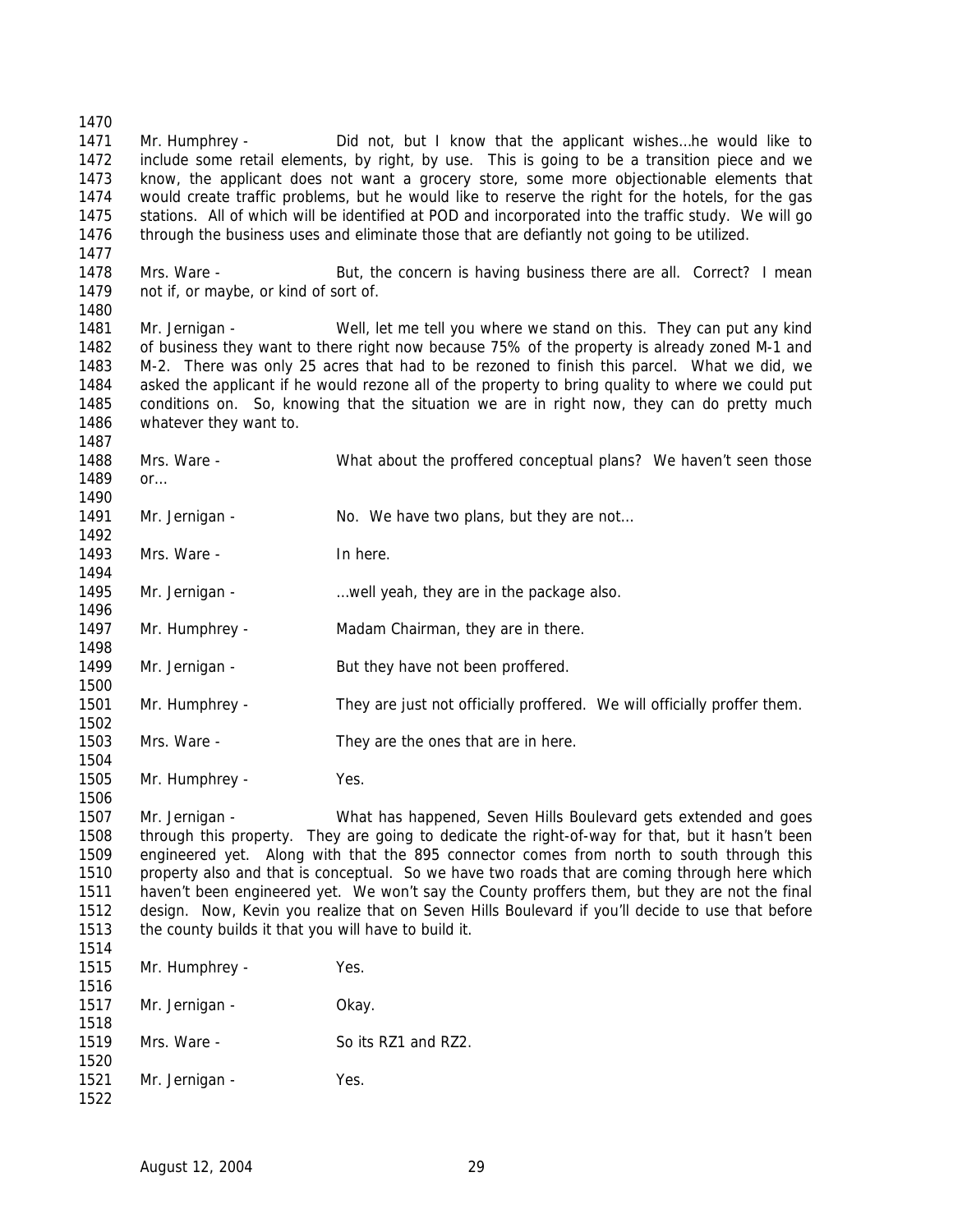Mrs. Ware - Okay. Mr. Donati - Isn't Seven Hills Boulevard, maybe Mr. Foster could answer that question. Seven Hills Boulevard extension, that is a bond referendum funding isn't it, Mr. Foster? Mr. Tim Foster - My name is Tim Foster, I'm the traffic engineer for the county. Charles City Road is part of the bond referendum. Seven Hills Boulevard also is. At one point we weren't for sure if it was going to be built because of the Airport expansion, but the Airport expansion is not going to happen as far as we know. So we do plan on both of these roads being constructed. Mr. Jernigan - Seven Hills is in the bond referendum. Mr. Foster - I don't have the bond referendum information with me, but I think it includes Seven Hills and Charles City Road. Mr. Jernigan - Because when I met with Lee I thought he checked on that and came back down and told us that it wasn't. Mr. Foster - It could be, I don't have the information in front of me. Mr. Donati - I'm almost certain that it is funded by the 2000 bond referendum. Mr. Foster - Charles City Road is definitely funded by the 2000. I do not know about Seven Hills Boulevard. I'd have to check that. 1549 Mr. Donati - That takes off and goes through this... Mr. Jernigan - Right. And they are going to dedicate the right-of-way for that. Mr. Foster - We will definitely have that information before the Board. Mr. Jernigan - I can call Lee tomorrow because he did check on it before. 1557 Mr. Foster - Okay, and like I said I have not looked at it in a couple of years so it is possible that I'm misreading that. Mr. Donati - Thank you. Mr. Jernigan - Thank you, Tim. Mr. Humphrey - The applicant's land associated with the Airport extension is being condemned as we speak. They don't have the money (unintelligible), but are going through the condemnation process. So, that road, I don't know what the future of that road is, but they are going through with the condemnation to achieve the necessary right-of-way. All the landholders have been contacted. The paperwork has been filled out and so, again, I know that they don't have the money or the funding for the connector, but it is planned to go forward whenever they get the funding. 1572 Mr. Jernigan - For Seven Hills? 1574 Mr. Humphrey - No.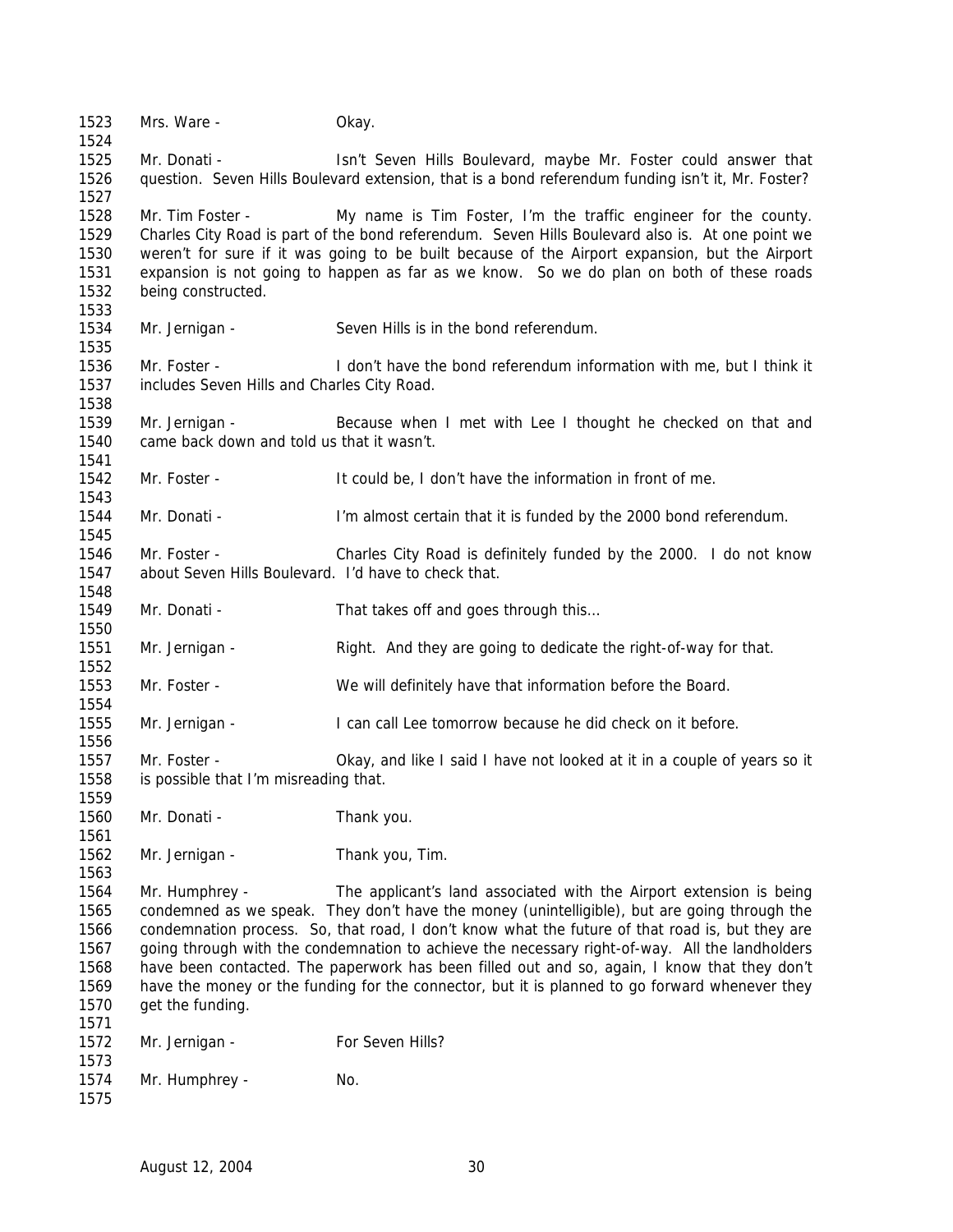Mr. Jernigan - 895? Mr. Humphrey - Mr. Foster had indicated that they weren't going to build it. They are condemning land for it, so…I don't know what they are planning to do, but they are condemning the land for it. Voice in the Audience - Which road are you talking about? Mr. Humphrey - The I895 Airport extension. 1586 Mr. Jernigan - The 895 connector. Mr. Donati - There was some initial funding to do the study and to also do land acquisition, but not any money right now for construction. But they are doing land acquisition. Mr. Jernigan - Do you have any more questions? Mrs. Ware - Are there any more questions from the Commission? All right. Thank you, Mr. Humphrey. Mr. Jernigan - Thank you. Madam Chairman, like I said, we are treating this case a little bit different because by right, right now they can build whatever they want to and not even worry about the 25 acres. Under normal conditions we'd have this tided up a little bit more. Now he has said, proffered at the podium that he will proffer one of the two conceptual layouts 1600 and will proffer the traffic study... 1602 Mrs. Ware - By POD... 1604 Mr. Jernigan - Yes, at the POD. 1606 Mrs. Ware - **Example 20** ... by the Board Meeting? Mr. Jernigan - No, I told him in the meeting before that the traffic study could be done at the time of POD because at this point they don't know what is coming in there. There has been several things discussed, but nothing has been nailed down. Like I said, the traffic 1611 study and…we've cleared up for the master plan, Seven Hills and the traffic study. So, I'm ready to make a motion. 1614 Mrs. Ware - All right. Mr. Jernigan - Madam Chairman, with that I'll move for approval of C-13C-04, Mike Fleetwood to move to the Board of Supervisors. Mr. Vanarsdall - Second. Mrs. Ware - Motion made by Mr. Jernigan, seconded by Mr. Vanarsdall. All in favor, aye. All opposed. The motion passes. **REASON:** Acting on a motion by Mr. Jernigan, seconded by Mr. Vanarsdall, the Planning Commission voted 5-0 (one abstention) to recommend that the Board of Supervisors **grant** the request because it is appropriate industrial zoning in this area and the proposed industrial park conforms to the Land Use Plan's recommendation of Planned Industrial for the property.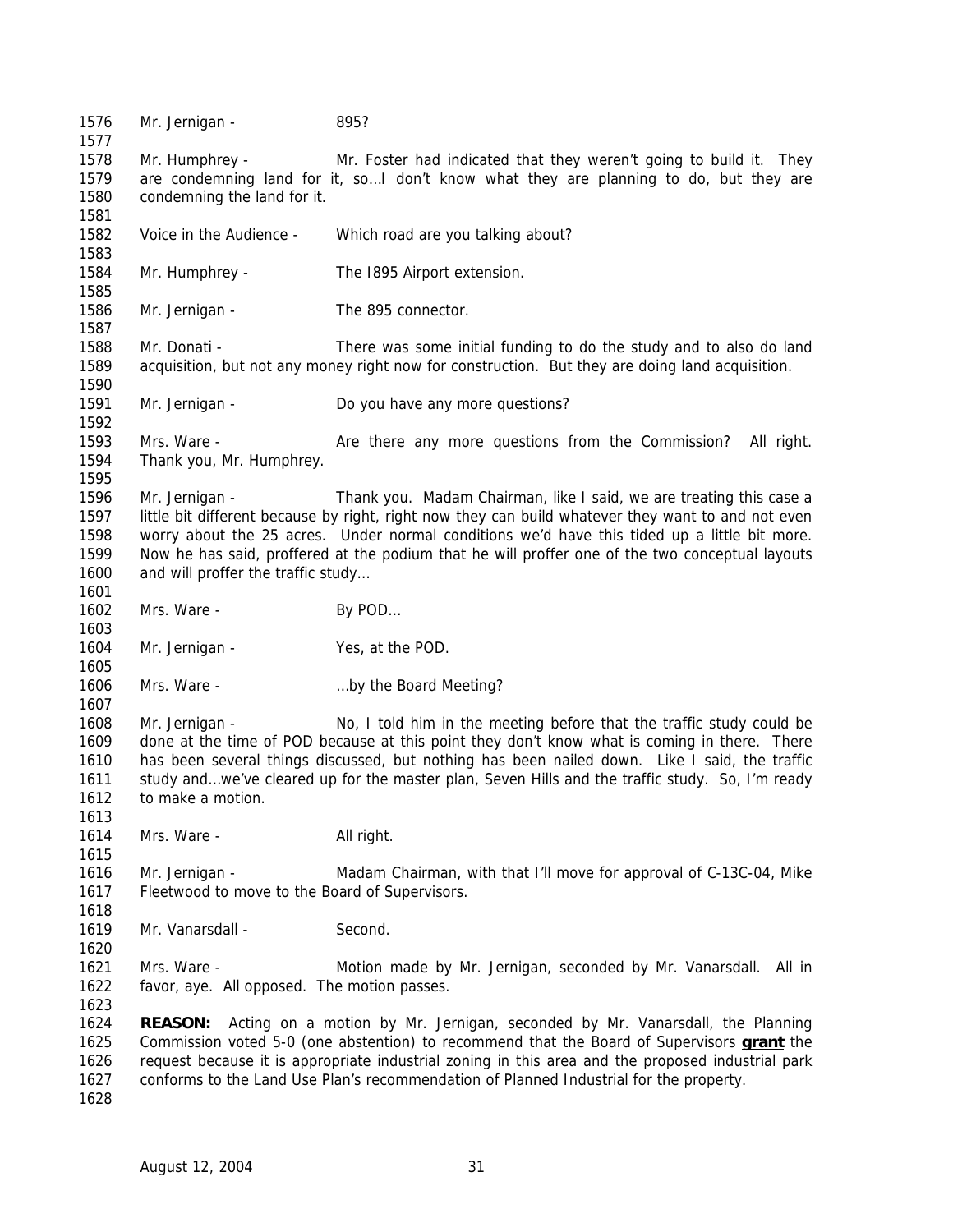| 1629<br>1630 | Mrs. Ware -                                          | The next case, please.                                                                            |
|--------------|------------------------------------------------------|---------------------------------------------------------------------------------------------------|
| 1631         | Mr. Emerson -                                        | Madam Chairman, the next case on your agenda tonight is on page                                   |
| 1632         | 5.                                                   |                                                                                                   |
| 1633         |                                                      |                                                                                                   |
| 1634         | Deferred from the July 15, 2004 Meeting:             |                                                                                                   |
| 1635         | $C-24C-04$                                           | Lunsford L. Duke: Request to conditionally rezone from A-1                                        |
| 1636         |                                                      | Agricultural District to R-5AC General Residence District (Conditional), Parcels 761-769-6447 and |
| 1637         |                                                      | 761-769-4574, containing 10.36 acres located at the southwest intersection of Staples Mill (U. S. |
| 1638         |                                                      | Route 33) and Springfield Roads. Up to thirty-three (33) attached and detached residential units  |
| 1639         |                                                      | are proposed. The R-5A District allows a minimum lot size of 5,625 square feet. The Land Use      |
| 1640         |                                                      | Plan recommends Suburban Residential 1, 1.0 to 2.4 units net density per acre.                    |
| 1641         |                                                      |                                                                                                   |
| 1642         | Mrs. Ware -                                          | Is there any opposition to case C-24C-04, Lunsford L. Duke in the                                 |
| 1643         | Brookland District? No opposition, Ms. Moore-Illig.  |                                                                                                   |
| 1644         |                                                      |                                                                                                   |
| 1645         | Ms. Moore-Illig -                                    | Thank you, Madam Chairman.                                                                        |
| 1646         |                                                      |                                                                                                   |
| 1647         |                                                      | This application has been amended from the previous request of RTHC, which would have             |
| 1648         |                                                      | allowed up to 150 condominium units, the request now is to R-5AC. Under this zoning request       |
| 1649         |                                                      | up to 33 residential units are proposed, consisting of a mixture of attached and detached homes.  |
| 1650         |                                                      |                                                                                                   |
| 1651         |                                                      | Staff has just given you proffers submitted by the applicant dated August 12, 2004. The time      |
| 1652         |                                                      | limits for these proffers would need to be waived. Major aspects of the proffers include:         |
| 1653         |                                                      |                                                                                                   |
| 1654         | $\bullet$                                            | A proffered conceptual plan showing 33 lots, which is shown before you (referring to slide).      |
| 1655         | $\bullet$                                            | A minimum lot size of 3,100 gross sq ft of which 2,500 sq ft would be finished.                   |
| 1656         | $\bullet$                                            | Attached homes would occupy 8 lots to give the appearance of 4 large single-family homes          |
| 1657         |                                                      | from Staples Mill and other homes on the property could be detached.                              |
| 1658         | $\bullet$                                            | The front facades of all structures would be brick.                                               |
| 1659         | $\bullet$                                            | Boulevard style entrances with a landscaped median on Springfield Road and Staples Mill           |
| 1660         | Road will be gated.                                  |                                                                                                   |
| 1661         | $\bullet$                                            | A decorative brick wall, with a minimum height of 5 feet extended 50' to either side of the       |
| 1662         | center of the Springfield Road entrance.             |                                                                                                   |
| 1663         | $\bullet$                                            | A decorative ornamental fence with brick pillars along the remaining Springfield Road and         |
| 1664         | Staples Mill Road frontages.                         |                                                                                                   |
| 1665         | Minimum lot widths of 60'.<br>$\bullet$              |                                                                                                   |
| 1666         |                                                      | Sidewalks would be provided adjacent to one side of interior roadways.                            |
| 1667         |                                                      | Street trees, mailboxes, and post lamps would be provided.                                        |
| 1668         | $\bullet$                                            | A minimum two-car garage will be provided for each home, and any attached garages would           |
| 1669         | be side or rear loading.                             |                                                                                                   |
| 1670         |                                                      |                                                                                                   |
| 1671<br>1672 |                                                      | The Land Use Plan recommends SR-1 or suburban residential 1 for this property. However, the       |
| 1673         |                                                      | location of the Hindu Center to the north and the location of the major arterial road to the east |
| 1674         |                                                      | have changed the trends in this area, and this request would be suitable for this site.           |
| 1675         |                                                      | The proffers submitted by the applicant offer assurance of a quality project. There are a few     |
| 1676         | issues and clarifications that need to be addressed: |                                                                                                   |
| 1677         |                                                      |                                                                                                   |
| 1678         | $\bullet$                                            | Proffer #6 outlining the treatment of vegetation along the common areas. The applicant is         |
| 1679         |                                                      | not proposing to clear all vegetation, however they should indicate language to provide           |
| 1680         |                                                      | supplemental planting. In addition, supplemental planting should be considered along the          |
| 1681         |                                                      | fence along Springfield Road and Staples Mill Road.                                               |
|              |                                                      |                                                                                                   |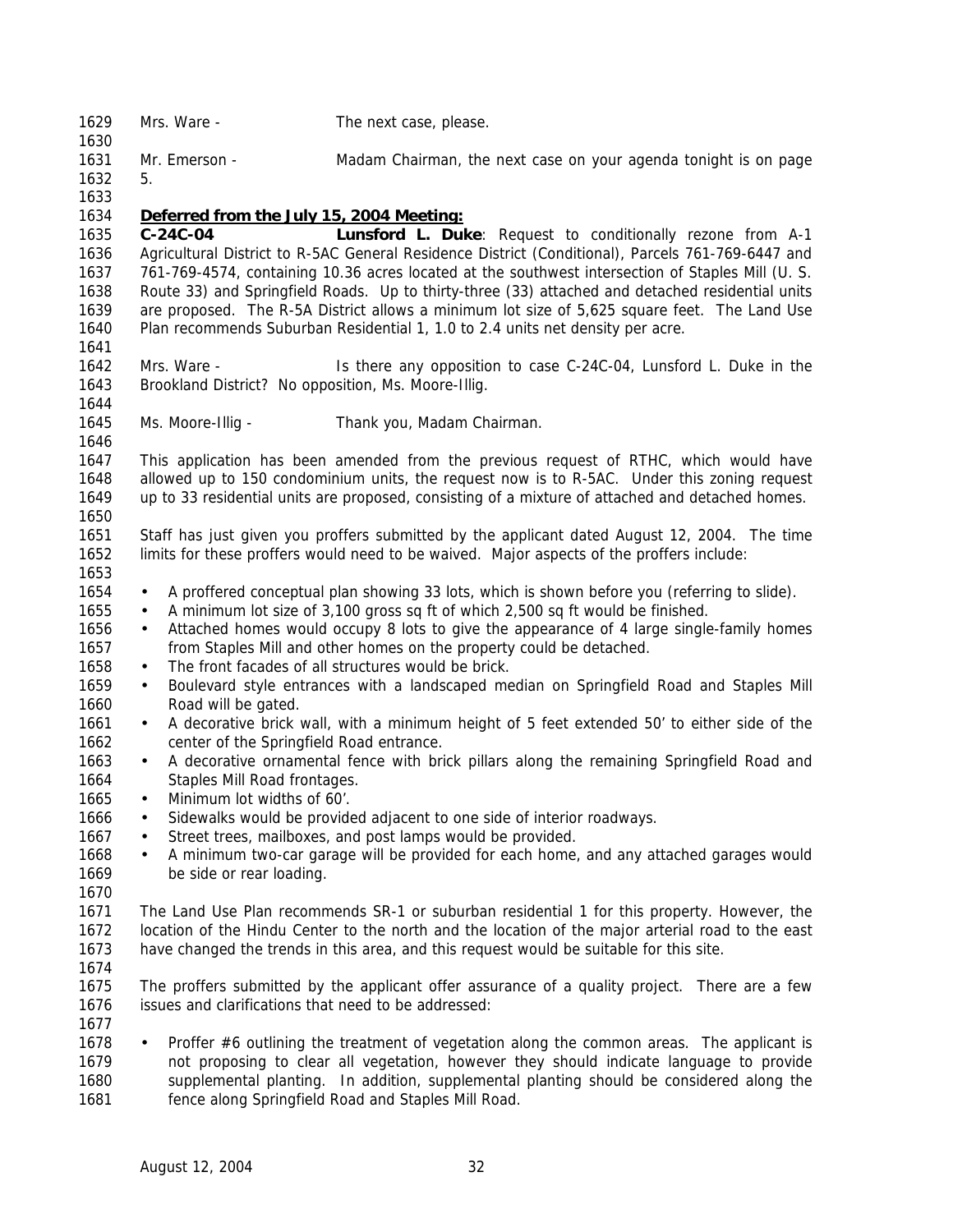• Due to the type of development being proposed, sod and irrigation should be provided or considered on side and rear yards in addition to the front yard. Overall, the residential use is of high quality and would be appropriate for this site. If the applicant could address these concerns, staff could support this request. This concludes my presentation. I would be happy to try to answer any questions you may have. Mrs. Ware - Are there any questions for Ms. Moore-Illig from the Commission? Mr. Vanarsdall - I have a question, Madam Chairman. On number 15, Jean, I thought we were going to have a sidewalk on both sides. It said a sidewalk shall be provided on at least one side. Ms. Moore-Illig - We discussed this with the applicant further and based on the type of development and the other developments in the area we were…they thought that was appropriate and we'd presented this as is so if you have any other suggestions we will take that under advisement. 1701 Mr. Vanarsdall - I'm glad they put at least one side, so that means we'll have a sidewalk. Okay, thank you. I see we have the streetlight. How long have we been working on this? How long, this was filed back in what, April? 1705 Ms. Moore-Illig - Years. 1707 Mr. Vanarsdall - It is a year, isn't it. I appreciate all the work you and Joe have done on it. That is all the questions that I have. 1710 Mrs. Ware - **Are there any other questions?** Thank you. 1712 Ms. Moore-Illig - Thank you. Mrs. Ware - Good evening, Mr. Theobald. Mr. Vanarsdall - Mr. Theobald, you are so use to getting up and presenting, he don't even need it. Mr. James Theobald - That is a trick questions, right. Madam Chairman, ladies and gentlemen, I'm Jim Theobald here on behalf of Lunsford L. Duke and Atack Properties. I also want to express my thanks to Ms. Moore-Illig and Mr. Emerson and you Mr. Vanarsdall. It seems like we have all been working on this case nearly around the clock and it was filed back in the spring. Mr. Vanarsdall - It was not this case. 1727 Mr. Theobald - It is a much different case. Mr. Vanarsdall - This is about the fifth thing that has been proposed on this corner and it hasn't passed… 1732 Mr. Theobald - I think that everybody recognized that this was a special piece and considered a gateway to this portion of the county with lots of quality development in the area and desired a different approach. So what you see before you now is an R-5A request, which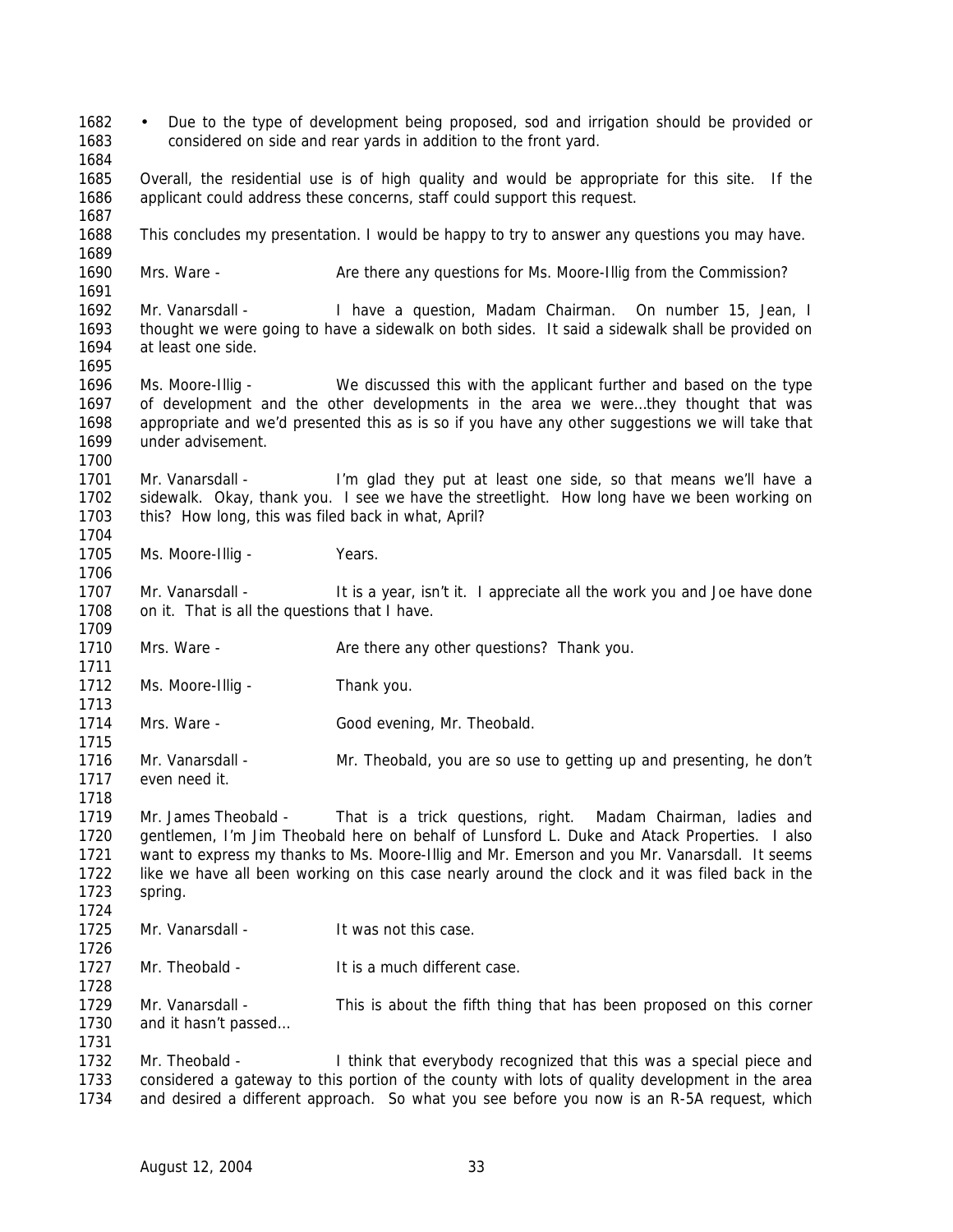are, as you know zero lot line homes. These are designed to be styled after the Parson Walk Development in Twin Hickory, which many of you are familiar with. A very interesting design. Large homes on zero lot lines although some number of these have been attached at the common boundary in order to create the appearance of a manor home where they would be within the view corridor of Staples Mill Road.

 We have been working feverously on revised proffers and have limited the number of homes to the 33 versus the 150 condominiums that at one time was proposed. On this site, and have also provided minimum square footages of both the gross square footage of the main structure and also finished floor area, again, to resemble the Parson Walk development. We've tried very hard to work on exterior materials to enhance the views from Staples Mill Road as well as Springfield. This is designed to be a gated community with upscale amenities and I believe as Ms. Moore-Illig went through these you can see that everything from street trees to lighting has been addressed. We have committed, by the way, Mr. Vanarsdall in proper 6 to provide supplemental landscaping along that Springfield Road side. It does say, "and landscaping shall be provided as approved at the time of landscape review," consistent with our discussions with you the other day. Also, in number 7, and of course these proffers were being amended at such a fast and furious pace that its hard to keep them all in mind, but in number 7 we have also provided that there would be landscaping along that ornamental fence on both Staples Mill Road and Springfield Road.

I would be happy to answer any questions that you might have at this time.

 1757 Mrs. Ware - Are there any questions for Mr. Theobald?

 1759 Mr. Vanarsdall - I want to...something you just said went by me.

1761 Mr. Theobald - About landscaping, Mr. Vanarsdall?

 Mr. Vanarsdall - Yeah. I would like for you to tell the Commission how far back from the road that it is.

 Mr. Theobald - Staples Mill Road, that first unit on the left side of your screen (referring to slide), I think is about 100' from the existing right-of-way. So that space will be green. You have a significant pond in the front which is designed to have a fountain in it, which has been proffered. So you get a nice little sort of a village green area there and the homes behind the pond that you see there are where two sets of attached homes will be located to create that manor house effect, as well as the two setting over to the right side of the pond, as well as the first two homes coming off Staples Mill that you see on the left there (referring to slide).

| 1775         | Mr. Vanarsdall - | They all have two car garages, you said.            |
|--------------|------------------|-----------------------------------------------------|
| 1776<br>1777 | Mr. Theobald -   | Yes, sir.                                           |
| 1778         |                  |                                                     |
| 1779         | Mr. Vanarsdall - | So, it is very upscale. I don't have any questions. |
| 1780         |                  |                                                     |
| 1781         | Mrs. Ware -      | All right.                                          |
| 1782         |                  |                                                     |
| 1783         | Mr. Theobald -   | Thank you.                                          |
| 1784         |                  |                                                     |
| 1785         | Mrs. Ware -      | Thank you. No opposition.                           |
| 1786         |                  |                                                     |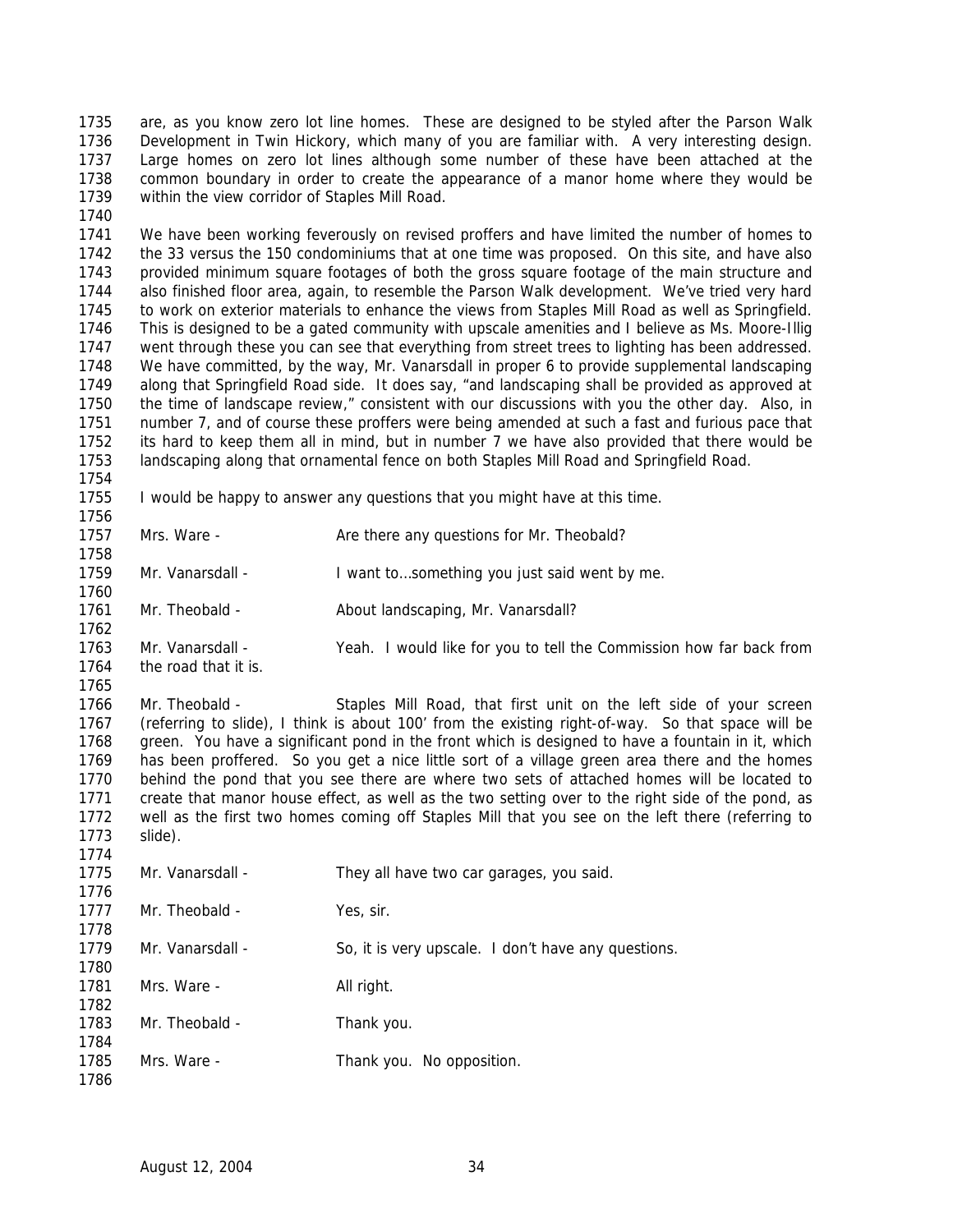Mr. Vanarsdall - This started out as one thing and went to another thing, another thing and another thing and Mr. Glover has been working with the applicant and never could quite get what we would like to have on that corner because its like a gateway there and there is a lot of land from this corner all the way down Staples Mill and he wanted to be careful what went on this corner and wanted it to set way back like this one does (referring to slide). This is similar to Parson Walk as Mr. Theobald said. It took a lot of work particularly on staff, particularly on Jean Moore, and particularly on Joe Emerson, and so on. Tuesday of this week they were asked to get all of this together with Mr. Theobald. They must have worked on it all night to get it like it is. So with that I recommend approval, very gladly recommend approval… Mr. Marshall - You need to waive the time limits. Mr. Vanarsdall - I recommend that the time limits be waived on C-24C-04. 1801 Mr. Marshall - Second. Mrs. Ware - Motion made by Mr. Vanarsdall, seconded by Mr. Marshall. All in favor, aye. All opposed. The motion passes. The Planning Commission voted to waive the time limits on Case C-24C-04, Lunsford L. Duke. Mr. Vanarsdall - And I'm very happy and glad that we have come to this and this will be a good thing and with that I recommend approval of C-24C-04 to the Board of Supervisors to be approved. 1812 Mr. Marshall - Second. Mrs. Ware - Motion made by Mr. Vanarsdall, seconded by Mr. Marshall. All in favor, aye. All opposed. The motion passes. **REASON:** Acting on a motion by Mr. Vanarsdall, seconded by Mr. Marshall, the Planning Commission voted 5-0 (one abstention) to recommend that the Board of Supervisors **grant** the request because it would permit development of the land for residential use in an appropriate manner and the proffered conditions assure a level of development not otherwise possible. Mr. Emerson - Madam Chairman, the next case on the agenda tonight is on page 5. **P-11-04 Cugini, LLC:** Request for a Provisional Use Permit under Sections 24-58.2(d) and 24-122.1 of Chapter 24 of the County Code in order to allow an 800 square foot outside dining area for Roma's restaurant, on part of Parcel 771-752-0193, located on the west line of Staples Mill Road (U. S. Route 33) at Hermitage Road. The existing zoning is B-2C Business District (Conditional). The Land Use Plan recommends Office. Mrs. Ware - Is there any opposition to P-11-04, Cugini, LLC in the Brookland District? Hello, Mr. Bittner. 1833 Mr. Bittner - Hello, Mrs. Ware. The outside dining area would be on the northern side of this site and its construction is almost complete.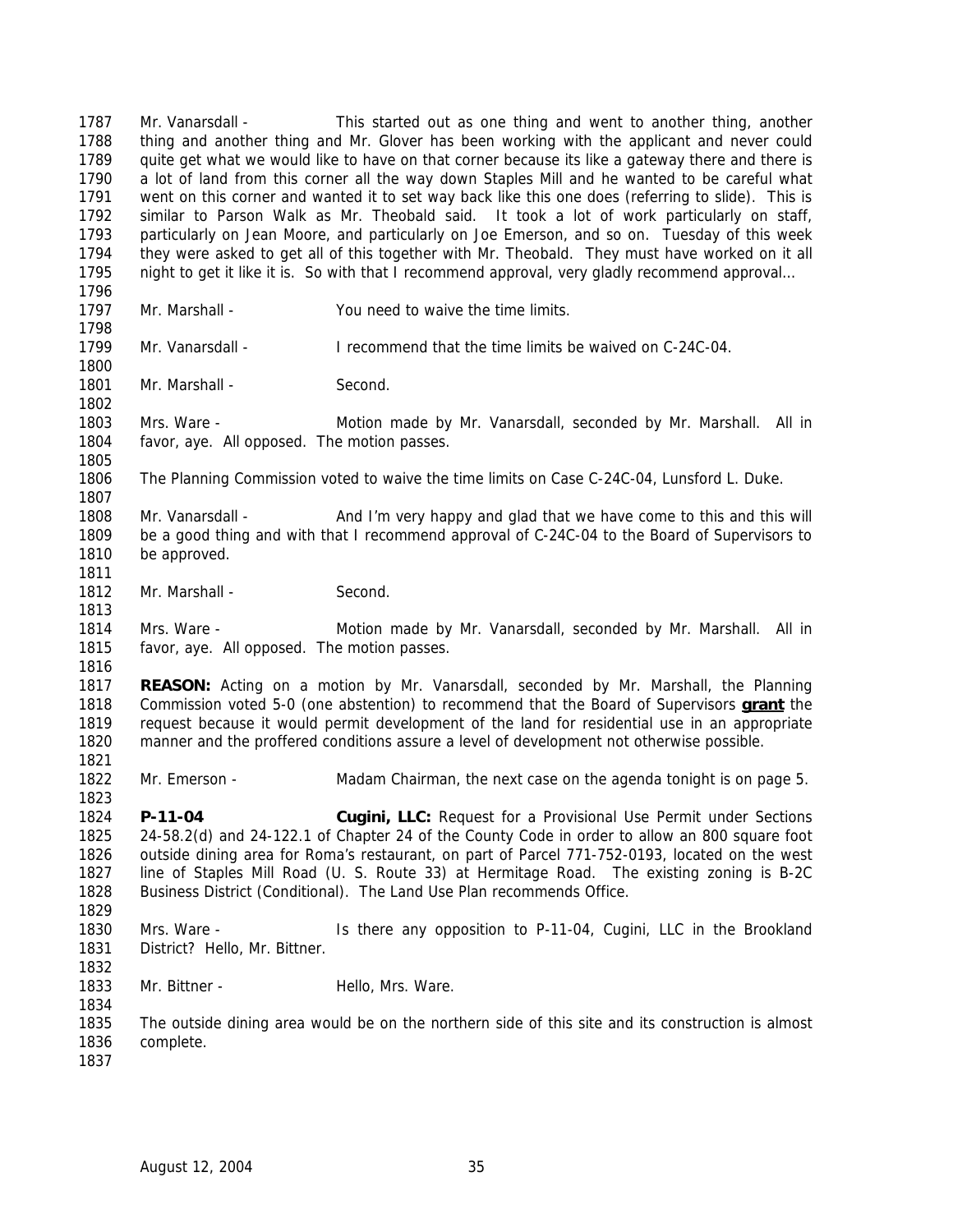The site is in close proximity to both the Hermitage Farms and Hermitage Farms Annex neighborhoods to the west. Proper design is important to insure noise from the outside dining area does not impact these residents. 

 With the appropriate conditions, staff believes this request could be compatible with the surrounding area. Major recommended conditions are being handed out to you right now and they include the following:

| 1845 |                                                                                                   |                                                                                                  |  |
|------|---------------------------------------------------------------------------------------------------|--------------------------------------------------------------------------------------------------|--|
| 1846 | The outside dining area shall be completely closed by 10:00 p.m. (Please note the                 |                                                                                                  |  |
| 1847 | wording of this condition is slightly different from what is in the staff report.)                |                                                                                                  |  |
| 1848 | No outside music performances shall be permitted.<br>$\bullet$                                    |                                                                                                  |  |
| 1849 |                                                                                                   | Outside speaker or sound systems shall be prohibited.                                            |  |
|      | $\bullet$                                                                                         |                                                                                                  |  |
| 1850 | $\bullet$                                                                                         | A six (6) foot tall vinyl fence along the rear property line shall be installed prior to the use |  |
| 1851 |                                                                                                   | of the outside dining area and in the case of this photo that rear property line would be        |  |
| 1852 |                                                                                                   | right in front of the backyard of that house (referring to slide); and                           |  |
| 1853 | $\bullet$                                                                                         | The applicant shall plant a tree along the western side of the outside dining area. This         |  |
| 1854 |                                                                                                   | tree shall have a minimum height of eight (8) to ten (10) feet or a minimum caliper of           |  |
| 1855 |                                                                                                   | two and one-half (2.5) inches. (Please note this condition does not currently appear in          |  |
| 1856 | the staff report.)                                                                                |                                                                                                  |  |
| 1857 |                                                                                                   |                                                                                                  |  |
| 1858 |                                                                                                   | This concludes my presentation. I would be happy to try and answer any questions you may         |  |
| 1859 | have.                                                                                             |                                                                                                  |  |
| 1860 |                                                                                                   |                                                                                                  |  |
| 1861 | Mrs. Ware -                                                                                       |                                                                                                  |  |
|      |                                                                                                   | Are there any questions from the Commission for Mr. Bittner?                                     |  |
| 1862 |                                                                                                   |                                                                                                  |  |
| 1863 | Mr. Vanarsdall -                                                                                  | Yeah. Mark, Paul called me on this first one because it said it would                            |  |
| 1864 | be utilized past the hour of ten and I was thinking nine would be better and they get out by ten. |                                                                                                  |  |
| 1865 | But then Roma's would like to keep it 10, so that means when it said completely closed, that      |                                                                                                  |  |
| 1866 | means that there won't be anybody there past                                                      |                                                                                                  |  |
| 1867 |                                                                                                   |                                                                                                  |  |
| 1868 | Mr. Bittner -                                                                                     | It means that all dinners and patrons will                                                       |  |
| 1869 |                                                                                                   |                                                                                                  |  |
| 1870 | Mr. Vanarsdall -                                                                                  | So in other words they are going to watch when they serve                                        |  |
| 1871 | someone.                                                                                          |                                                                                                  |  |
| 1872 |                                                                                                   |                                                                                                  |  |
| 1873 | Mr. Bittner -                                                                                     | Right. There should not be anybody else on the area after                                        |  |
| 1874 |                                                                                                   |                                                                                                  |  |
| 1875 | Mr. Vanarsdall -                                                                                  | They won't serve somebody at five minutes to ten.                                                |  |
| 1876 |                                                                                                   |                                                                                                  |  |
| 1877 | Mr. Bittner -                                                                                     | They can do that but they have got to be out by ten.                                             |  |
|      |                                                                                                   |                                                                                                  |  |
| 1878 |                                                                                                   |                                                                                                  |  |
| 1879 | Mr. Vanarsdall -                                                                                  | You have got to be a quick eater.                                                                |  |
| 1880 |                                                                                                   |                                                                                                  |  |
| 1881 | Mrs. Ware -                                                                                       | Fast                                                                                             |  |
| 1882 |                                                                                                   |                                                                                                  |  |
| 1883 | Mr. Vanarsdall -                                                                                  | You have got to swallow it like a vacuum cleaner. That is all I have.                            |  |
| 1884 |                                                                                                   |                                                                                                  |  |
| 1885 | Mrs. Ware -                                                                                       | Thank you.                                                                                       |  |
| 1886 |                                                                                                   |                                                                                                  |  |
| 1887 | Mr. Vanarsdall -                                                                                  | The fence is being installed today, but we are going to have that                                |  |
| 1888 |                                                                                                   | number 11, a tree there anyway. I move that P-11-04, be recommended to the Board of              |  |
| 1889 |                                                                                                   | Supervisors for approval with the condition 1 through 11.                                        |  |
| 1890 |                                                                                                   |                                                                                                  |  |
|      |                                                                                                   |                                                                                                  |  |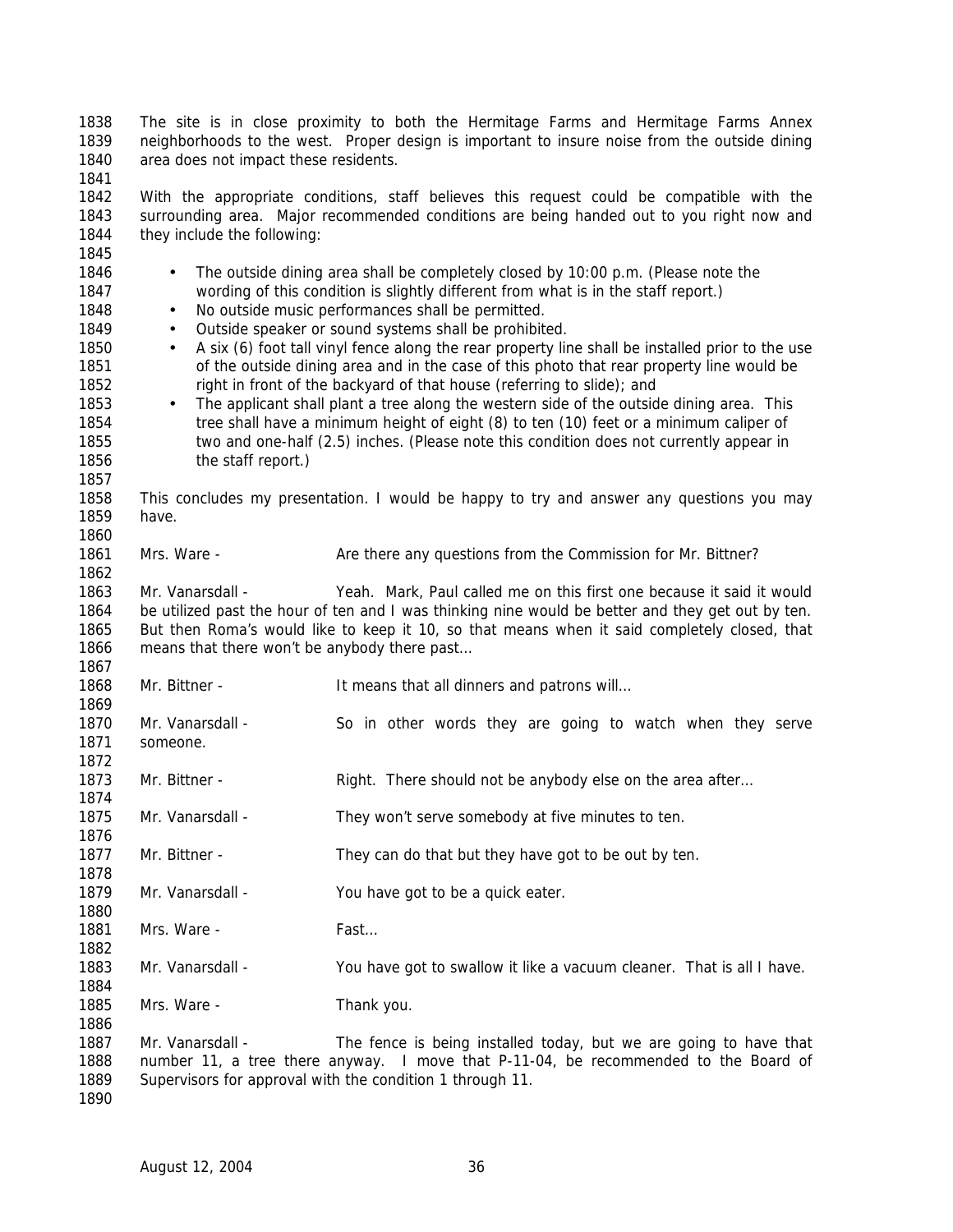1891 Mr. Marshall - Second. Mrs. Ware - Motion made by Mr. Vanarsdall, seconded by Mr. Marshall. All in favor, aye. All opposed. The motion passes. Mr. Vanarsdall - They have excellent spaghetti, hamburgers, nice dining room for Christmas parties… **REASON:** Acting on a motion by Mr. Vanarsdall, seconded by Mr. Marshall, the Planning Commission voted 5-0 (one abstention) to recommend that the Board of Supervisors **grant** the request because when properly developed and regulated by the recommended special conditions, it would not be detrimental to the public health, safety, welfare and values in the area. Mr. Emerson - Madam Chairman, the next item is also on page 5 of your agenda. **P-13-04 RMA/Hunton, L.C.:** Request for a Provisional Use Permit under Sections 24-12.1(c) and 24-122.1 of Chapter 24 of the County Code in order to permit The Ridge at Hunton Park subdivision to be a gated community, on part of Parcel 763-774-7122, containing 49.122 acres, located along the south line of Hunton Park Boulevard, opposite Abbot's Cross Lane. The existing zoning is R-2AC One Family Residence District (Conditional). The Land Use Plan recommends Urban Residential, 3.4 to 6.8 units net density per acre, and Office/Service. Mrs. Ware - Is there any opposition to P-13-04, RMA/Hunton, LC in the Brookland District. No opposition, Mr. Bittner. 1916 Mr. Bittner - Thank you, Mrs. Ware. This proposed subdivision is located between Hunton Park Boulevard and Interstate 295. As you are aware, Henrico County recently adopted regulations to allow gated subdivisions with a Provisional Use Permit. This is permitted when roads in a subdivision have not been accepted into the County road system for maintenance; are primarily for the general welfare of the residents of the subdivision; and do not serve as a connector to other public roads. In the case of the Ridge at Hunton Park subdivision, staff review of the conditional subdivision has been completed. Construction plans showing all the gated entrances, including their locations and security details have not yet been submitted. Staff believes that given the relative isolation of this proposed subdivision, along with the recommended conditions found in the staff report, approval of this request can be granted. This concludes my presentation. I would be happy to try and answer any questions you may have. Mrs. Ware - Are there any questions for Mr. Bittner from the Commission? Mr. Vanarsdall - No, not from me. I move P-13-04, RMA/Hunton LC be recommended to the Board of Supervisors for approval. Mr. Marshall - Second. Mrs. Ware - Motion made by Mr. Vanarsdall, seconded by Mr. Marshall. All in favor, aye. All opposed. The motion passes.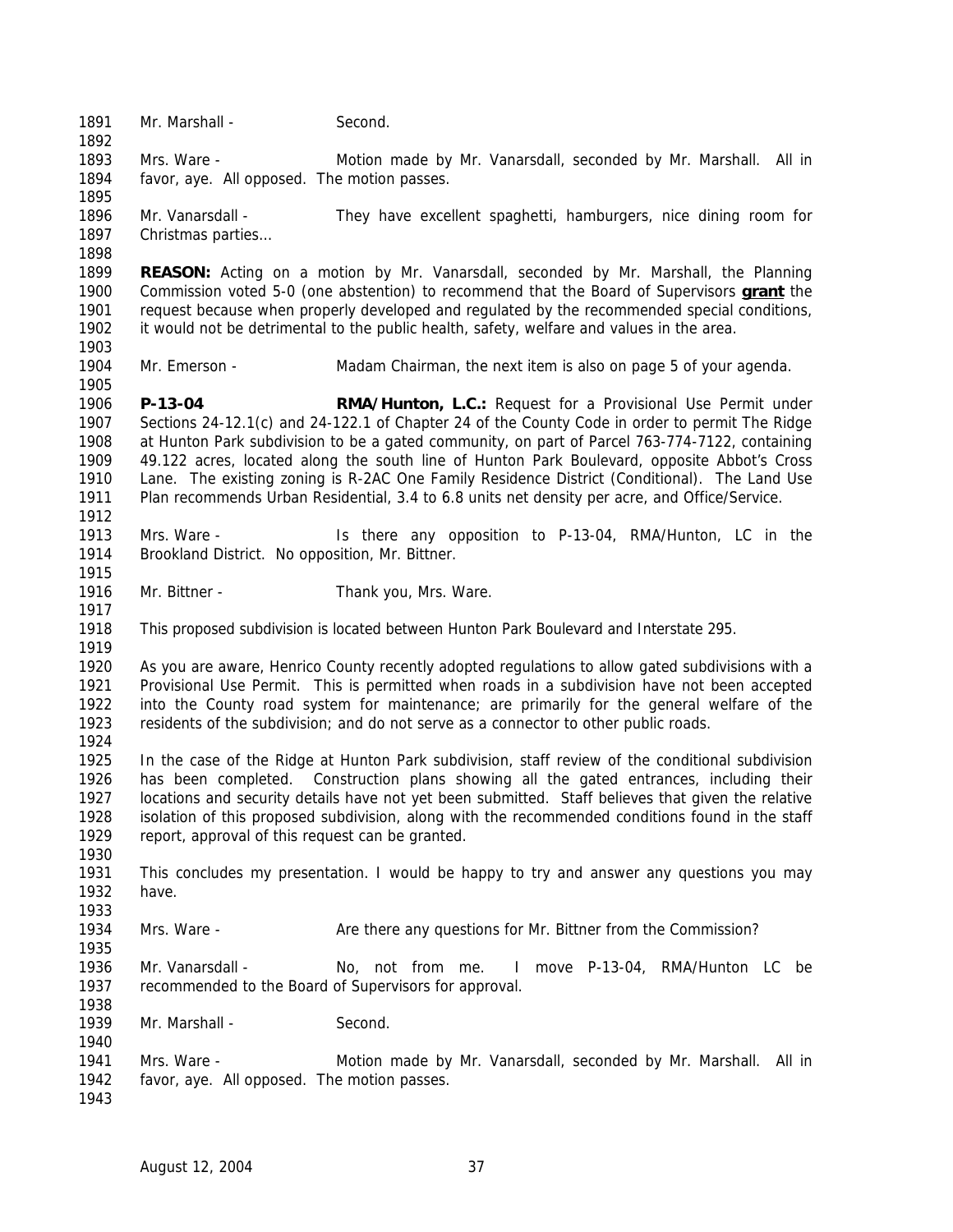**REASON:** Acting on a motion by Mr. Vanarsdall, seconded by Mr. Marshall, the Planning Commission voted 5-0 (one abstention) to recommend that the Board of Supervisors **grant** the request because it would not be expected to adversely affect public transportation, safety, health or general welfare. 

 Mr. Emerson - Madam Chairman, the next case is in the Fairfield District, it is also on page 5 of your agenda.

*Deferred from the July 15, 2004 Meeting:*

 **C-33C-04 Atlantic Senior Development, L.L.C.:** Request to conditionally rezone from B-3C Business District (Conditional), R-5 General Residence District, and C-1 Conservation District, to R-5C General Residence District (Conditional), part of Parcel 783-748- 5077, containing 20.792 acres, located west side of Brook Road (U. S. Route 1), approximately 875 feet south of its intersection with Hilliard Road. The applicant proposes a senior independent living facility containing no more than 240 residential units. The R-5 District allows a density up to 14.52 units per acre. The Land Use Plan recommends Commercial Concentration and Environmental Protection Area.

 Mrs. Ware - Is there any opposition to C-33C-04, Atlantic Senior Development, LLC in the Fairfield District. Okay, so noted, Mr. Bittner.

Mr. Bittner - Thank you, Mrs. Ware.

The applicant has submitted a number of proffered conditions, including the following:

1969 • Permitted uses limited to only an age-restricted senior living facility;

1970 • Total units limited to 240; and

- 1971 A proffered site plan.
- 

 The applicant has also submitted several new proffers, which we have just handed out to you, they include the following:

- 1976 Aeration of detention ponds to limit the risk of West Nile Virus;
- 1977 Hard surface sidewalks with a width of at least (5) feet;
- 1978 A walking trail in the undeveloped floodplain area; and
- Landscaped buffers along the eastern and southern sides of the property to reduce the impact of nearby commercial businesses and Brook Road traffic.

 The applicant has also proffered a building elevation with a substantial amount of brick. This design would be on the sides of the buildings most visible from the Brook Road right-of-way. 

The time limit would have to be waived to accept these new proffers.

Because of these new provisions, staff can support this request.

This concludes my presentation. I would be happy to try to answer any questions you may have.

 Mrs. Ware - Are there any questions for Mr. Bittner from the Commission? No questions, thank you. We would like to hear from the applicant I believe, Mr. Archer.

 Mr. Archer - I'm not sure I need to hear from the applicant because we talked about this quite a bit. I know we have opposition and if you would like to reserve some time for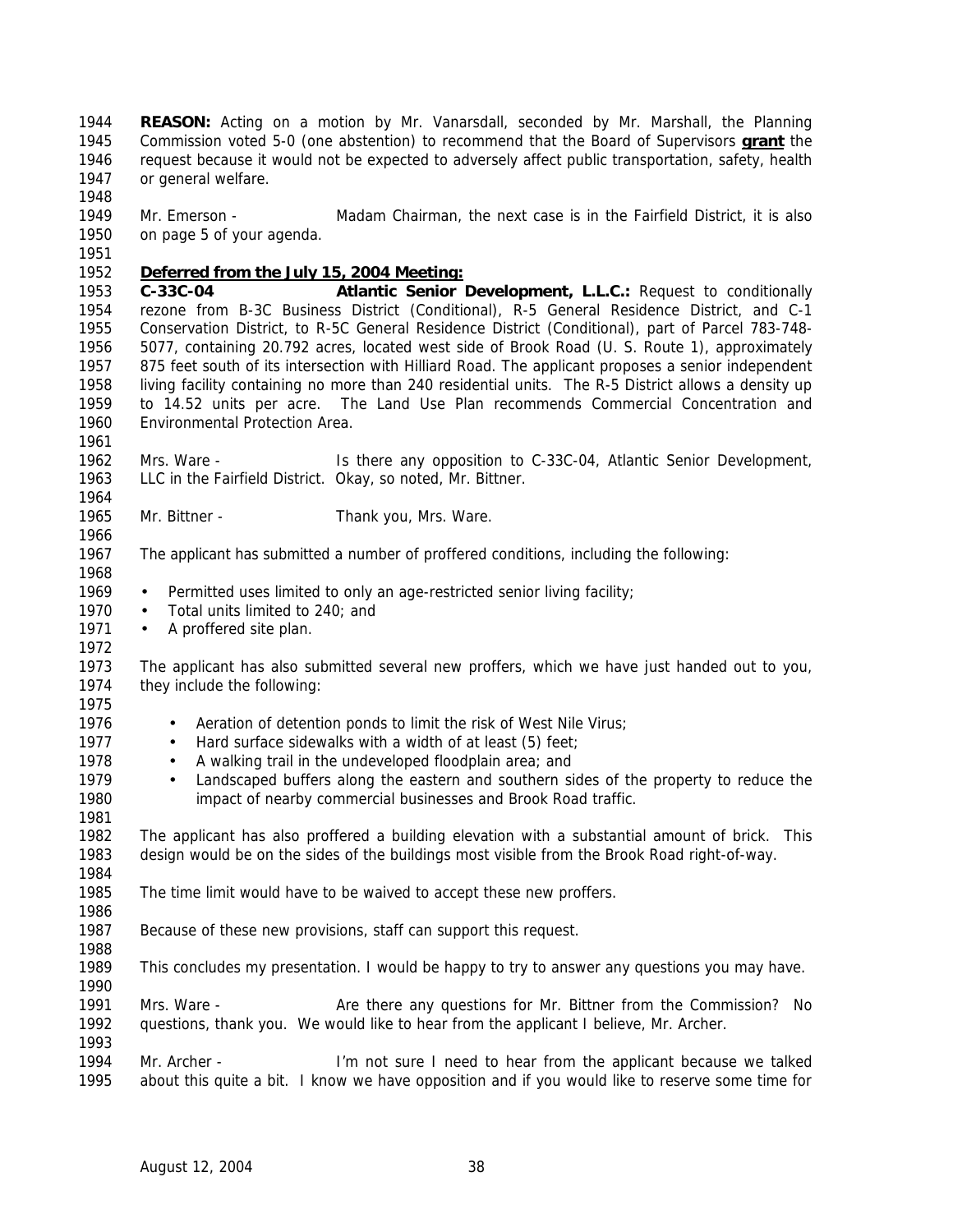the opposition, because I don't know what it is. Unless you have something you would like to say.

1999 Mr. Tom O'Brien - No I will reserve the time for...

Mrs. Ware - Ma'am, would you like to come up and give us your name.

 Ms. Paige Berry - My name is Paige Berry, 8209 Chipplegate Drive, but I'm reading this letter from someone else, for Sharon Brownlee, 7505 Seminary Avenue.

 "I am a resident of Henrico County and own a home along the Brook Road corridor on Seminary Avenue. I have been active in working with the County and Mr. Thornton over the past three years to help improve and revitalize Brook Road, one of the County's older residential and commercial areas.

 The Brook Road Enhancement Study, completed in 2003 and subsequently approved by the Board of Supervisors as the Brook Road Enhancement Plan, recommends **commercial** development of the 20.72 acres that Atlantic Senior Development wants to rezone in order to construct a 240 unit facility to house persons 62 and older. Henrico County's 2010 Land Use Plan for this property also recommends commercial concentration and environmental protection. I'm sure sound reasoning precipitated this recommendation from both plans and alarm bells "go off" when I hear talk of going against these well-conceived plans.

 As cited in the Brook Road Plan, Brook Road has an active daily pattern of pedestrian traffic, and during 2001-2002 three pedestrians were injured and 1 pedestrian was killed. There are very few sidewalks to accommodate Henrico County pedestrians along this busy State highway and one of the goals of the plan is to construct new pedestrian sidewalks as development and redevelopment occur. Approving the addition of three to four hundred more senior residents to this "pedestrian-unfriendly corridor" without construction of sidewalks would prove to be a short-sighted and detrimental decision. The consequences of such a decision would be borne by the senior residents of this proposed development.

- At the last community meeting with the attorneys for Atlantic Senior, they indicated that about 25% of the residents at this development would possess a vehicle. This leases 75% whose chief mode of transportation would be walking or catching rides with a friend. They also indicate that their residents will be independent and are able to pursue daily activities without assistance. Henrico County's Belmont Recreational Center is situated at Hilliard and Brook and offers senior activities-this would probably be **one** of the many destinations for these residents. They should be able to navigate safely along Brook Road.
- Atlantic Senior, through their attorneys, has indicated a willingness to offer limited funding to ameliorate the sidewalk situation, although they have not indicated how much funding. Building a huge development of this nature with no accompanying sidewalks provides two negative choices to elderly residents who have no mode of motorized transportation and want to pursue daily activities in their neighborhood: (a) walk on the highway and risk you life (b) stay sequestered on the grounds which surround your apartment development.
	- August 12, 2004 39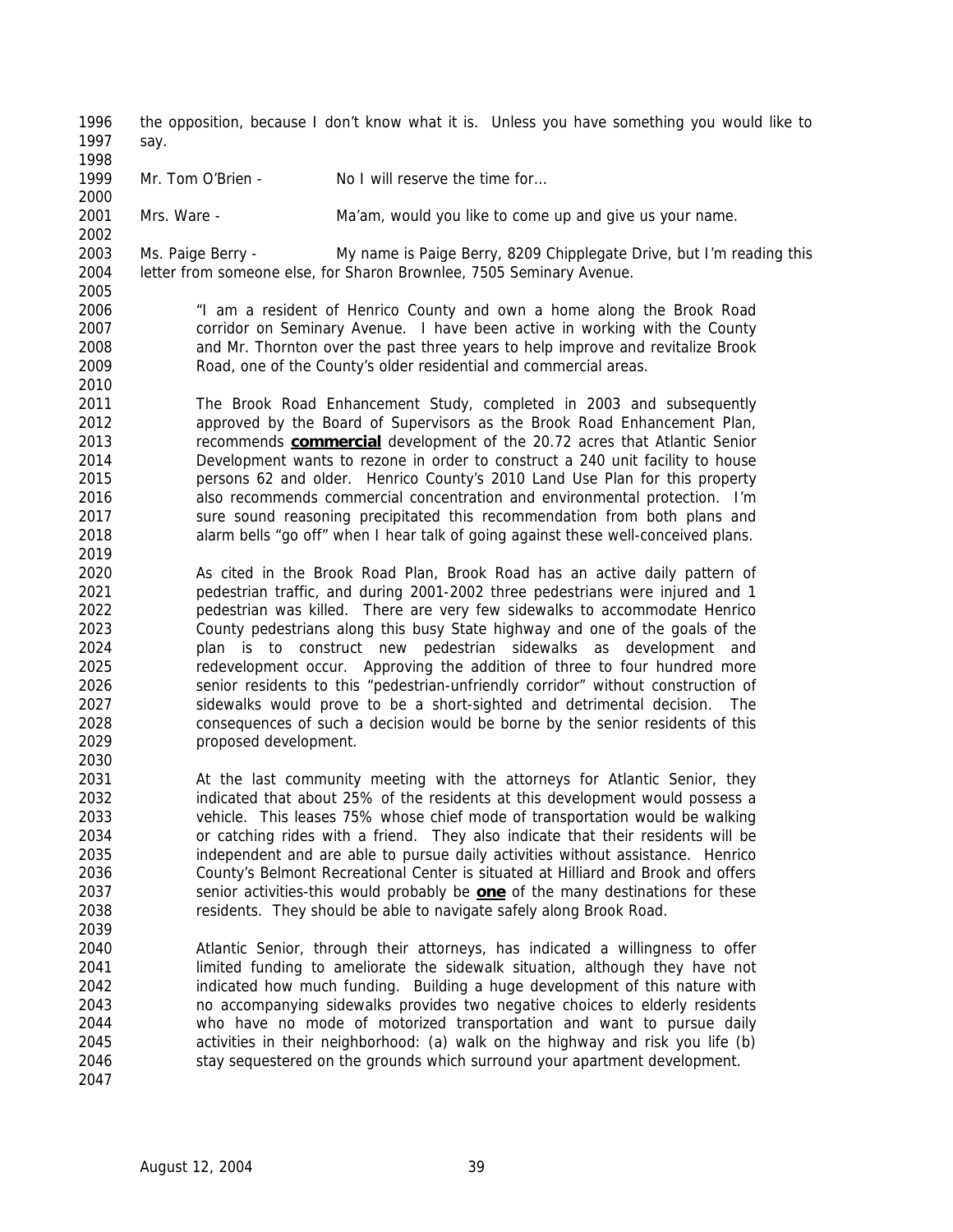Therefore, since we have no binding assurances at this juncture as to how much Atlantic Senior will agree to offer I respectively request that this case be deferred. I would agree to rezoning at a later date if Atlantic Senior forms a legal agreement to donate monies to cover, at the very least, all costs involved in construction of a 5' sidewalk from their Brook Road entrance to Hilliard Road to include a pedestrian bridge over Upham Creek so that residents can navigate this portion of Brook Road safely. This will help to reduce the impact of their development along the Brook Road Corridor as well as make the road safe for their pedestrian traffic. Please enter this letter into the public record. Thank you." Sharon Brownlee Mrs. Ware - Thank you. Are there any questions? Mr. Archer - I'm sorry ma'am I didn't get your name, was it Berry? 2068 Ms. Berry - Berry. Mr. Archer - Thank you, so much. 2072 Mrs. Ware - **Opposition?**  2074 Mr. Vidler - No, I'm for it. Mrs. Ware - Okay, well we are hearing from the opposition right now. Do you want to go ahead and hear from this gentlemen as well, Mr. Archer? Mr. Archer - Yes. Mrs. Ware - You want to go ahead. Sorry, you will have to stand back up. Come on up and give us your name and address. Mr. Brian Vidler - Now you have got me all confused. 2086 Mrs. Ware - Sorry, my fault. 2088 Mr. Vidler - My name is Bo Vidler and I own Vidler Automotive on Brook Road. I am also President of the Brook Road Business Association. I like to speak in favor of Atlantic Senior Development for this reason: it is giving 18 to 20 million dollar investment on Brook Road which needs investment badly, new development badly on Brook Road. With 240 units of age restrictive housing will have a minimum impact on the community as far as school children and traffic compared to other potential uses that could go on the site. Residents living in the 240 units represent new customers to businesses on Brook Road, I like that and to will insure that Ukrops stays at the Brook Run Shopping Center by giving them support, which I have also talked to several Ukrops people, Jim Blackburn, which is head of the managers, and they are real excited about the development. It will also attract new businesses to the area. In fact the applicant also plans to call for new business on the outer parcel towards Brook Road and those new businesses will help install sidewalks and landscaping that the residences can use as part of the Brook Road Enhancement Study. One major goal of the Brook Road Enhancement Study was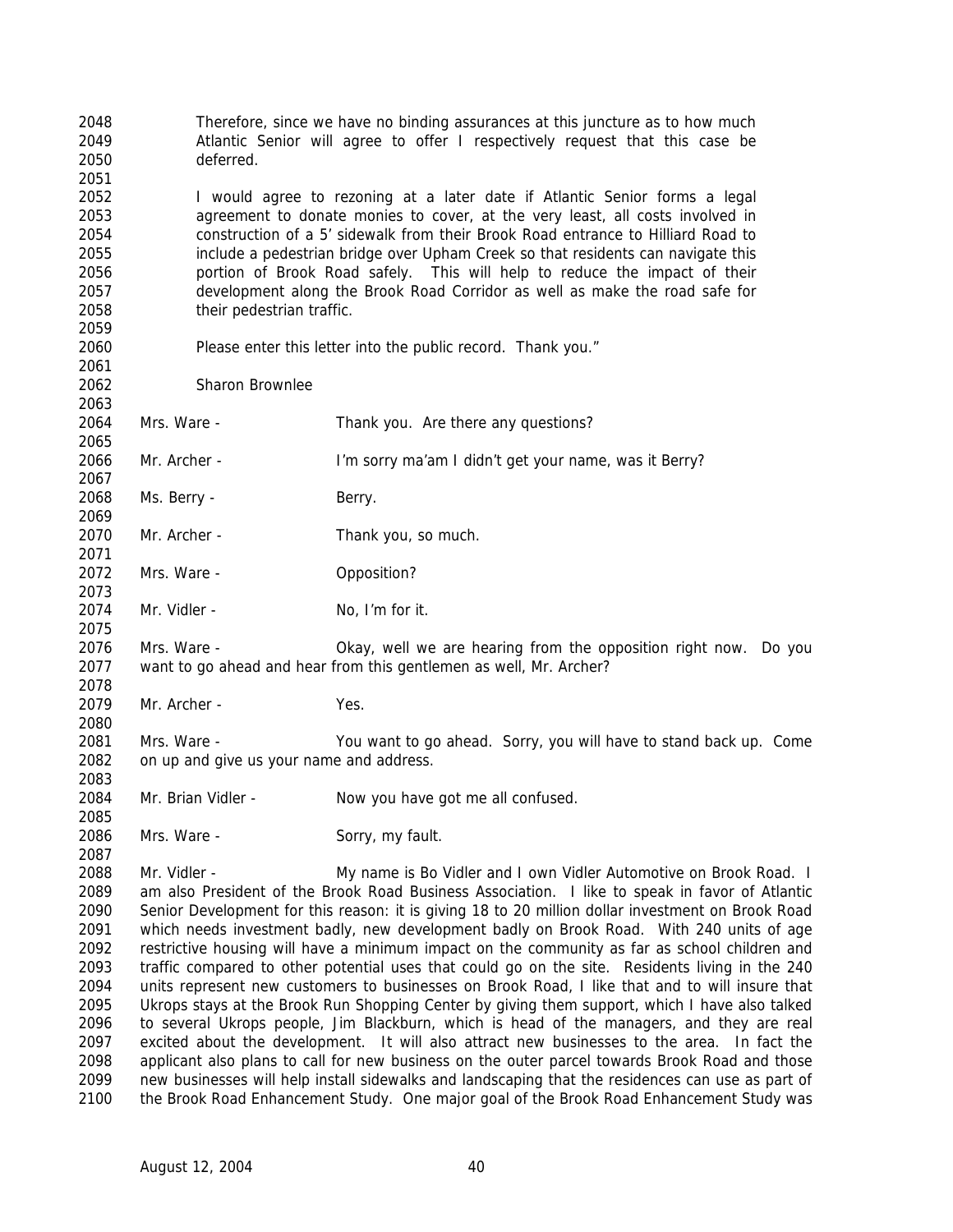to improve business climate along Brook Road and I feel this development will help that. Finally, the applicant has done his homework. He has met with the County and representatives and the 2103 neighborhood several times. I was at the last meeting on July  $28<sup>th</sup>$ , which was very positive up in North Chamberlayne Civic Association. As far as Sharon Brownlee's letter and Sharon is a customer of mine and she is really (unintelligible). She is probably one of the feistiest people I know. I feel that Atlantic Senior Development needs to do there part on their little area, but I think it is unreasonable to make them try to run a sidewalk all the way to Hilliard Road. I think that is the county's responsibility. At our last meeting Mr. Thornton said that he has allocated \$250,000, I think it was a year, something like that. I think that money would be best suited for that kind of construction along that creek, because it would be a fortune to put a bridge across it. So, I'm for it. Any questions for me.

- 2113 Mrs. Ware Any questions? Thank you, sir.
- 

2115 Mr. Archer - Thank you, Mr. Vidler.

 Mr. Tom O'Brien - Madam Chairman, Members of the Planning Commission, I'm Tom O'Brien and I represent Atlantic Senior. I just want to touch on a couple of points. We have had numerous meetings, both with County Officials and with Civic Leaders and the Civic Association and the Business Associations in this area going back for many months. In fact we met with the Civic Association group long before we even filed the case. What Ms. Brownlee is raising, we met with some citizens and we've offered to donate money to a Civic Organization or to the County for some off-site improvements that we cannot proffer. The sidewalk and pedestrian bridge that would cross the Upham Branch and go out to Hilliard Road are off-site and are beyond the scope of what we could proffer under Virginia law. Again, we are working with them. I think that in terms of the money we have spent on site to make this a quality development, I think it shows in terms of the renderings we have provided to the County and the layout. This is being done by the same development group that is doing the senior restrictive multi-family in the Twin Hickory development and it is a quality development designed by the same architects and are going to be run by the same people. I'd be happy to answer any questions that you may have.

- Mr. Archer Mr. O'Brien, in our discussions and in your discussions with Mr. Bittner you did indicate a willingness to contribute something to…
- 2135 Mr. O'Brien Absolutely.

 Mr. Archer - …to the corridor. Have you been able to pinpoint exactly what it is you want to do or would you rather just do it in general terms and have somebody else allocate it? 

2141 Mr. O'Brien - At this point I think it is going to be easier for us...there are a number of complications no matter what type of improvement. There are basically a couple things that came out. They would like a sidewalk along Hilliard Road. That is either going to be in VDOT right-of-way, so in terms of working with them it is off-site. We are proving and actually the development along Brook Road is going to provide sidewalks along Brook Road as well as internal sidewalks to connect our development to the shopping center. I think that my client would rather look toward making a contribution of some sort to…and we had hoped there would be some type of Community Association, 501(C3) or something like that that would be active in this would make that an easier process. They are committed to working with them. I will note that we reached into our pockets this morning and substantially increased the brick on one of the elevations that will have to factor into that, but…

Mr. Archer - It is not unappreciated, I want you to know that.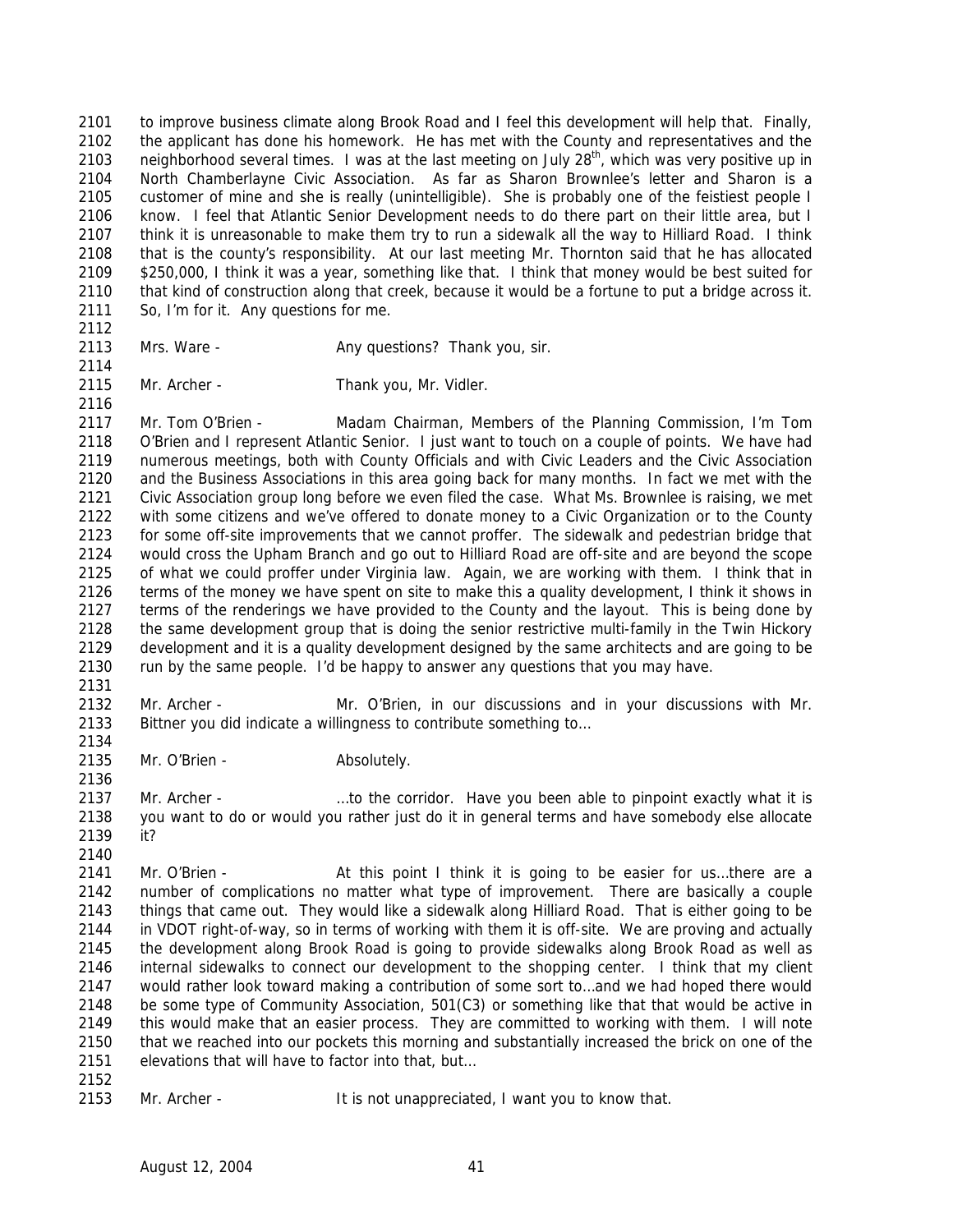Mr. O'Brien - …and my client's wallet is substantially lighter today. 2157 Mr. Marshall - Somewhere Mr. Silber is smiling. 2159 Mr. O'Brien - Absolutely. 2161 Mr. Archer - Anybody else have any questions? Mrs. Ware - I don't. Mr. Donati - Is there any type of subsidization for these apartments, tax credits…? Mr. O'Brien - These are eligible for a 4% tax credit, but it is an age restrictive facility and if you are familiar with the 4% tax credit, there is no active subsidy. There are income limitations, but that is actually the same income limitations that are imposed on the Twin Hickory development. It is the exact same product. 2173 Mr. Donati - So, it is not going to be Section 42. Mr. O'Brien - No. 2177 Mr. Donati - Okay. Mrs. Ware - Any other questions? Thank you, Mr. O'Brien. Mr. Archer - Thank you, Mr. O'Brien. Well Madam Chairman, this has been complicated to some degree and uncomplicated in other ways. The applicant has, I think they are very forth coming in meeting with the interested parties in this case. I would like to also compliment Ms. Brownlee because she has really been a stickler in the Brook Road Enhancement 2185 Study. I also attended that meeting on July  $28<sup>th</sup>$  along with Mr. Bittner and Mr. Marlles was also enhance this particular site. This zoning case gives us an opportunity to develop what is now a

 at that meeting. I will caution Mr. O'Brien that, I'm sure this will come up again when the Board meets to discuss this regardless of which way we go with it tonight. He has been very cooperative with us, particular on the last two days with Mr. Bittner in trying to do things to partially unconditioned R-5 site to a proffered site. It also gives us the opportunity to add the availability of the type of facility that is either very rare or non-existent in Fairfield and for that reason…and also knowing that he has also agreed that he will contribute something to the Brook Road Enhancement Study I felt as though the major thrust of what he should do such be in making sure that this particular site is one that is complementary to the Brook Road Enhancement Study. And also it should be known that there are three undeveloped outparcels that will exist between this project and Brook Road. While I support the Brook Road Enhancement Study, I think it is necessary and I think it is something Mr. Thornton is working very hard to try to see that it comes to fruition. I see a lot of good things that can come out of this type of development. We have heard rumors for quite some time that the Ukrops store was thinking about closing in the Shopping Center. I don't know how true or not that is, but this would certainly provide a thrust of some new customers for that development. So, with that and I also defer to Ms. Brownlee and we have not forgotten what has to occur in this area in terms of the Enhancement Study, but based on what we have tonight it is my feeling that I should move for recommendation of this project to the Board of Supervisors. 

2206 Mr. Vanarsdall - Second.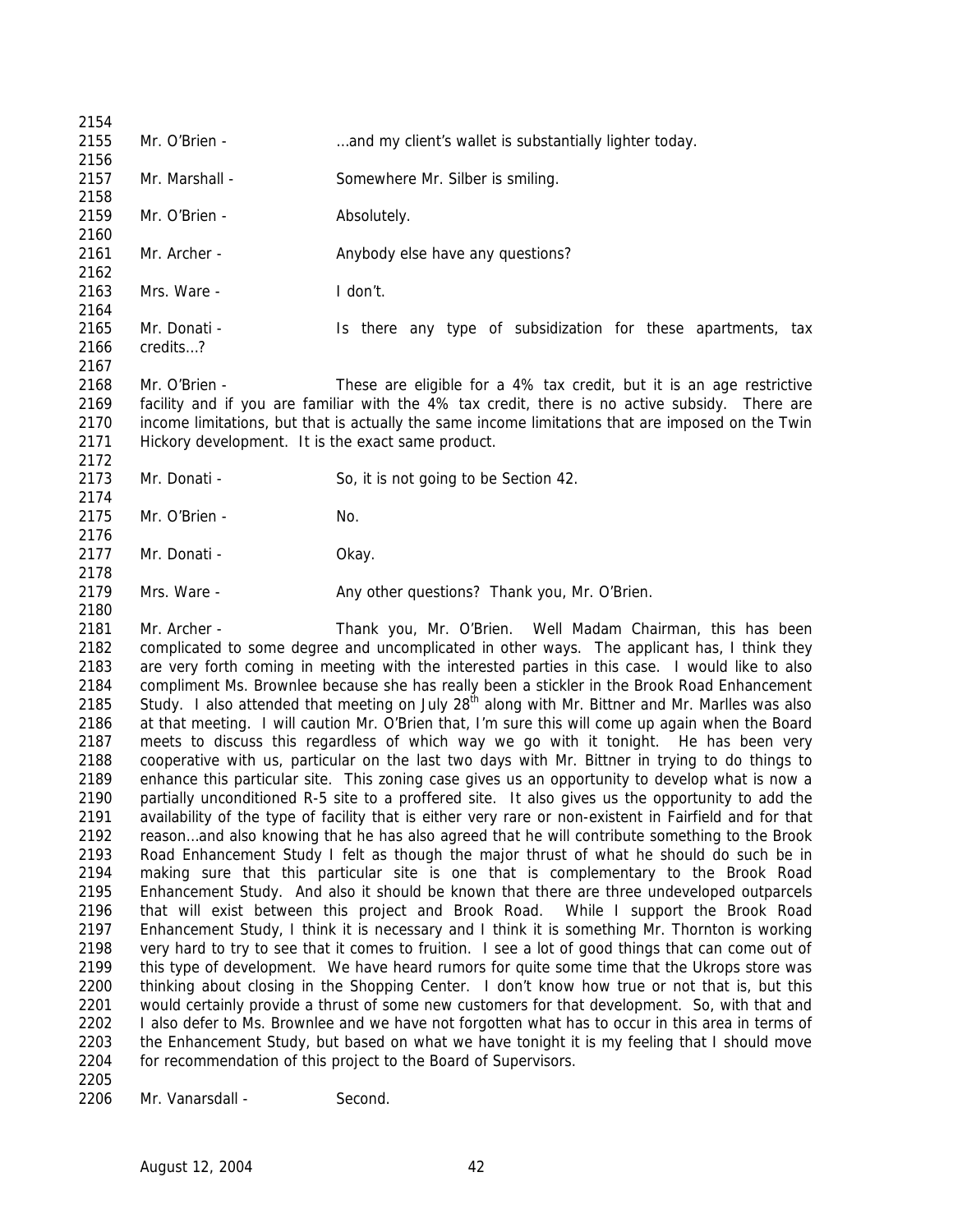| 2207                                                 |                                                              |                                                                                                                                                                                                                                                                                                                                                                                                                                                       |
|------------------------------------------------------|--------------------------------------------------------------|-------------------------------------------------------------------------------------------------------------------------------------------------------------------------------------------------------------------------------------------------------------------------------------------------------------------------------------------------------------------------------------------------------------------------------------------------------|
| 2208<br>2209                                         | Mr. Marshall -                                               | Do we need to waive the time limits?                                                                                                                                                                                                                                                                                                                                                                                                                  |
| 2210<br>2211                                         | Mr. Emerson -                                                | Yeah, they need to be waived, yes, sir.                                                                                                                                                                                                                                                                                                                                                                                                               |
| 2212<br>2213                                         | Mr. Vanarsdall -                                             | They are dated today.                                                                                                                                                                                                                                                                                                                                                                                                                                 |
| 2214<br>2215                                         | Mr. Archer -                                                 | I first move to waive the time limits on the proffered conditions.                                                                                                                                                                                                                                                                                                                                                                                    |
| 2216<br>2217                                         | Mr. Vanarsdall -                                             | Second.                                                                                                                                                                                                                                                                                                                                                                                                                                               |
| 2218<br>2219<br>2220                                 | Mrs. Ware -<br>favor, aye. All opposed. The motion passes.   | Motion made by Mr. Archer, seconded by Mr. Vanarsdall.<br>All in                                                                                                                                                                                                                                                                                                                                                                                      |
| 2221<br>2222<br>2223                                 | Development, LLC.                                            | The Planning Commission voted to waive the time limits on Case C-33C-04, Atlantic Senior                                                                                                                                                                                                                                                                                                                                                              |
| 2224<br>2225<br>2226                                 | Mr. Archer -<br>Development, LLC.                            | Next move to recommend approval of C-33C-04, Atlantic Senior                                                                                                                                                                                                                                                                                                                                                                                          |
| 2227<br>2228                                         | Mr. Vanarsdall -                                             | Second on that too.                                                                                                                                                                                                                                                                                                                                                                                                                                   |
| 2229<br>2230<br>2231                                 | Mrs. Ware -<br>favor, aye. All opposed. The motion passes    | Motion made by Mr. Archer, seconded by Mr. Vanarsdall.<br>All in                                                                                                                                                                                                                                                                                                                                                                                      |
| 2232<br>2233<br>2234<br>2235<br>2236<br>2237         | not possible.                                                | <b>REASON:</b> Acting on a motion by Mr. Archer, seconded by Mr. Vanarsdall, the Planning<br>Commission voted 5-0 (one abstention) to recommend that the Board of Supervisors <b>grant</b> the<br>request because it represents an enhancement to the surrounding area, provides housing<br>alternatives for seniors and the proffered conditions will assure a level of development otherwise                                                        |
| 2238<br>2239                                         | Mrs. Ware -                                                  | Next case, Mr. Emerson.                                                                                                                                                                                                                                                                                                                                                                                                                               |
| 2240<br>2241<br>2242                                 | Mr. Emerson -<br>also in the Fairfield District.             | Madam Chairman, the next case is on page 6 of your agenda. It is                                                                                                                                                                                                                                                                                                                                                                                      |
| 2243<br>2244<br>2245<br>2246<br>2247<br>2248<br>2249 | C-31C-04<br>conditions. The Land Use Plan recommends Office. | John Cabell Chenault and Marion S. Chenault: Request to<br>conditionally rezone from O-2 Office District to B-1C Business District (Conditional), Parcels 786-<br>745-9691 and 787-746-0309, containing 1.49 acres, located at the northwest intersection of<br>Chamberlayne Road (U. S. 301; State Route 2) and Wilmer Avenue. A private school and office<br>are proposed. The use will be controlled by zoning ordinance regulations and proffered |
| 2250<br>2251                                         | Mrs. Ware -                                                  | Is there any opposition to C-31C-04, John Cabell Chenault and<br>Marion S. Chenault in the Fairfield District. No opposition. Good evening, Mr. Gidley.                                                                                                                                                                                                                                                                                               |
| 2252<br>2253<br>2254<br>2255                         | Mr. Paul Gidley -<br>Members of the Planning Commission.     | Good evening, Madam Chairman.<br>Thank you and thank you                                                                                                                                                                                                                                                                                                                                                                                              |
| 2256<br>2257<br>2258<br>2259                         |                                                              | This is a request to rezone 1.49 acres from 0-2 to B-1C in order to have a private school for<br>developmentally disabled youth. The site is located at the northwest corner of Chamberlayne Road<br>and Wilmer Avenue. The 2010 Land Use Plan designates the site for Office uses.                                                                                                                                                                   |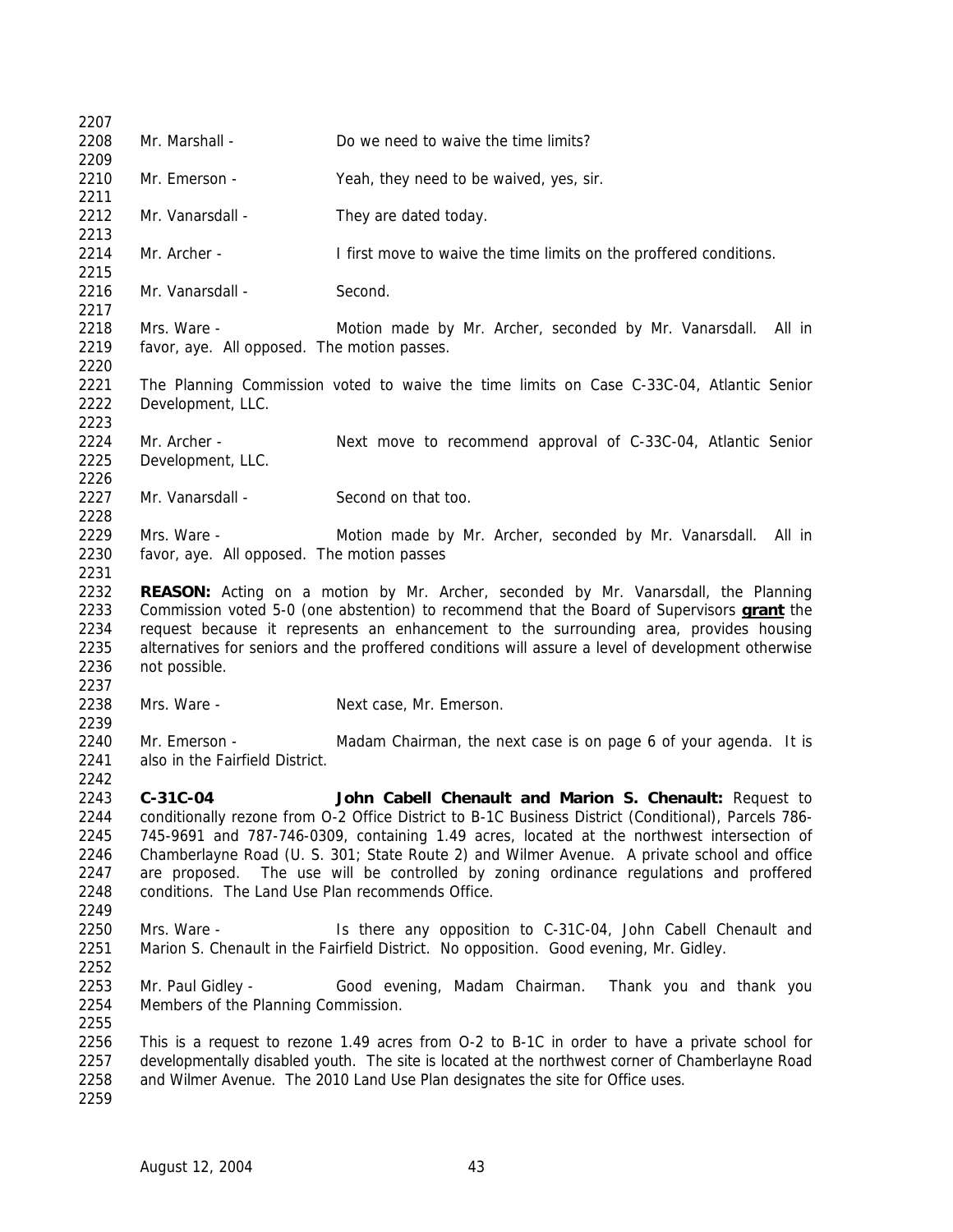| 2260         |                                                     | The applicant has submitted a number of proffered conditions, including the following:             |
|--------------|-----------------------------------------------------|----------------------------------------------------------------------------------------------------|
| 2261         |                                                     |                                                                                                    |
| 2262         | $\bullet$                                           | Any new construction on the property shall be architecturally harmonious with the existing         |
| 2263         | building;                                           |                                                                                                    |
| 2264         | $\bullet$                                           | Several uses would be prohibited, including commercial parking lots, bars, and restaurants;        |
| 2265         | and                                                 |                                                                                                    |
| 2266<br>2267 | $\bullet$                                           | Any detached signs to be monolithic style, not exceeding six (6) feet in height;                   |
| 2268         |                                                     | The applicant has also submitted revised proffers, which you should have copies of now, that       |
| 2269         | include the following new items:                    |                                                                                                    |
| 2270         |                                                     |                                                                                                    |
| 2271         | $\bullet$                                           | The prohibition of check cashing and payday loan establishments;                                   |
| 2272         | No access to Chamberlayne Road;<br>$\bullet$        |                                                                                                    |
| 2273         | $\bullet$                                           | A 35-foot transitional buffer along the Chamberlayne Road frontage;                                |
| 2274         | $\bullet$                                           | The prohibition of outside speaker systems; and                                                    |
| 2275         | $\bullet$                                           | Any playground on site to be screened by a non-opaque fence.                                       |
| 2276         |                                                     |                                                                                                    |
| 2277         |                                                     |                                                                                                    |
|              |                                                     | The time limit does not have to be waived to accept these proffers.                                |
| 2278         |                                                     |                                                                                                    |
| 2279         |                                                     | While these proffers contain several positive features, there are some issues the applicant should |
| 2280         | consider, including the following:                  |                                                                                                    |
| 2281         |                                                     |                                                                                                    |
| 2282         | $\bullet$                                           | Prohibiting use of this property as a residence or boarding school. Having students living         |
| 2283         |                                                     | on-site full-time creates additional concerns regarding safety and the delivery of social          |
| 2284         |                                                     | services. The applicant has indicated he is willing to proffer this and will do so prior to        |
| 2285         | the Board of Supervisors meeting.                   |                                                                                                    |
| 2286         | $\bullet$                                           | The applicant should also consider providing a wrought-iron fence on the perimeter of              |
| 2287         |                                                     | the site as suggested by the Police Planner. This would provide for increased security by          |
| 2288         |                                                     | controlling access to the site. The applicant has indicated a willingness to explore this          |
| 2289         |                                                     | issue with the Police Planner prior to the Board of Supervisors meeting.                           |
|              |                                                     |                                                                                                    |
| 2290         |                                                     |                                                                                                    |
| 2291         |                                                     | Although the site is designated for office uses, staff believes a conversion to a school would not |
| 2292         |                                                     | adversely impact the surrounding area. As a result, if the applicant would address the issues      |
| 2293         | outlined tonight, staff could support this request. |                                                                                                    |
| 2294         |                                                     |                                                                                                    |
| 2295         |                                                     | This concludes my presentation. I would be happy to try to answer any questions you may have.      |
| 2296         |                                                     |                                                                                                    |
| 2297         | Mrs. Ware -                                         | Are there any questions for Mr. Gidley from the Commission?                                        |
| 2298         |                                                     |                                                                                                    |
| 2299         | Mr. Archer -                                        | Mr. Gidley, can you tell me, because the applicant asked me this                                   |
| 2300         |                                                     | tonight, the wrought-iron fence that is proposed, would it be a full fence all the way around or   |
| 2301         | just on two sides of this thing?                    |                                                                                                    |
| 2302         |                                                     |                                                                                                    |
|              |                                                     |                                                                                                    |
| 2303         | Mr. Gidley -                                        | The Police Planner requested it around the entire perimeter of the                                 |
| 2304         | site.                                               |                                                                                                    |
| 2305         |                                                     |                                                                                                    |
| 2306         | Mr. Archer -                                        | Okay. That is all I have.                                                                          |
| 2307         |                                                     |                                                                                                    |
| 2308         | Mrs. Ware -                                         | I just wanted to check. I might have missed something and that is                                  |
| 2309         |                                                     | why I was asking Mr. Emerson. The first bullet on the staff report of issues that had not been     |
| 2310         |                                                     | addressed, because the northernmost parcel is being rezoned is undeveloped.<br>Was that            |
| 2311         |                                                     | addressed? It said, "submitting a site plan showing any changes proposed to the property           |
| 2312         |                                                     | including entrances and exits, parking lots and playgrounds."                                      |
|              |                                                     |                                                                                                    |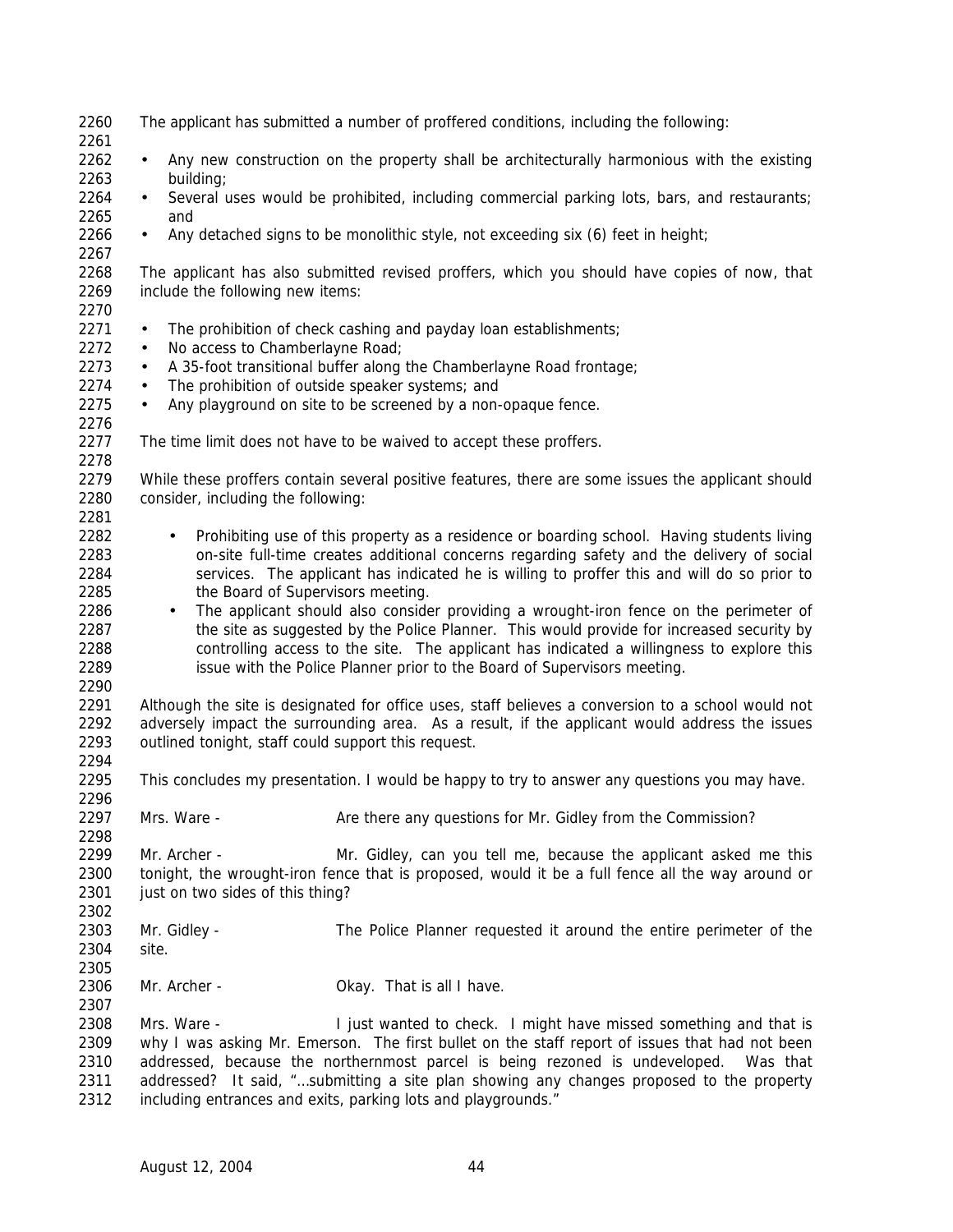Mr. Gidley - The applicant indicated to us, and he can probably speak to this better than I could, but he indicated to us that they had not really decided what use they would make of that northern most parcel. So at this time they weren't able to submit a site plan.

- Mrs. Ware Okay. So of all the issues that were bulleted in the staff report it 2319 was that and the fence...
- Mr. Gidley - Yes ma'am that is correct.
- Mrs. Ware Okay. Thank you.
- 2325 Mr. Archer **I** think we need to hear from the applicant.
- 2327 Mrs. Ware Mr. Condlin.

 Mr. Andrew Condlin - Madam Chairman, Members of the Commission, Andy Condlin from Williams Mullen here on behalf of Cabell Chenault who is here and Dean Goldston from Dominion (unintelligible) Services as well with this request. I am going to dispense with the typical 2332 presentation to answer the questions. With respect with to the site plan. Obviously, this is a private school; it is a 4400 square foot facility that is currently there. There would have to be no exterior improvements made in transition of this use from an office to a private school and day facility. With respect to the northern parcel we did prohibit access onto Chamberlayne Road unless approved by the Planning Commission. The idea was that if this school maintains with the initial 15 to 20 students that they anticipate. If they get a lot of good response from the public 2338 school systems for the developmentally challenged students that they may, in fact, do more than 2339 just a playground and a turnaround. They may, in fact, do another facility behind there. They didn't want to commit to a site plan, obviously because the cost and quite frankly it wasn't necessary we didn't think at this point.

 With respect to the fence, there is on the northern line running from Chamberlayne an existing chain link fence, although 4'. Quite frankly we couldn't image why we would have to, which is not required at most public schools, have to fence in the entire site. With Ms. Vann not able to answer our questions, what we did in response, because she is out on vacation this week, what we did in response was to proffer that we would put a security recreation area. So that any recreation areas that are actually built would have to be secured with the thought that certainly in the building would be secured and then any areas leading to the recreation area would be secured. We will certainly work with Ms. Vann prior to the Board of Supervisors hearing. There has been some question as to whether it is all four sides or two sides and quite frankly we just 2352 don't have a strong answer. We are willing to work with them and do whatever security is necessary at the time they would propose. That is all I have.

2355 Mrs. Ware - Any questions for...

2357 Mr. Archer - Andy, did you answer the question about prohibiting the residential use, overnight stay? 

 Mr. Condlin - Sorry, yes, I didn't originally put that and respond in the proffers because I didn't think that was an allowed use. I did put in the proffers that we might have a manager on site, but we would still have to get a provisional use permit, which is required by the code. The staff was concerned about being a boarding school. That maybe an accessory use. In no way are we planning on that, so we will proffer that out prior to the Board of Supervisors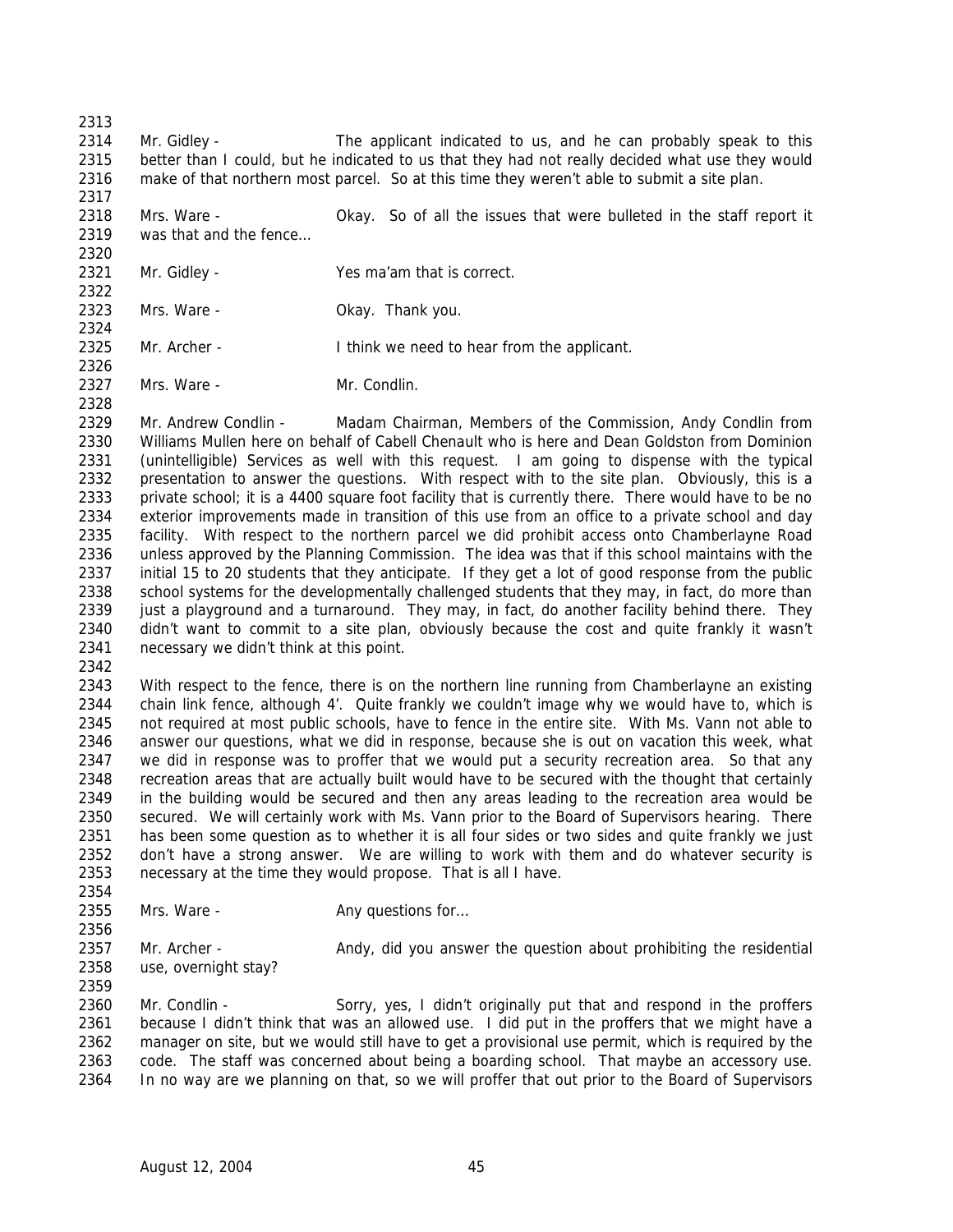that no student will be housed full time or overnight or this will not be a boarding school for any 2366 students. We will proffer that out. That won't be an issue. Mr. Archer - Okay. Now, Mr. Gidley did indicate that Ms. Vann would prefer to 2369 see the wrought iron on the entire perimeter. 2371 Mr. Condlin - I, you know, I have to say that seems a little excessive particularly when you look at most schools that are much larger then this, they don't have that required around the entire perimeter. I'm not sure exactly what is necessary. You can see on this picture that we've got (referring to picture) a lot of mature trees along the area. I'm not sure exactly what they are trying to achieve by having a fence around the entire site. We have tried to accommodate that, like I said about the recreation area. 2378 Mr. Archer - But you do understand that you might have to revisit that again? Mr. Condlin - We will revisit that. We are planning on meeting with Ms. Vann and the Planning staff immediately after. Quite frankly they are willing to do what is necessary to comfort her as to what needs to be done and when. We are just not clear as what needs to be done and what she is looking for. Mr. Vanarsdall - Okay. Well you've been presenting cases long enough that we can take your word for it. 2388 Mr. Condlin I'll plan on coming back. Mr. Vanarsdall - Especially since we have it on the video. 2392 Mr. Condlin - **On the minutes, I know. They come out pretty quick.**  2394 Mr. Marshall - You are to be congratulated on getting your proffers in so we don't have to waive the time limits. 2397 Mr. Condlin - Inoticed that was 2399 Mr. Archer - I was going to ask him to make one, but we would have to... Mr. Secretary are we okay with having that proffer being done by Board time? Mr. Emerson - Yes, sir I think so as long as the applicant commits to doing that. Mr. Condlin - I'm committed. Mr. Archer - He is fully committed. All right, thank you Mr. Condlin. Mrs. Ware - Thank you. 2410 Mr. Archer - All right. Well, not having to waive the time limits I will proceed to recommend approval of C-31C-04, John Cabell Chenault and Marion S. Chenault with the promises that Mr. Condlin has made and he'll take care of before the Board of Supervisors. 2414 Mr. Vanarsdall - Second. Mrs. Ware - Motion made by Mr. Archer, seconded by Mr. Vanarsdall. All in favor, aye. All opposed. The motion passes.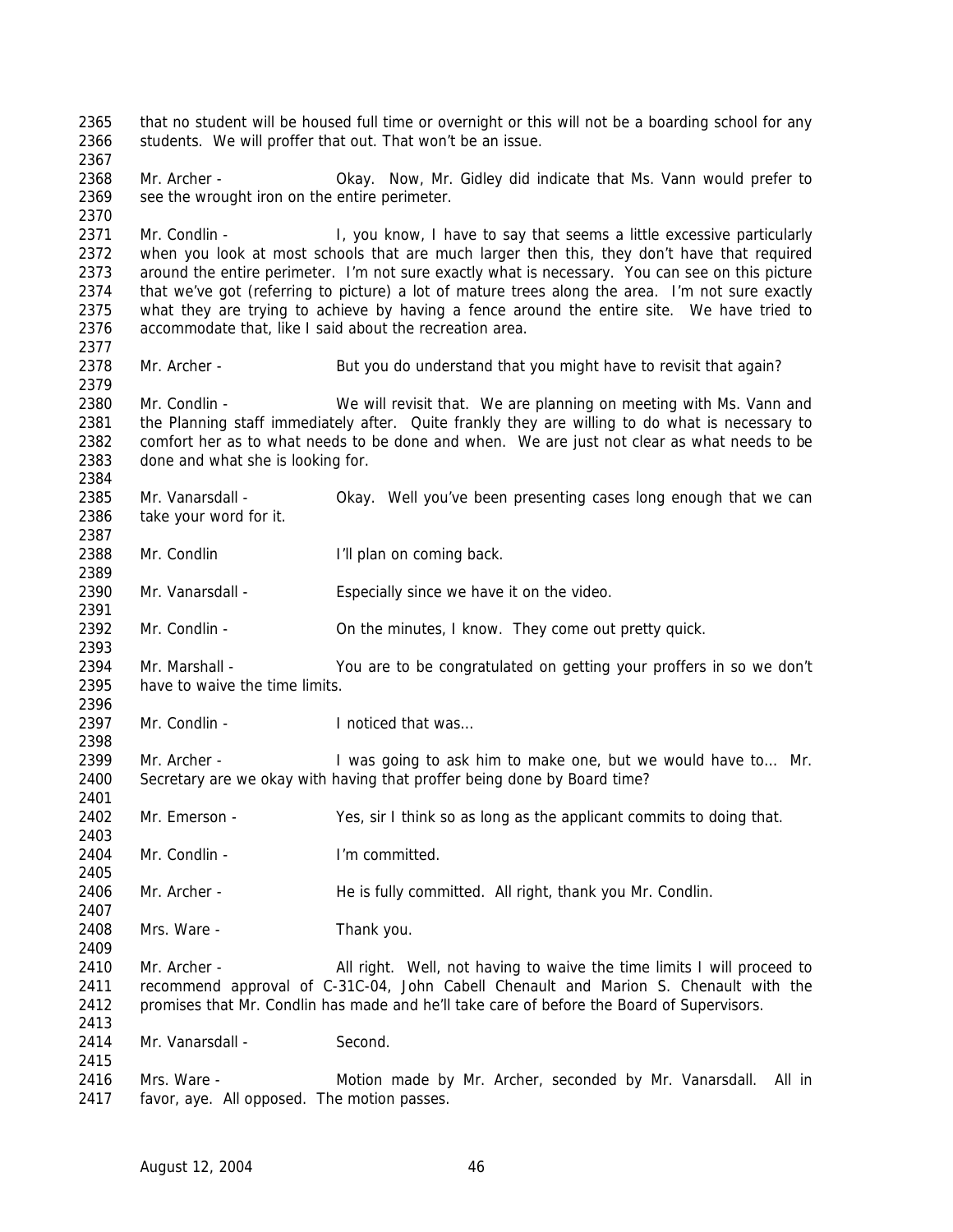**REASON:** Acting on a motion by Mr. Archer, seconded by Mr. Vanarsdall, the Planning Commission voted 5-0 (one abstention) to recommend that the Board of Supervisors **grant** the request because it would provide added services to the community and the proffered conditions will provide appropriate quality assurances not otherwise available.

 Mr. Vanarsdall - I wanted to congratulate Mr. Archer, the only one tonight who didn't have to waive the time limits on the proffers.

Mr. Archer - That is why I didn't ask him to make that proffer.

 Mr. Emerson - Madam Chairman, the next item on your agenda tonight is also on page 6. It is in the Three Chopt District.

## *Deferred from the July 15, 2004 Meeting:*

 **C-4C-04 Forest Park Associates, L.L.C.:** Request to conditionally rezone from RTH Residential Townhouse District and O-2 Office District to O-2C Office District (Conditional), Parcel 758-743-7963, containing 1.815 acres, located at the northeast intersection of Santa Rosa and Three Chopt Roads. An office and bank is proposed. The use will be controlled by proffered conditions and zoning ordinance regulations. The Land Use Plan recommends Office. 

 Mrs. Ware - Is there any opposition to C-4C-04, Forest Park Associates, LLC in 2441 the Three Chopt District? So noted, sir. Good evening, Mr. Coleman. 

Mr. Thomas Coleman - Good evening. Thank you, Madam Chairman, Mr. Secretary.

2445 Mr. Jernigan - Good evening, Tom. 

2447 Mr. Coleman - Good evening.

Mr. Coleman - This request will require waiving the time limit.

 This request was originally filed to include business zoning, however, the applicant has revised the application to request 0-2C for the entire tract, and staff supports this revision.

 The applicant proposes to remove the existing building, also known as the Kogerama Building, and construct a new bank and an office building. The 2010 Land Use Plan recommends Office for the properties within the office park. This request is now consistent with this recommendation.

The applicant has submitted several proffers including:

- - An irrigated, minimum 40' variable width buffer along Three Chopt Road landscaped 2462 to the Transitional Buffer 35 standard;
- A prohibition on funeral homes;
- No vehicular access to Three Chopt Road;
- Building materials shall primarily be brick, stone, pre-cast or cast-in-place concrete, E.I.F.S., or glass;
- 2467 Hours of operation are limited to 7:00 a.m. to 8:00 p.m.;
- 2468 Underground utilities are required;
- 2469 Parking lot lighting no taller than 15' in height; and
- Other items.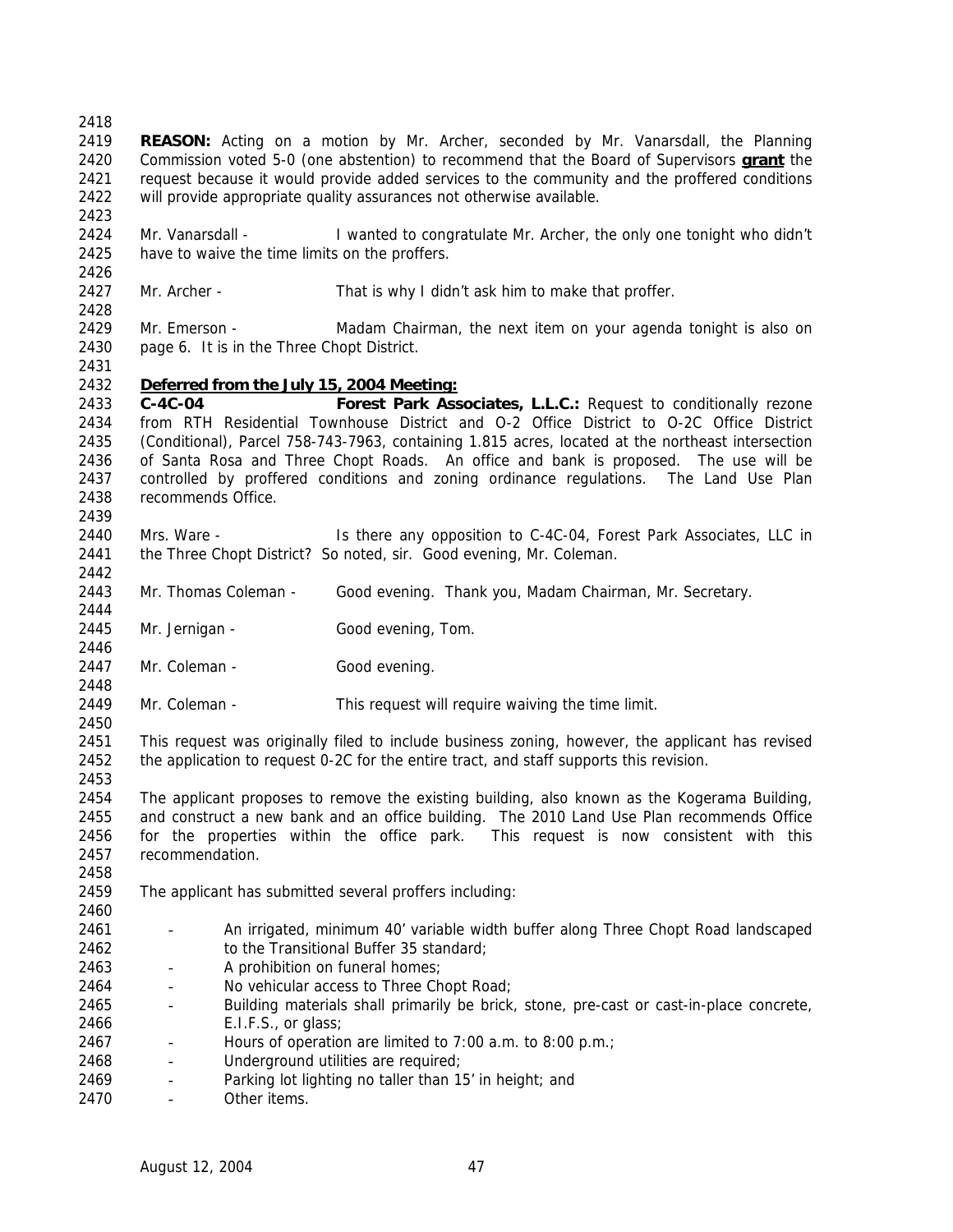Retaining the property for office uses furthers the Land Use Plan's goal of maintaining a cohesive office development at this location and providing less intensive uses adjacent to established residential areas.

- With the changes to this request, staff now recommends approval of this application.
- 2478 This concludes my presentation. I would be happy answer any questions.

2480 Mrs. Ware - **Are there any questions for Mr. Coleman from the Commission?** Thank you, Mr. Coleman.

- 2483 Mr. Marshall Thank you, Tom.
- Mrs. Ware Will the applicant, Mr. Condlin.

 Mr. Marshall - I need him to speak so I can take back my compliment I just gave him about not having to waive the time limits.

2490 Mr. Andrew Condlin - I apologize. I wanted you to have some action tonight. Madam Chairman, Members of the Commission, again Andy Condlin from Williams Mullen. This as you could see on the previous picture that was up there. The Kogerama, while a unique piece of architecture is somewhat outdated. Actually, quite a bit outdated from an office standpoint.

- Currently the property is zoned O-2 with the front being RTH, which was to be serving as a buffer under the original zoning. We are not asking for any use that is otherwise not allowed in 2497 the existing zoning. What we hope to do is to be able to accomplish a more effective screening then what the RTH provided, which was really just a green-grassed area. We have proffered, as you can see, some of the landscaping, including putting in a 35' transitional equivalent with respect with the plantings. We are going to want to revise the plan to show the dimensions to show a little bit better transition from the existing 75' onto this 40' buffer.
- 

 We feel that the office project that is out there with a 40' buffer was consistent with existing office product around the area particularly with the landscaping that we would be able to put in. It is much more effective. The reduction of the buffer will allow for a better circulation of the building for what we have got planned for a bank along Three Chopt Road. Access will not be off of Three Chopt Road but will allow for circulation in front of the bank that would otherwise not be allowed with the RTH buffer. With that I would ask that you follow the staff recommendation and I'll be happy to answer any questions you may have.

- Mrs. Ware Are there any questions for Mr. Condlin at this time? I would like to hear from the opposition now, please. Will you please state your name and address for the record?
- 

 Mr. Marshall Waring - My name is Marshall Waring and I have resided at 8005 Neuson Court for the past 45 years. I was just handed a copy of the proposal, just a few minutes ago. This is a change from what was originally proposed so my presentation is kind of going to be on the old proposal rather than the updated new ones. They were proposing to have retail in this facility. That is what I'm opposed to mainly. I'm going to have to go on with my presentation as I see fit. Is that correct? Is that all right?

 Mrs. Ware - It is up to you. If they have addressed your concerns then you don't have to address that. But if you have any questions or anything that you would like to state…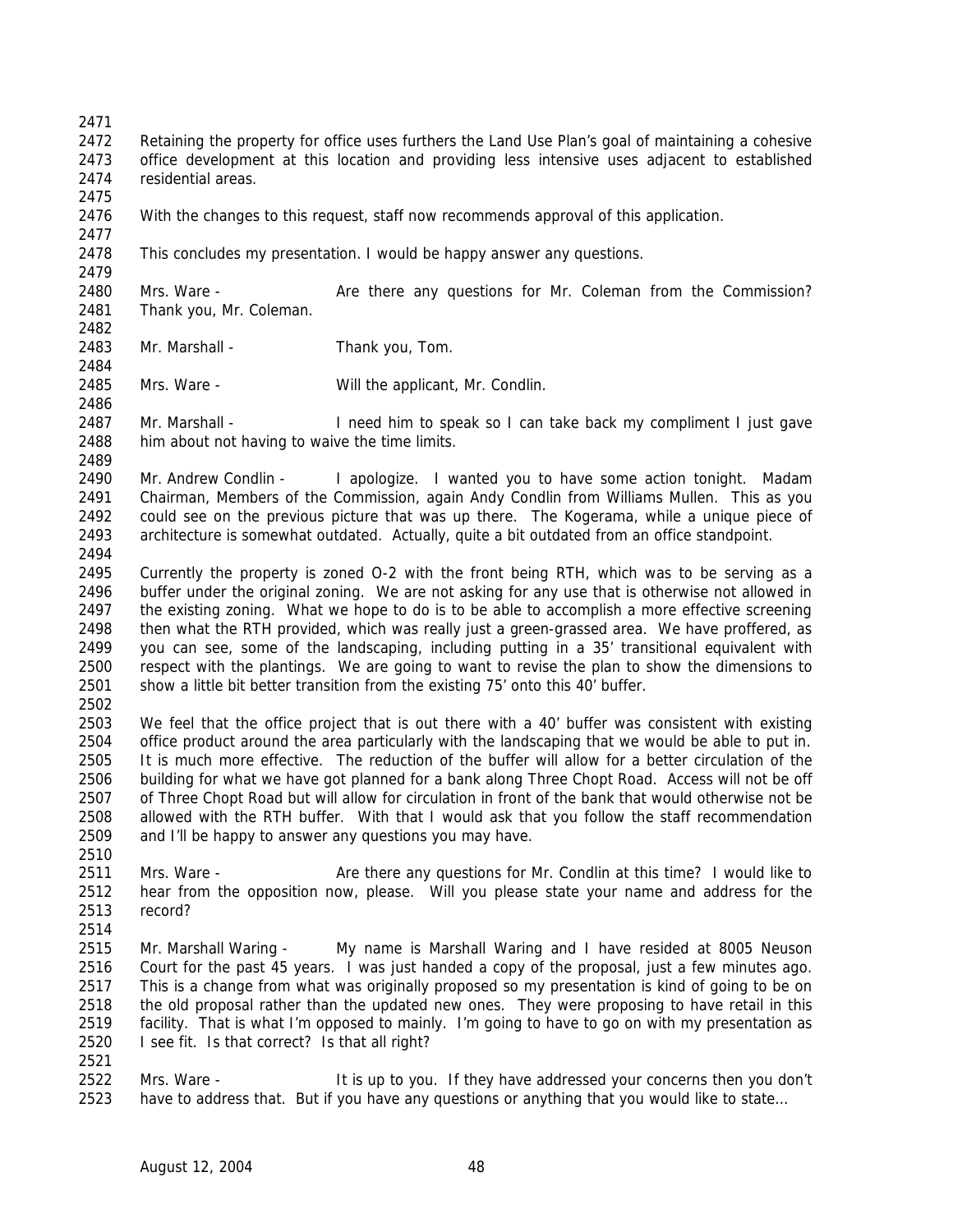Mr. Waring - Thank you, very much. I will proceed. Neuson Court is located directly across the intersection under consideration here tonight. For the twelve homes on Neuson Court the only access to the outside world is through this intersection. When I purchased my home in 1959 all the surrounding area was single-family homes. Forest Avenue did not exist from Three Chopt to Glenside. Franklin Farm was the rural setting in our neighborhood. Then came the sale of Franklin Farm. The fields and the trees were replaced through 19 office buildings. Today I have yet to find one benefit that has resulted from this rezoning. Now you might say how about the taxes to the county. Well, how about the taxes to the county. My children had no sidewalks to walk to and from High School. We still have no sidewalks. I've been trying to get the county to pave the street in front of my house but they have not done so. I have to walk in tar when I get out of my automobile and track it in my house. They will not come in and cover it up. They came one time and they put sand on top of it and that lasted about a week and they also have got holes in the street and they haven't fixed those. So what about benefits. I have seen none from this rezoning. 

 When this property was getting rezoned in 1970 we formed an organization to try and better protect our quiet life called the Tuckahoe Homeowners Association and was headed by George Jenkins. Some of you may remember George Jenkins because he later became on the Board of 2543 Supervisors. Now I remember that at least three arguments/agreements were made when this rezoning took place; (1) there would be no retail in this office park; (2) a buffer zone to give space between office building and single family homes, I believe that buffer was 150', now the park wants to cut it to 40'; (3) there would be no entrance to this park from Three Chopt Road. Many people do not remember that, but there was to be no entrance to this park from Three Chopt Road. Since Forest Avenue was placed through the wooded area and no homes, all entrances were to be from Forest Avenue so that it would not interfere with the already existing homes. When the office park was built an entrance was placed on Three Chopt because we were told that the county required this entrance because emergency vehicles had to have an access. Most of us thought this would mean a single lane with a sign for emergency vehicles only. However, this was not the result and it became as big and as main an entrance as any other. Vehicles turning into and coming out of this office park make it impossible many times for vehicles coming our of Neuson Court to take a left onto Three Chopt. Sometimes it is difficult to even take a right.

 Thirty-four years and nineteen office buildings is enough. Enough is enough. Now (unintelligible) retail and a bank there will add additional traffic coming and going at all hours. Restaurants will serve alcohol seven days a week which will bring additional problems to our single-family neighborhood. We do not need these proposals in our community. There are ample grocery, banks and restaurants nearby. The county should stand firm on the original zoning that there would be no retail in this office park. It is an office park and should remain an office park. Operating hours in which originally was proposed from 5:30 to 10:00, now I think is from 7 to 8, seven days a week. This will mean additional headaches to these single-family homes. The buffers of 150' that were originally zoned were put there for a purpose. The buffer should remain and not be changed. There should be no retail in this nineteen office park. And some confusion I have because of the proposal that I had, it says on page 3 that funeral homes and grocery stores would be prohibited. Yet on the proffered conditions of rezoning it states, no grocery store, convenient store, food store shall be permitted that exceeds 5,000 square feet. So you can have a grocery store by that wording. It is a little misleading I think. Also on page 3 it states that no vehicle access to Three Chopt Road. In this area the big entrance that it has that is said there is no vehicle access does not make any sense.

 How many members of the Board, of this Commission or the Board of Supervisors would approve this rezoning if it were in your or their neighborhood? I doubt if you would approve such a thing.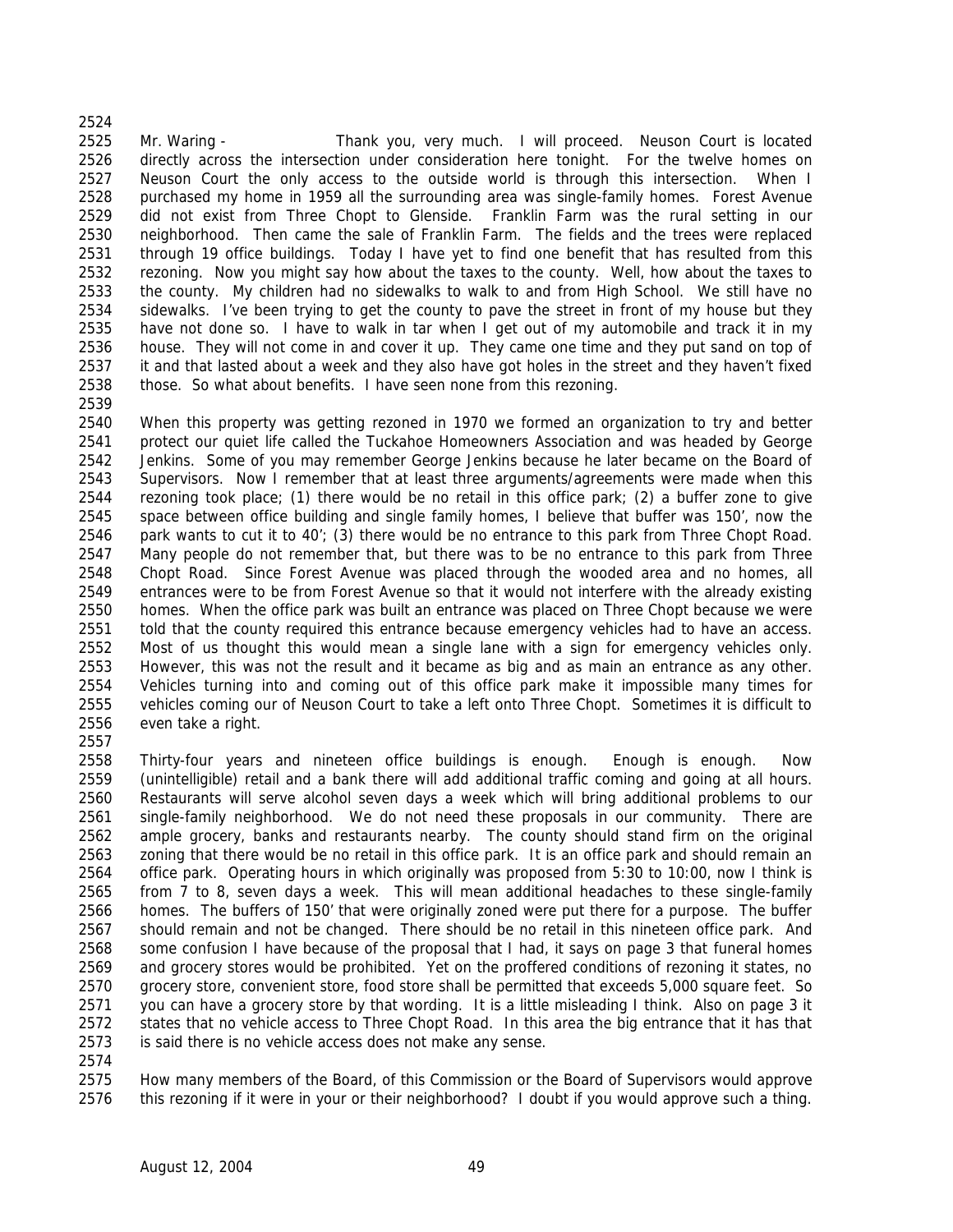I am asking you to do the same thing as we in the field of education have done, to tell children to do regard to drugs. Just say no. Just say no to the rezoning request. Just say no.

 I hope you realize that once you begin to allow this sort of thing what will be next. There is the east corner of Santa Rosa and Three Chopt. How long will it be before a request is made to put something on the west corner? How about a gas station at the corner of Forest and Three Chopt? I want you to think about all of that because, and ask yourself where will it end. Let it end here tonight. Just say no. Thank you for your patience.

 Mrs. Ware - Thank you, Mr. Waring. Are there any questions for Mr. Waring from the Commission?

2589 Mr. Marshall - No.

Mrs. Ware - Okay.

Mr. Marshall - Mr. Condlin, I think I can address most of what you are going to say.

- Mr. Condlin - If I can make just one comment about Santa Rosa.
- 

2597 Mr. Marshall - Sure.

 Mr. Condlin - I just wanted to remind the Commission that Santa Rosa Road is a public road and while I certainly wasn't participating in the original zoning back in 1970. The 2601 reasons for that road...it is a public road and that is where the access will come from this. I would also like to point out that the RTH is 75' and not 150'. Again, I can't speak to the concerns that were placed with regard to the original zoning, but 75' was certainly there. And of course the retail that we discuss before, that there is no retail at this point. I'll be happy to answer any questions that you might have. 

 Mr. Marshall - Madam Chairman and Mr. Waring, this case it originally came before me in January and there was a proposal to build a retail building with various retail uses, as you are concerned about with restaurants and so forth. When we met with the developer we told them that we did not like the retail, because as you stated it was promised years ago that there would not be retail there. We were also concerned that if retail was allowed at one site in the park then there would be other parts of the park that would want the retail also. Now, the bank 2613 can be built in the current zoning without rezoning. The bank use is allowed. So after we told them that we weren't going to allow the commercial uses they came back with an office use, which is currently what they have. So basically what they are doing is removing three office buildings and replacing it with a bank and another office building. They are not accessing Three Chopt Road. So the only issue in this case, Madam Chairman and Members of the Commission, was the issue of for site reasons whether or not we were going to allow an intrusion into the 75' buffer. I'll point out that nothing is actually being built in the buffer on this plan. It is mainly used for parking and circulation along the front of the bank for vehicles and if you looked at the previous picture (referring to rendering), I don't know if ya'll can see. You can see that there is actually little or no landscaping at all in that green area along Three Chopt compared to what is going to be put in there now. There will be substantial landscaping as the proffer states, 35' transitional. As you can see by the plan it is a serpentine type-planting strip to make it look less of like a wall effect, which will shield the bank parking lot and the bank building from Three Chopt. So with the detail of the landscaping that was done by the developer I was comfortable with allowing the intrusion into the buffer for the parking and the circulation based on the landscape plan. So because they removed the retail it does meet the land use plan and as I say by right they could build what they want to build but for the buffer issue. I'm going to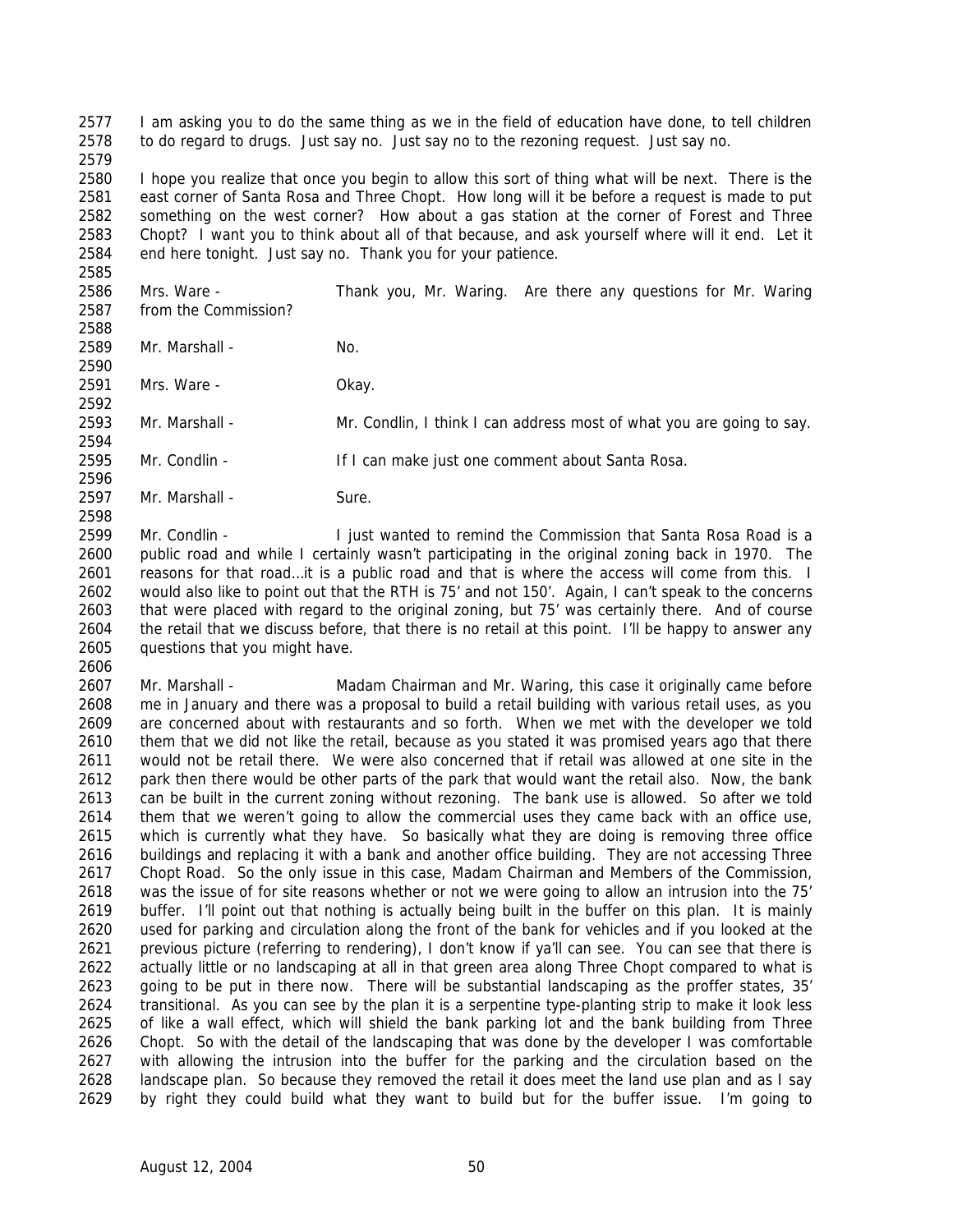recommend approval of C-4C-04, but first because of Mr. Condlin I'm going to have to waive the 2631 time limits on the proffers. I'll make a motion to do that. 2633 Mr. Vanarsdall - Second. Mrs. Ware - Motion made by Mr. Marshall, seconded by Mr. Vanarsdall. All in favor, aye. All opposed. The motion passes. The Planning Commission voted to waive the time limits on Case C-4C-04, Forest Park Associates, L.L.C. 2641 Mr. Marshall - All right, with that I move that case C-4C-04 be recommended to the Board of Supervisors for approval. 2644 Mr. Vanarsdall - Second. Mrs. Ware - Motion made by Mr. Marshall, seconded by Mr. Vanarsdall. All in favor, aye. All opposed. The motion passes. **REASON:** Acting on a motion by Mr. Marshall, seconded by Mr. Vanarsdall, the Planning Commission voted 5-0 (one abstention) to recommend that the Board of Supervisors **grant** the request because the proposed office uses conform to the Land Use Plan's Office designation for the site and the proffered conditions would provide a higher quality of development than would otherwise be possible. Mrs. Ware - We will return to C-6C-04. Mr. Emerson - Yes, ma'am. *Deferred from the July 15, 2004 Meeting:* **C-6C-04 Ray Perkins:** Request to conditionally rezone from A-1 Agricultural District and C-1 Conservation District to R-2C (82.1 acres) R-2AC (89.8 acres); R-5AC (26.6 acres) General Residence District (Conditional), and RTHC (40.728 acres) Residential Townhouse District (Conditional), and C-1C (21.6 acres) Conservation District (Conditional), Parcels 816-729- 1884, 814-731-5764 and part of Parcel 817-731-6470, containing 260.828 acres, located at the northern terminus of Westover Avenue, extending northward to Creighton Road. The applicant proposes a residential community of no more than five hundred ninety-seven (597) units (320 one family lots, 79 villa lots, 96 townhouses, 102 condominiums). The R-2 District allows a minimum lot size of 18,000 square feet; the R-2A District allows a minimum lot size of 13,500 square feet; the R-5A District allows a minimum lot size of 5,625 square feet; and the maximum density in the RTH District is nine (9) units per acre. The Land Use Plan recommends Suburban Residential 1, 1.0 to 2.4 units net density per acre, Office/Service, Light Industry, and Environmental Protection Area. The site is in the Airport Safety Overlay District. 2674 Mrs. Ware - Ms. Freye. Ms. Freye - Thank you, Madam Chairman and Members of the Commission for allowing us to have that recess. We did have a nice opportunity to talk with Ms. Walters. Ms. Walters did not realize that the agreement to provide the right-of-way deemed necessary by the county might include a turn lane. She is concerned about the effect of how that turn lane would be configured, where the right-of-way is and how it might effect the remaining frontage of the remaining parcel if she continues to own it. So she is agreeable with letting the Planning Commission go forward, act on the case this evening provided that the developer provides her a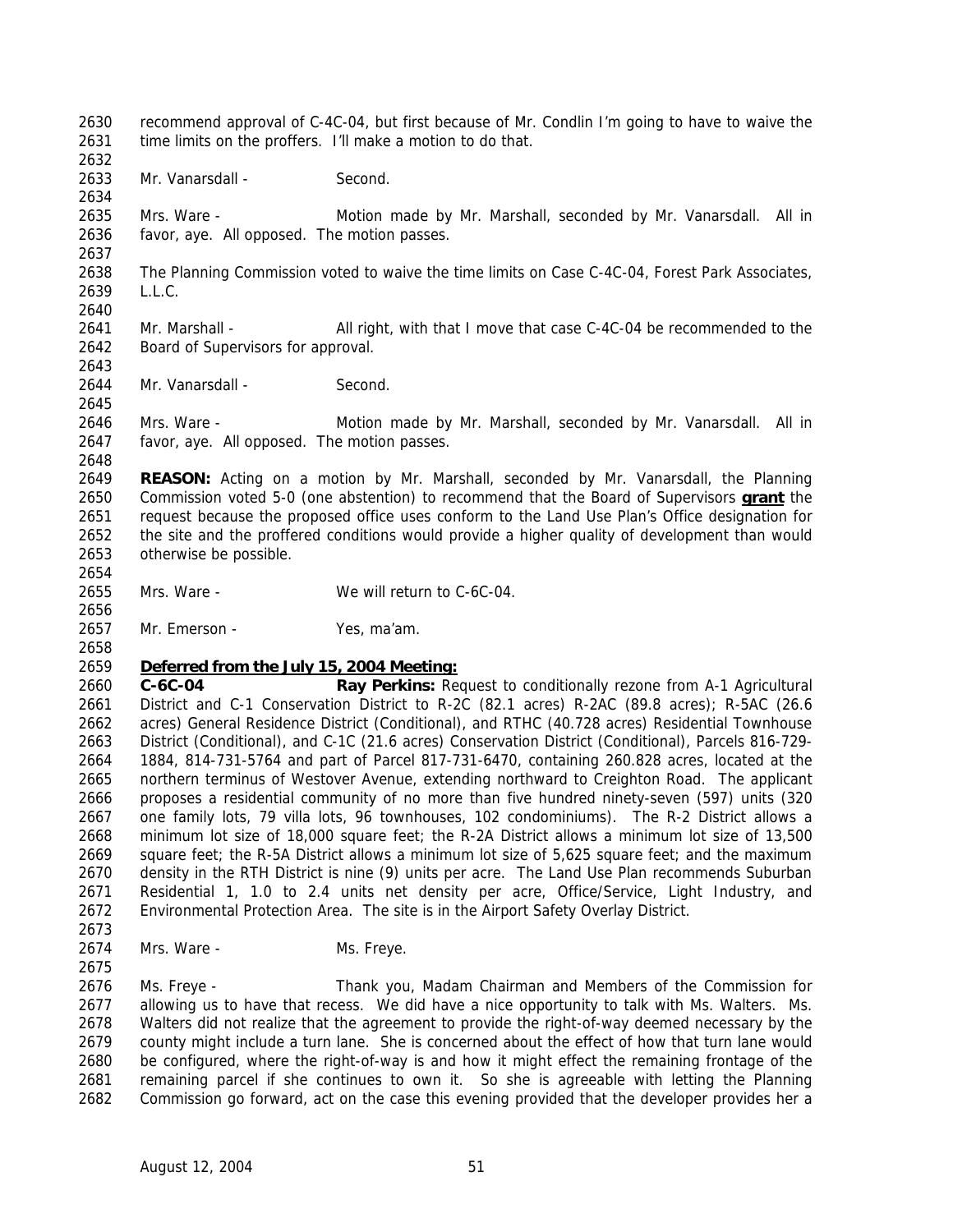drawing, that she is satisfied with prior to the Board of Supervisors acting on this case. We have committed to do that with and to make sure that no case goes before the Board before we have that satisfaction from her. We are committed to reflecting that in the proffers, that resolution would be reflected in the proffers. We are also willing to make the changes to the school site dedication proffer that we discussed earlier. With those changes we would ask that you waive the time limits and move forward with the case.

Mr. Jernigan - Okay.

2692 Mrs. Ware - Are there any questions for Ms. Freye? 

 Ms. Walters - I just want to comment that the county, more than ten years ago purchased the right-of-way to make that road four lanes all the way to Hanover and that was abandoned, that plan sometime later. And so the county already owns what they indicated to me was probably about what they would use in making the turning lane.

 Ms. Freye - Mr. Jernigan that is what the purpose of what we will be accomplishing between now and the Board is getting those drawings so that that is clearly shown where the right-of-way is and where the turn lane would be so that she is satisfied before we go forward to the Board.

2704 Mr. Jernigan - Okay, now...

2706 Ms. Freye - And she is agreeable with that.

Ms. Walters - I'll be at the Supervisors meeting too.

 Mr. Jernigan - Okay, Tim could you come back up please? It seems we look okay here, but I wonder, do you know anything about the county owning the four lanes? 

2713 Mr. Tim Foster - We do own right-of-way in this area and you can see...

 Ms. Walters - You purchased three and some areas from us, from my mother and me at the time.

Mr. Jernigan - Okay.

 Mr. Foster - What I wanted to say was we do have some right-of-way on Creighton Road. The turn lanes would require an additional 12' or a distance of 100' from the entrance with the 100' taper, that is want we anticipate. Excuse me, 150' storage a 100' taper. That is want we anticipate. That in no way precludes access to Creighton Road anywhere in there provided that, for example, if it is still going to be a single-family home. If this property is redeveloped at a subdivision we would actually encourage from a traffic standpoint that it shares 2726 the road that is going to be built. But, one of the things I wanted to state was that regardless we, having the turn lanes does not take away anyone's access to their property. I did want to clarify that. With the detailed engineering plans they can tell us exactly how much right-of-way if could be. The worst-case scenario I'm looking at now would be 12', but we would have to have the engineering drawings to determine that. 

 Mr. Donati - So you are saying that in addition to the right-of-way that is already owned by the county they would need another 12' of right-of-way. So they would have to improve the road where the existing right-of-way is now that is unimproved plus the turn land.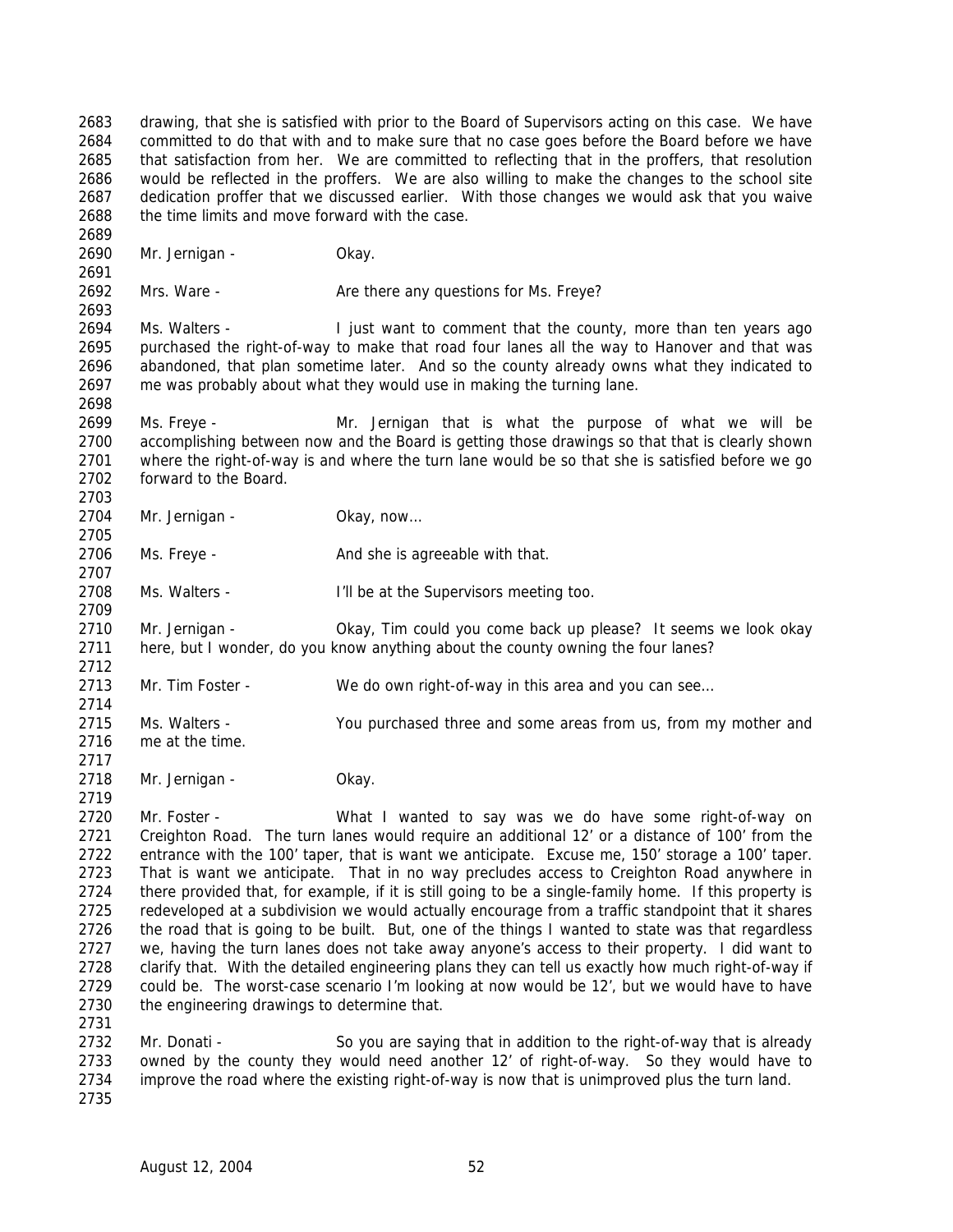Mr. Foster - Yes, sir and it really depends on where in this area that the driveway ends up being because we do have some improvements here and then we taper down to the two-lane section. Once we found out exactly where they are going to put the driveway the improvements could mainly consist of the 12' for the right turn lane only.

2741 Mr. Donati - Chay.

 Mr. Foster - From what I can see we have the right-of-way that we can do the other improvements within existing right-of-way. I can't commit to what is going to happen until I see those detailed plans. I did also want to state that adding the right turn lane and dedicating the 12' of right-of-way does not preclude additional access to the property depending on how its developed in the future.

 Mr. Jernigan - Okay. Thank you. All right. This has been a little bit of a confusing night but I think everybody is on the same page now. Ms. Walters has been to the podium. She is in agreement with Ms. Freye that before the Board of Supervisors that we'll have this worked out. Before I make a motion on this there was a lot of opposition from this case at first. The church had some concerns about the quality of the development and I think that at this point they realized that it is going to be a quality development and that is what we worked so long for. 2755 I received quite a few letters from some of the neighbors on the request that they had. One was no slab foundation. Well all multi-family has slab foundations and that is county wide. If you have a quad homes or carriage homes they are always built on a slab, but these will have the appearance of a crawl space and that is what we specified. The sidewalks will be through the neighborhood and it will be 4' wide and there will be a 2' planting strip between the backside of the curb and the front edge of the sidewalk and this gives a little bit more pleasing appearance. They asked for concrete driveways. Well, there won't be any gravel driveways, but they could be aggregate, they can be concrete and they can be asphalt, but all of the driveways in this community will be hard surface. They asked for ten different home designs and in the R-2, those homes in there will be custom built. The design that is in there will just be of a quality design as what was proffered. But any home that goes in there, there is a 2200 square foot minimum. They can be 5000 square feet if they want to, they just have to meet the criteria and meet approval of the architectural review board.

 Side loaded garages. The two, the R-2 and the R-2A…all the R-2 is side loaded. I forget what the percentage of the R-2A that was side loaded, but they are all two-car garages. The reason 2771 that we have some front-load garages...I had them recessed because we did not want to give a cookie cutter appearance in this community. We wanted to have some flexibility of side load and front load garages.

 Connection to sewer will be there and 30' roadways. The standard road for Henrico County is 36'. The roadways through the R-5A, excuse me, the town homes and the quad homes and carriage homes will be 30', I think I'm correct on that. If they are not county maintained they will be 30', if they are going to be private roads.

 The R-3 that was originally in the case was pulled and we changed that zoning to R-2. 

 Ray Perkins knowing the size of this development…that it was an impact on the school and we did at that time ask for a school site to help along with this project. And he did consent to that and I think that is an asset for Henrico County.

 Did you all have something to say? I saw you moving around. 

2788 Mr. Vanarsdall - I think it has all been said.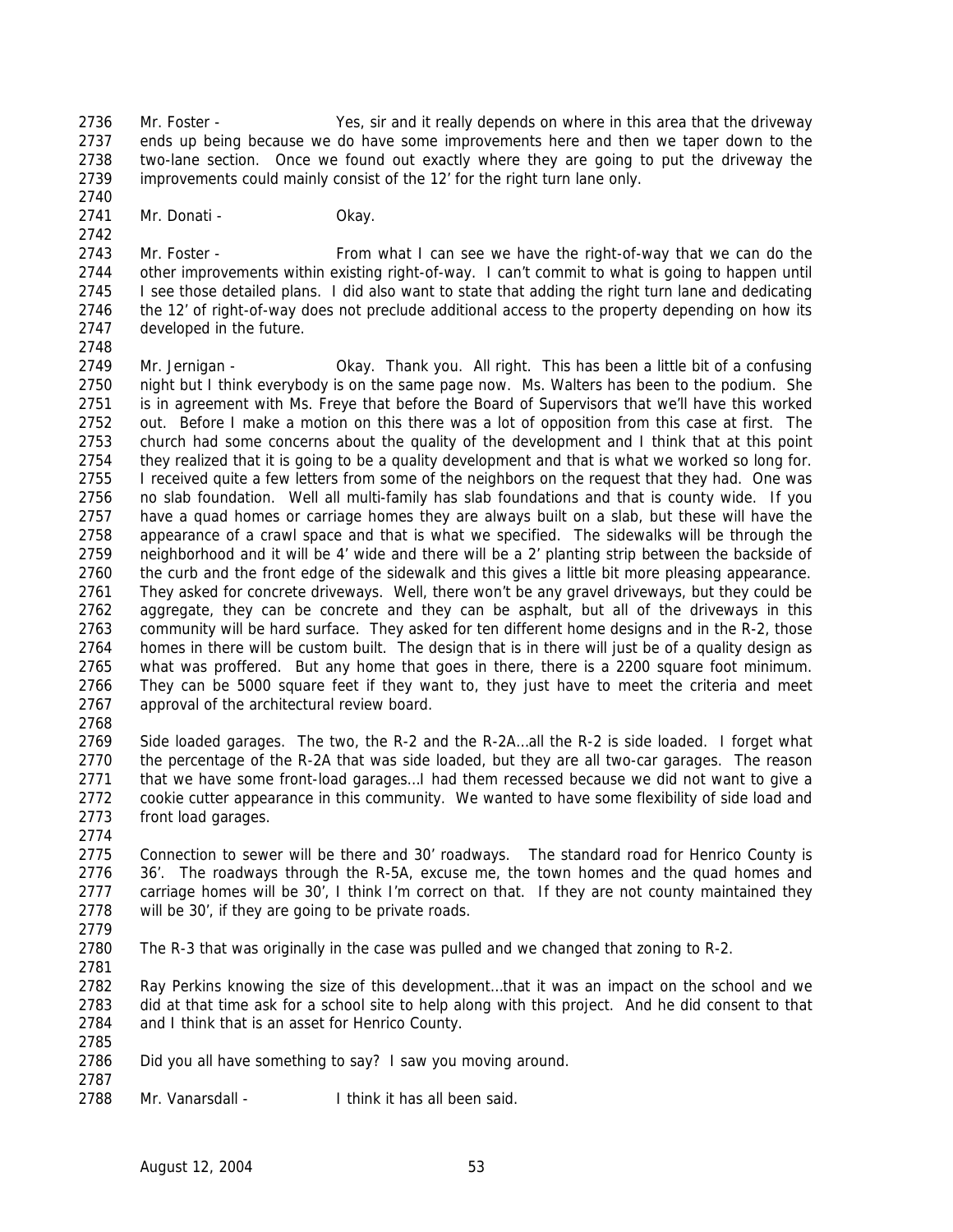| 2789         |                                                        |                                                                                                    |
|--------------|--------------------------------------------------------|----------------------------------------------------------------------------------------------------|
| 2790         | Mrs. Ware -                                            | Are you ready for a motion?                                                                        |
| 2791         |                                                        |                                                                                                    |
| 2792         | Mr. Jernigan -                                         | Yeah. Gloria looked likedid you want to say something Gloria?                                      |
| 2793         | You look likeif it is about the road                   |                                                                                                    |
| 2794         |                                                        |                                                                                                    |
| 2795         | Mr. Vanarsdall -                                       | I don't think there is nothing else to say.                                                        |
| 2796         |                                                        |                                                                                                    |
| 2797         | Mr. Jernigan -                                         | If it is about the road, don't worry about it. We know it's a 36', the                             |
| 2798         |                                                        | road is 36' and it will meet county code and whatever comes back through on the private road       |
| 2799         | normally is 30'.                                       |                                                                                                    |
| 2800         |                                                        |                                                                                                    |
| 2801         | Mr. Marshall -                                         | The last time she talked she got sent outside.                                                     |
| 2802         |                                                        |                                                                                                    |
| 2803         | Mrs. Ware -                                            | Yeah.                                                                                              |
| 2804         |                                                        |                                                                                                    |
| 2805         | Mr. Jernigan -                                         | So with that I will move for approval of case C-6C-04, Ray Perkins.                                |
| 2806         |                                                        |                                                                                                    |
| 2807         | Mr. Vanarsdall -                                       | Second.                                                                                            |
| 2808         |                                                        |                                                                                                    |
| 2809         | Mrs. Ware -                                            | Motion made by Mr. Jernigan, seconded by Mr. Vanarsdall. All in                                    |
| 2810         | favor, aye. All opposed. The motion passes.            |                                                                                                    |
| 2811         |                                                        |                                                                                                    |
| 2812         |                                                        | <b>REASON:</b> Acting on a motion by Mr. Jernigan, seconded by Mr. Vanarsdall, the Planning        |
| 2813         |                                                        | Commission voted 5-0 (one abstention) to recommend that the Board of Supervisors <b>grant</b> the  |
| 2814         |                                                        | request because it reflects the type of residential growth in the area, would permit development   |
| 2815         |                                                        | of the land for residential use in an appropriate manner and the proffered conditions will provide |
| 2816         | appropriate quality assurances not otherwise possible. |                                                                                                    |
| 2817         |                                                        |                                                                                                    |
| 2818         | Ms. Moore-Illig -                                      | The time limits, I think.                                                                          |
| 2819         |                                                        |                                                                                                    |
| 2820<br>2821 | Mr. Emerson -                                          | Time limits.                                                                                       |
| 2822         | Mr. Jernigan -                                         | We have to waive I don't want to be different than anybody else so                                 |
| 2823         |                                                        | we'll have to waive the time limits. So I make a motion that we waive the time limits on case C-   |
| 2824         | 6C-04.                                                 |                                                                                                    |
| 2825         |                                                        |                                                                                                    |
| 2826         | Mr. Vanarsdall -                                       | Second.                                                                                            |
| 2827         |                                                        |                                                                                                    |
| 2828         | Mrs. Ware -                                            | Motion made by Mr. Jernigan, seconded by Mr. Vanarsdall. All in                                    |
| 2829         | favor, aye. All opposed. The motion passes.            |                                                                                                    |
| 2830         |                                                        |                                                                                                    |
| 2831         |                                                        | The Planning Commission voted to waive the time limits on Case C-6C-04, Ray Perkins.               |
| 2832         |                                                        |                                                                                                    |
| 2833         | Mrs. Ware -                                            | Now we move onto a resolution.                                                                     |
| 2834         |                                                        |                                                                                                    |
| 2835         | Mr. Emerson -                                          | Yes ma'am, Madam Chairman we do have a resolution for you to                                       |
| 2836         | consider tonight.                                      |                                                                                                    |
| 2837         |                                                        |                                                                                                    |
| 2838         | Mr. Archer -                                           | Mr. Secretary.                                                                                     |
| 2839         |                                                        |                                                                                                    |
| 2840         | Mrs. Ware -                                            | Mr. Secretary, Mr. Archer wants to ask you something.                                              |
| 2841         |                                                        |                                                                                                    |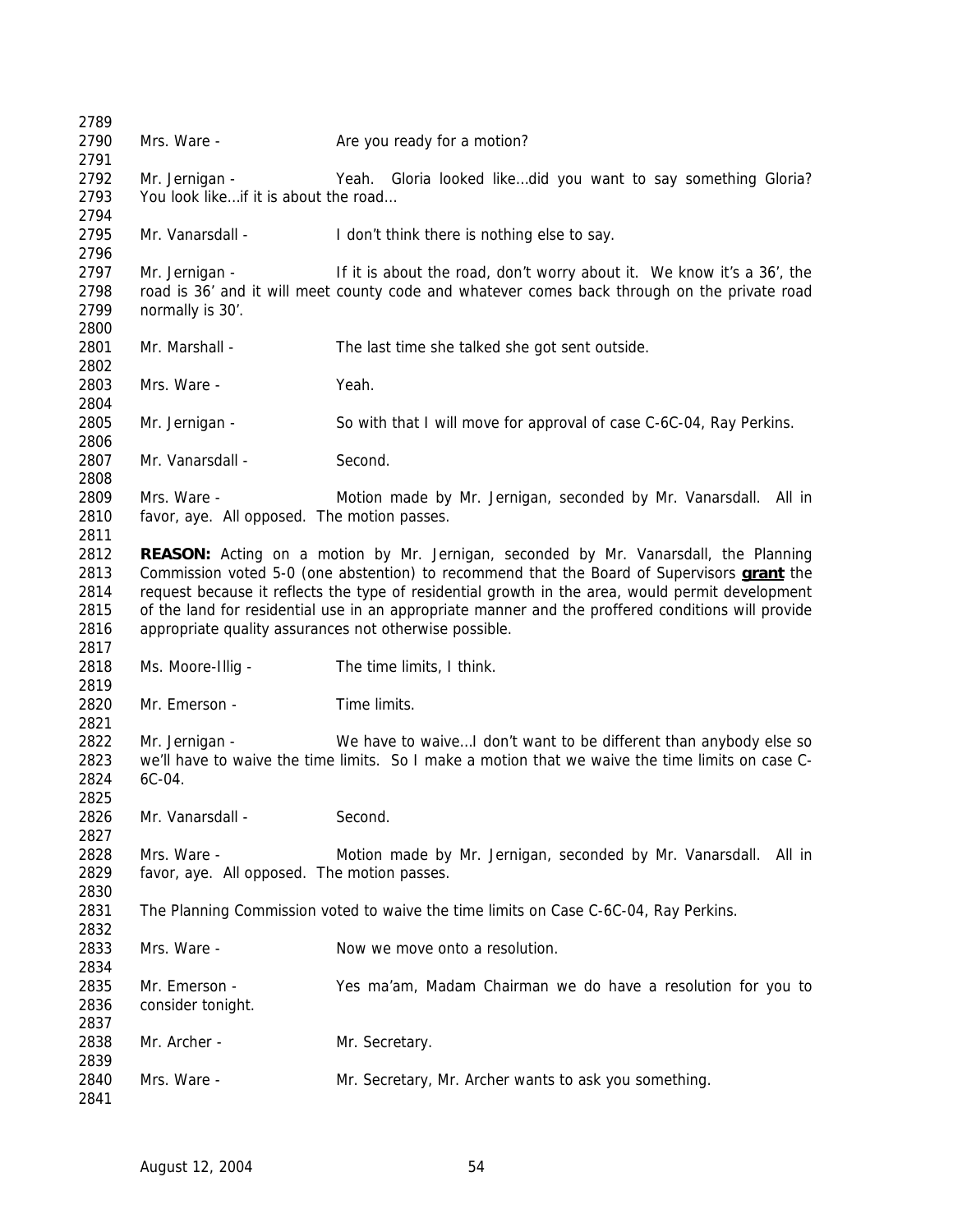Mr. Archer - Could I interject for just one second, please. 2844 Mr. Emerson - Sure. Mr. Archer - Case C-31C-04 had an indication that I meant to mention that I forgot. The notes that came from the county attorneys office questioned one of the proffers in that case and I just want to make sure that somebody realizes it and mentions it to Mr. Condlin before the Board. Mr. Emerson - Okay. Mr. Archer - Having to do with the word architecturally harmonious. Mr. Vanarsdall - Good lord. 2857 Mr. Archer - If somebody would just remember to remind Mr. Condlin... 2859 Mr. Emerson - That needs to be cleaned up. 2861 Mr. Archer - …yeah, just cleaned it up, that I would appreciate it. I apologize for interrupting. 2864 Mr. Emerson - We will do that. Mr. Marshall - Do we have to waive the time limits on this resolution? Mr. Emerson - I hope not. We do have a revised version of the resolution. The original resolution you have is correct, but it is a little confusing in the way it was worded so we did reword it. 2872 Mr. Archer - Anything that starts with whereas is confusing. Mr. Emerson - This resolution authorizes or actually directs planning staff to begin a study of a land use plan amendment for the Wilton Farm Area as an urban mixed-use 2876 development. We do anticipate in our next filing, due on the  $19<sup>th</sup>$ , that we will receive an application for the Wilton Farm property to be developed as an urban mixed use development and in order to work with that we also need to amend the plan therefore we're requesting by the adoption of this resolution the Planning Commissions blessing of that process. This 2880 resolution...would you like me to read the resolution or... 2882 Mr. Marshall - No. Mrs. Ware - Pardon. 2886 Mr. Marshall - He doesn't have to read it. Mr. Emerson - Okay. Mr. Jernigan - You don't. Mrs. Ware - You don't. Mr. Marshall - I don't think you do.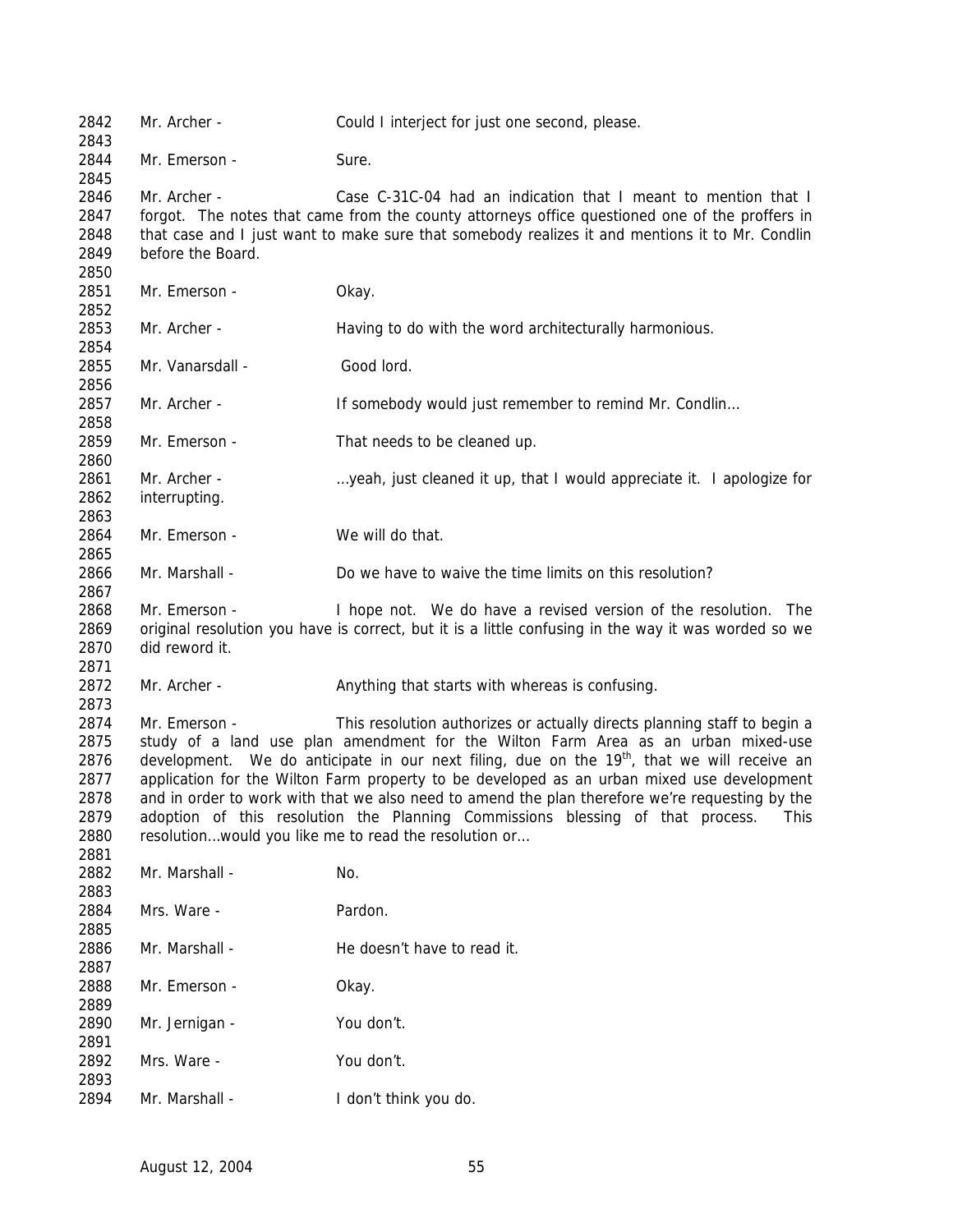| 2895                                 |                |                                                              |                                                                                                                                                                                                                                    |  |
|--------------------------------------|----------------|--------------------------------------------------------------|------------------------------------------------------------------------------------------------------------------------------------------------------------------------------------------------------------------------------------|--|
| 2896                                 | Mr. Emerson -  |                                                              | If you would like me to read it I would be happy to, if not                                                                                                                                                                        |  |
| 2897                                 |                |                                                              |                                                                                                                                                                                                                                    |  |
| 2898<br>2899                         | Mrs. Ware -    |                                                              | I think we will read it.                                                                                                                                                                                                           |  |
| 2900                                 |                | Mr. Vanarsdall -                                             | You don't have to read it.                                                                                                                                                                                                         |  |
| 2901<br>2902                         | Mr. Marshall - |                                                              | You can adopt it, can't we.                                                                                                                                                                                                        |  |
| 2903<br>2904                         |                | Mr. Vanarsdall -                                             | Why don't you read a short sentence of it and get it over with.                                                                                                                                                                    |  |
| 2905                                 |                |                                                              |                                                                                                                                                                                                                                    |  |
| 2906<br>2907                         | Mrs. Ware -    |                                                              | Generally they read them.                                                                                                                                                                                                          |  |
| 2908<br>2909                         |                | Mr. Emerson -                                                | Generally we do read them. The resolution reads as follows:                                                                                                                                                                        |  |
| 2910<br>2911<br>2912<br>2913         |                | Use Development Area; and,                                   | WHEREAS, the County has received a request to designate Wilton Farm -<br>comprised of an area generally bordered by the James River to the west and<br>south and straddling the Pocahontas Parkway (Route 895) - as an Urban Mixed |  |
| 2914<br>2915<br>2916<br>2917<br>2918 |                | mixed use development; and,                                  | <b>WHEREAS</b> , designation of an Urban Mixed Use Development Area requires<br>careful study and consideration of the land use impacts associated with urban                                                                      |  |
| 2919<br>2920                         |                |                                                              | <b>WHEREAS</b> , designation as an Urban Mixed Use Development Area is necessary<br>for development under the Urban Mixed Use District regulations; and,                                                                           |  |
| 2921                                 |                |                                                              |                                                                                                                                                                                                                                    |  |
| 2922<br>2923                         |                |                                                              | <b>WHEREAS</b> , the County Manager and Director of Planning have recommended<br>the Planning Commission consider adoption of an amendment to the 2010 Land                                                                        |  |
| 2924<br>2925                         |                |                                                              | Use Plan to designate Wilton Farm as an Urban Mixed Use Development Area.                                                                                                                                                          |  |
| 2926                                 |                |                                                              | NOW, THEREFORE, BE IT RESOLVED that the Henrico County Planning                                                                                                                                                                    |  |
| 2927<br>2928                         |                |                                                              | Commission directs County staff to prepare a report and to advertise a public<br>hearing at the Planning Commission public meeting on October 14, 2004 to                                                                          |  |
| 2929<br>2930                         |                |                                                              | consider an amendment to the 2010 Land Use Plan to designate Wilton Farm as<br>an Urban Mixed Use Development Area.                                                                                                                |  |
| 2931                                 |                |                                                              |                                                                                                                                                                                                                                    |  |
| 2932<br>2933                         | Mrs. Ware -    |                                                              | Do we have an motion?                                                                                                                                                                                                              |  |
| 2934<br>2935                         | Mr. Jernigan - |                                                              | I make a motion, Madam Chairman. I make a motion that<br>we approve the resolution for UMU study on the Wilton Farm Tract.                                                                                                         |  |
| 2936                                 |                |                                                              |                                                                                                                                                                                                                                    |  |
| 2937<br>2938                         | Mr. Marshall - |                                                              | Second.                                                                                                                                                                                                                            |  |
| 2939<br>2940                         | Mrs. Ware -    | favor, aye. All opposed. The motion passes.                  | Motion made by Mr. Jernigan, seconded by Mr. Marshall. All in                                                                                                                                                                      |  |
| 2941<br>2942<br>2943                 |                | Mr. Emerson -<br>Planning Commission, July 15, 2004 minutes. | Madam Chairman, the next item on your agenda is approval of the                                                                                                                                                                    |  |
| 2944<br>2945<br>2946                 | Mrs. Ware -    |                                                              | Any changes?                                                                                                                                                                                                                       |  |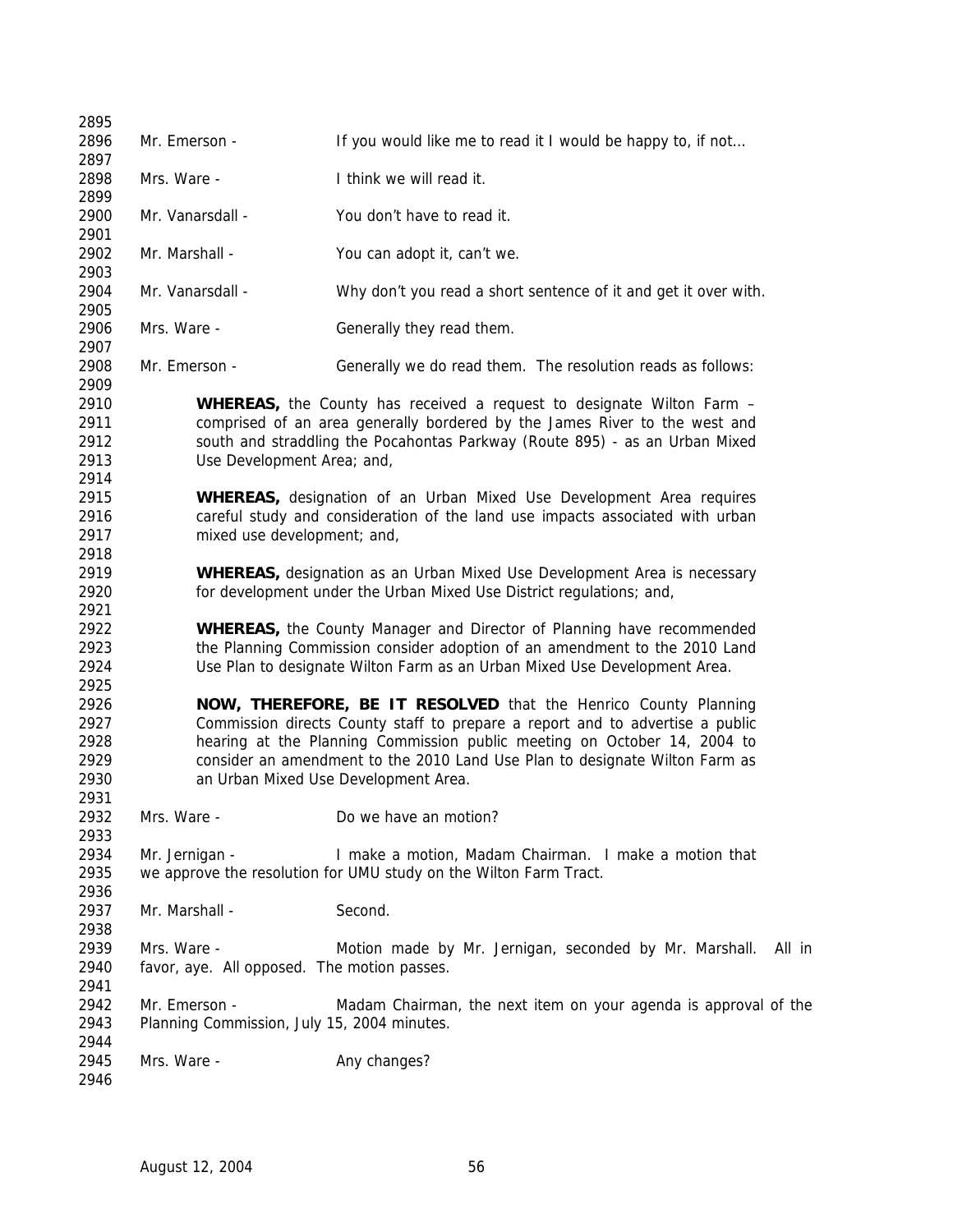| 2947<br>2948<br>2949                         | Mr. Jernigan -                                      | I've got a change, but I left my minutes in the truck. I know what it<br>is and it is on the Food Lion case. I don't know if I really said this                                                                                                                                                                                                                          |
|----------------------------------------------|-----------------------------------------------------|--------------------------------------------------------------------------------------------------------------------------------------------------------------------------------------------------------------------------------------------------------------------------------------------------------------------------------------------------------------------------|
| 2950<br>2951                                 | Mr. Archer -                                        | You said it I remember.                                                                                                                                                                                                                                                                                                                                                  |
| 2952<br>2953                                 | Mr. Jernigan -                                      | Wait a minute.                                                                                                                                                                                                                                                                                                                                                           |
| 2954<br>2955                                 | Mr. Marshall -                                      | He wants to wait till 10:00.                                                                                                                                                                                                                                                                                                                                             |
| 2956<br>2957<br>2958<br>2959                 | Mr. Jernigan -<br>said that.                        | What it waswhen I was reading through the minutes I was talking<br>about Food Lion and it said safe wayit said safe way, not as a noun, butand I don't believe I                                                                                                                                                                                                         |
| 2960<br>2961<br>2962                         | Mr. Emerson -<br>know what the change is.           | We can find that or you can call Ms. Ripley tomorrow and let her                                                                                                                                                                                                                                                                                                         |
| 2963<br>2964<br>2965                         | Mr. Jernigan -<br>it.                               | I'll just do that. I only had one change in the minutes and that was                                                                                                                                                                                                                                                                                                     |
| 2966<br>2967                                 | Mrs. Ware -                                         | Anybody else.                                                                                                                                                                                                                                                                                                                                                            |
| 2968<br>2969                                 | Mr. Archer -                                        | Thank you for saying there was a safe way to build a Food Lion.                                                                                                                                                                                                                                                                                                          |
| 2970<br>2971                                 | Mr. Jernigan -                                      | Isn't that horrible.                                                                                                                                                                                                                                                                                                                                                     |
| 2972<br>2973                                 | Mr. Marshall -                                      | He was talking about a Safeway Food Store.                                                                                                                                                                                                                                                                                                                               |
| 2974<br>2975<br>2976                         | Mr. Jernigan -<br>but as an adjective so            | Well that is whatbut it was two words as safe way, not as a noun                                                                                                                                                                                                                                                                                                         |
| 2977<br>2978                                 | Mr. Emerson -                                       | We can figure that out.                                                                                                                                                                                                                                                                                                                                                  |
| 2979<br>2980<br>2981                         | Mr. Archer -<br>Mr. Jernigan.                       | Madam Chairman, I move we approve the minutes as corrected by                                                                                                                                                                                                                                                                                                            |
| 2982<br>2983                                 | Mr. Jernigan -                                      | I'll second.                                                                                                                                                                                                                                                                                                                                                             |
| 2984<br>2985<br>2986                         | Mrs. Ware -<br>aye. All opposed. The motion passes. | Motion made by Mr. Archer, seconded by Mr. Jernigan. All in favor,                                                                                                                                                                                                                                                                                                       |
| 2987<br>2988                                 |                                                     | The Planning Commission approved the July 15, 2004 minutes.                                                                                                                                                                                                                                                                                                              |
| 2989<br>2990<br>2991<br>2992<br>2993<br>2994 | Mr. Emerson -<br>like us to proceed.                | Madam Chairman, we have a discussion item and the request from<br>staff is to set a work session at your September 9, 2004 to begin the amendment to the<br>ordinances for the larger lot sizes in the A-1 district. We are requesting that you set a work<br>session on the 9 <sup>th</sup> to discuss those potential changes and provide staff input on how you would |
| 2995<br>2996                                 | Mr. Marshall -                                      | I'm already missing the truck race that night.                                                                                                                                                                                                                                                                                                                           |
| 2997<br>2998                                 | Mr. Emerson -                                       | That is NASCAR week.                                                                                                                                                                                                                                                                                                                                                     |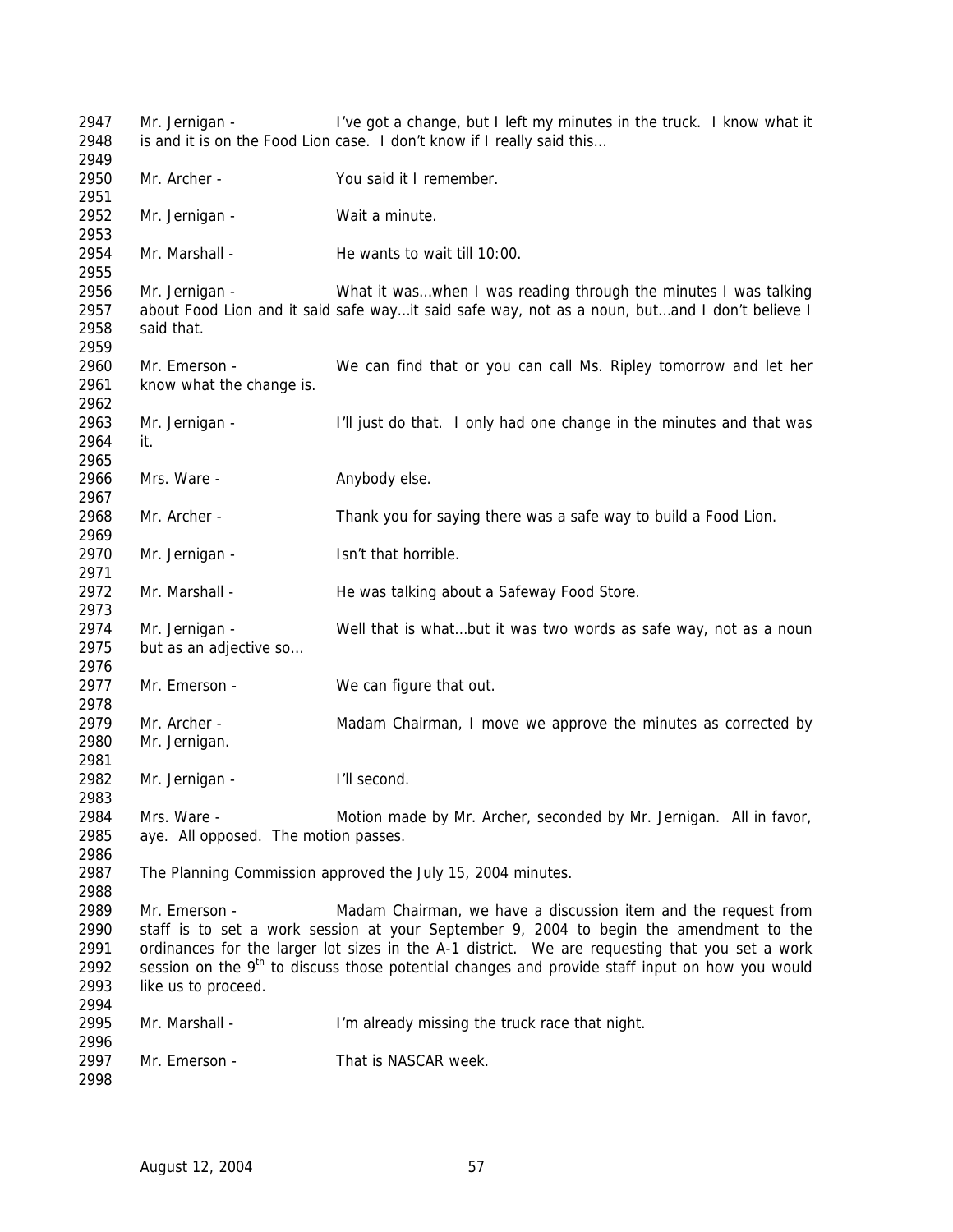| 2999<br>3000 | Mr. Marshall -<br>my schedule. | That is NASCAR week. That is the first thing I noticed when I got    |
|--------------|--------------------------------|----------------------------------------------------------------------|
| 3001<br>3002 | Mrs. Ware -                    | What time?                                                           |
| 3003         |                                |                                                                      |
| 3004<br>3005 | Mr. Emerson -                  | We would suggest 5:30. We would probably start the session           |
| 3006<br>3007 | Mr. Vanarsdall -               | On the 9 <sup>th</sup> , you say.                                    |
| 3008<br>3009 | Mr. Emerson -                  | Yes, sir on the $9th$ .                                              |
| 3010<br>3011 | Mr. Vanarsdall -               | All right, we are going to start it at 6:00, aren't we?              |
| 3012<br>3013 | Mr. Emerson -                  | Yes, sir we can start at 6:00.                                       |
| 3014<br>3015 | Mr. Vanarsdall -               | Meal at 5 something.                                                 |
| 3016         | Mr. Emerson -                  | Yes, sir. Mr. Silber and I discussed this prior to his departure and |
| 3017<br>3018 |                                | that is why I suggested 5:30. Dinner at 5:30, work session at 6:00.  |
| 3019<br>3020 | Mr. Marshall -                 | That is fine with me.                                                |
| 3021<br>3022 | Mrs. Ware -                    | All right with everybody.                                            |
| 3023<br>3024 | Mr. Vanarsdall -               | Yeah.                                                                |
| 3025<br>3026 | Mr. Archer -                   | We can make that work.                                               |
| 3027<br>3028 | Mr. Marshall -                 | Yeah.                                                                |
| 3029<br>3030 | Mrs. Ware -                    | All right.                                                           |
| 3031<br>3032 | Mr. Archer -                   | That is on what date now?                                            |
| 3033<br>3034 | Mr. Marshall -                 | The $9th$ .                                                          |
| 3035<br>3036 | Mr. Emerson -                  | On the $9th$ .                                                       |
| 3037<br>3038 | Mr. Archer -                   | September the 9 <sup>th</sup> .                                      |
| 3039<br>3040 | Mr. Vanarsdall -               | That is on the A-1 lot, Joe.                                         |
| 3041<br>3042 | Mr. Emerson -                  | Yes, sir on the A-1 lots.                                            |
| 3043<br>3044 | Mr. Archer -                   | Dinner at 5:30.                                                      |
| 3045<br>3046 | Mr. Emerson -                  | Dinner at 5:30, work session at                                      |
| 3047<br>3048 | Mr. Vanarsdall -               | Talk at 5:30.                                                        |
| 3049<br>3050 | Mr. Emerson -                  | We can talk at 5:30 if you like.                                     |
| 3051         | Mr. Vanarsdall -               | Oh.                                                                  |